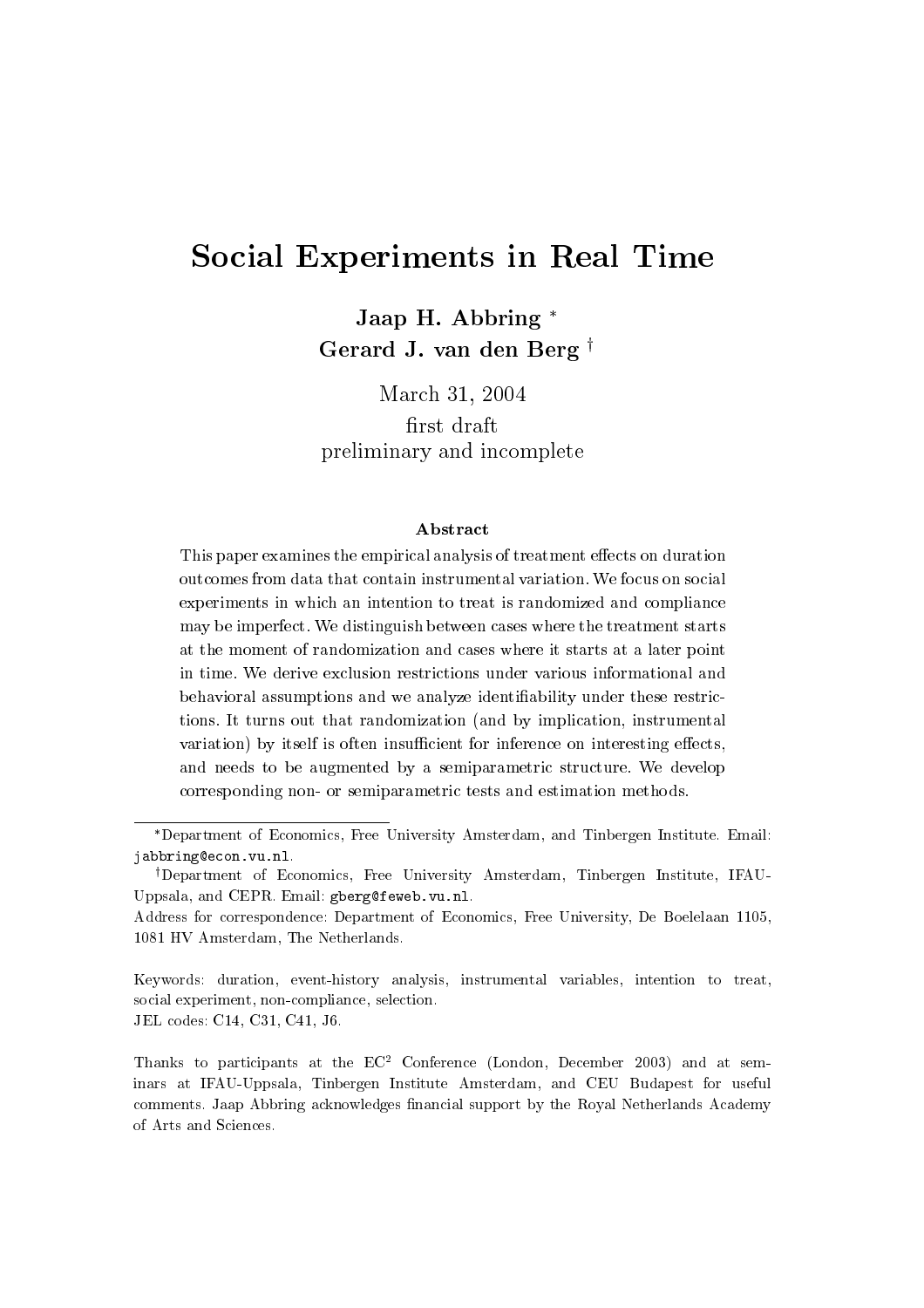#### $\mathbf 1$ **Introduction**

Social experiments have become important tools for policy evaluation in general, and the evaluation of active labor market policies in particular (see Heckman, LaLonde and Smith, 1999, for a survey). Until recently, it was generally thought that policy evaluation using social experiments merely involved trivial comparisons of outcomes between the various treatment statuses assigned in the experiment. The studies of Ham and LaLonde (1996) and Eberwein, Ham and LaLonde (1997) show that complications arise if the outcome variable of interest is a duration variable (e.g. unemployment duration) or depends on the realization of a duration variable (e.g. the post-unemployment wage or the subsequent employment duration). The evaluation based on outcomes among those who survive up to a certain point is confounded with dynamic selection effects even if initial treatment assignment is randomized. Further problems arise if compliance to the treatment status assigned in the experiment (the intention to treat, or ITT) is imperfect and if actual program enrollment is a time-consuming process. In this paper, we explore the use of social experiments in duration and event-history analysis. We consider the randomized ITT as an instrumental variable (IV), and more generally consider the use of instrumental variables in duration analysis.

To motivate the paper and outline its contributions, it is useful to give (in the next paragraphs) a taxonomy of different cases that may arise in practice. This corresponds to the way the paper is organized. In all cases we allow the population under study to be heterogeneous. Throughout the paper, we use the terms "randomization" and "random assignment" to denote situations in which an ITT is assigned independently of agents' individual characteristics. An agent is said to "comply" with the ITT outcome if the actual treatment status coincides with it.1 In every case, the policy setting determines what is meant with \treatment".

In Section 2, we start with the benchmark case where  $(i)$  randomization of ITT occurs at time 0 (which is usually the moment of inflow into the state of which the subsequent time spent in it is the outcome of interest),  $(ii)$  agents are immediately subject to the treatment, and  $(iii)$  there is perfect compliance. We show that dynamic selection effects may arise, and care has to be taken how to define and estimate treatment effects. We re-appraise the insights from Ham and LaLonde  $(1996)$ . We also briefly discuss what happens if assumption  $(ii)$  is violated in the sense that the actual treatment occurs at a later point in time.

<sup>1</sup> In the literature, compliance is often only used for agents who are assigned to be treated instead of being in the control group, but here we also use it for those who are assigned to the control group, unless stated otherwise.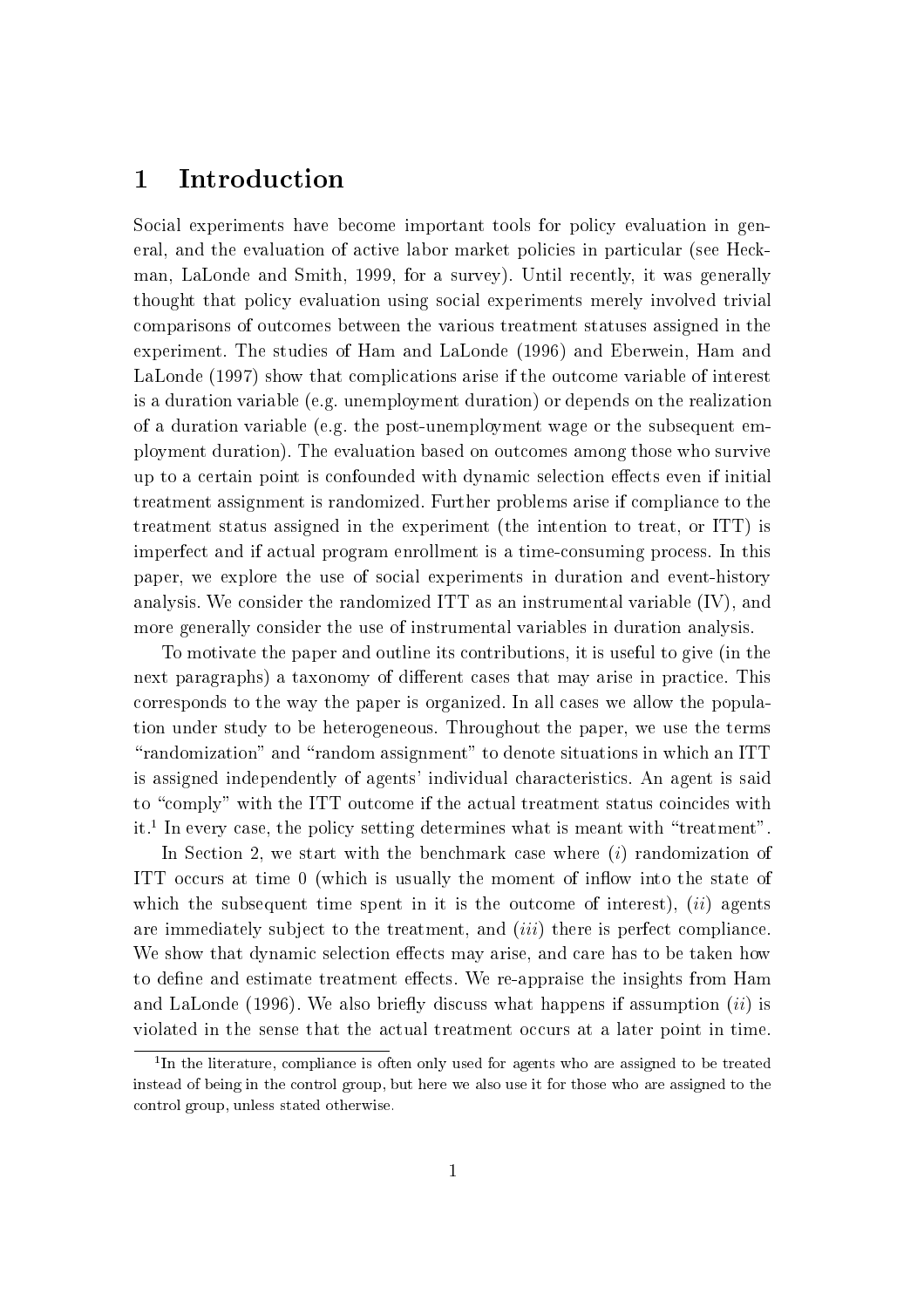This is less relevant from an empirical point of view, because, with a positive time interval between ITT assignment and actual treatment, perfect compliance becomes a very strong assumption.

Subsequently, as the second main case, we relax in Section 3 the perfect compliance assumption *(iii)* but maintain assumptions *(i)* and *(ii)*. This case arises e.g. if there is randomization of program offers  $(ITT)$  at time 0 and agents choose immediately whether to accept the offer and enroll. In such cases, ITT can be used as an IV for, but does not coincide with, actual treatment. We first develop and analyze a nonparametric IV estimator that, unlike existing estimators, allows for censoring. We then provide novel semiparametric identification results, and a corresponding semiparametric IV estimator.

To avoid problems with imperfect compliance, researchers often analyze the effect of ITT instead of actual treatment in reduced-form models. Methodologically, such an analysis fits our first main case. Moreover, under the appropriate IV conditions, the null of no treatment effects and the null of no ITT effects are equivalent (e.g. Robins and Tsiatis, 1991, and Abadie, 2002). Two advantages of an ITT-analysis are often cited (see e.g. Robins and Tsiatis, 1991). First, randomization can be ensured even if compliance is imperfect and selective. Second, ITT rather than actual treatment is the relevant public-policy instrument if the policy maker cannot control compliance any better than the analyst.2 On the other hand, an IV analysis allows to some extent to disentangle the effects of compliance (participation) and the effects of actual treatment. If enough (parametric) structure is imposed, the results of an IV analysis can be extrapolated beyond the scope of the experiment. Therefore, and because an ITT-analysis is already covered by our first case, we consider the effects of actual treatment using ITT as an IV.

The third main case, which we examine in Section 4, is the case where both assumptions  $(ii)$  and  $(iii)$  are violated, i.e. randomization of ITT occurs at time 0, the actual treatment occurs later, and compliance is imperfect. Again, ITT can be used as an instrument (see e.g. Eberwein, Ham and LaLonde, 1997). However, as argued by Rosenzweig and Wolpin (2000) and Abbring and Van den Berg (2003b), it is often hard to justify exclusion restrictions in a dynamic setting with forward-looking agents. In particular, if ITT affects the treatment, as it should if it is to be a valid instrument, then it is likely to affect the outcome hazard up to the moment of treatment enrollment as well. Therefore, we introduce a weaker-than-usual IV assumption that only requires " $ex$  post exclusion", that is

 ${}^{2}$ For example, the threat of a punishment treatment may be considered as a treatment itself (Abbring, Van den Berg and Van Ours, 1997, and Black et al., 2003).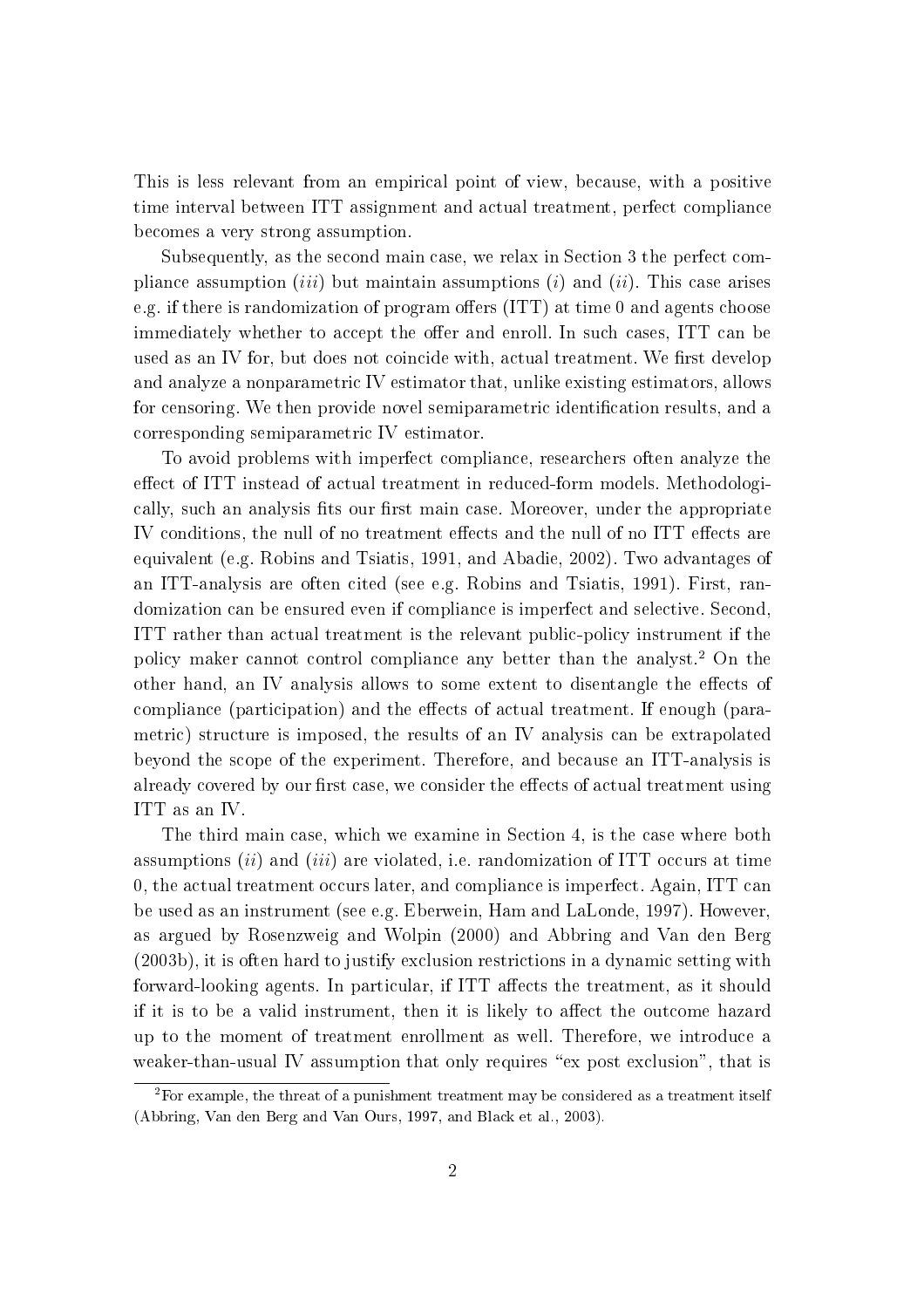exclusion of ITT from the outcome hazard after treatment enrollment. We discuss informational and behavioral assumptions under which this weaker IV assumption holds, and discuss its implications for identifiability. We show that, even though ITT is randomly assigned, "ex ante" effects of ITT on treatment assignment and on outcome hazards before treatment enrollment cannot be identied, and can typically not even be signed. Moreover, the effects of actual treatment are poorly identied in this case. More constructively, we argue that data on ex post ITT effects are informative on selection effects. After all, under ex post exclusion these effects cannot be causal. We demonstrate that a selectivity test based on this idea bears a remote analogy to tests on cohort effects in mortality rates (Vaupel and Yashin, 1985) and on unobserved heterogeneity in duration models with time-varying explanatory variables (Van den Berg and Van Ours, 1997).

All results apply to the case where there is no deliberate randomization at time 0 but the data contain appropriate instrumental variation (e.g., because of a natural experiment). Also, our results carry over to more complex, dynamic experimental designs than the one considered here (Section 5 provides some discussion). In all cases, we follow nonparametric and semiparametric approaches.<sup>3</sup> We do not restrict attention to effects on survival probabilities but, in line with duration analysis in general, we focus on the effects on the hazard rate of the outcome duration variable, because of the intimate link between the hazard rate and economic behavioral models (Van den Berg, 2001). Knowing the effect on individual behavior as reflected in the hazard rate and the way this changes over time enables one to learn something about the reasons for the effectiveness or ineffectiveness of a policy, and this allows one to extrapolate the experimental results to slightly different policies and policies in slightly different environments. As an example, consider the third case above, where the empirical distinction between "ex ante" and "ex post" effects calls for a hazard rate analysis. We return to this below.

Various papers consider methods for IV analysis of distributional treatment effects that apply to some extent to the problems studied in this paper. The nonparametric approach for effects on survival probabilities in our second main case is closely related to Imbens and Rubin (1997) and Abadie (2002), who discuss identification, estimation, and testing of distributional treatment effects in

<sup>&</sup>lt;sup>3</sup>We also generalize results to cases where the treatment is not binary but varies continuously. Further generalizations concern cases where treatment and instrument may change over time at the same discrete (deterministic or random) points of times. This avoids the substantive problems discussed in Abbring and Van den Berg (2003b), but unlikely to have many applications. The methodology for such cases has been discussed in the context of transformation models by Bijwaard (2003). We do not consider such cases.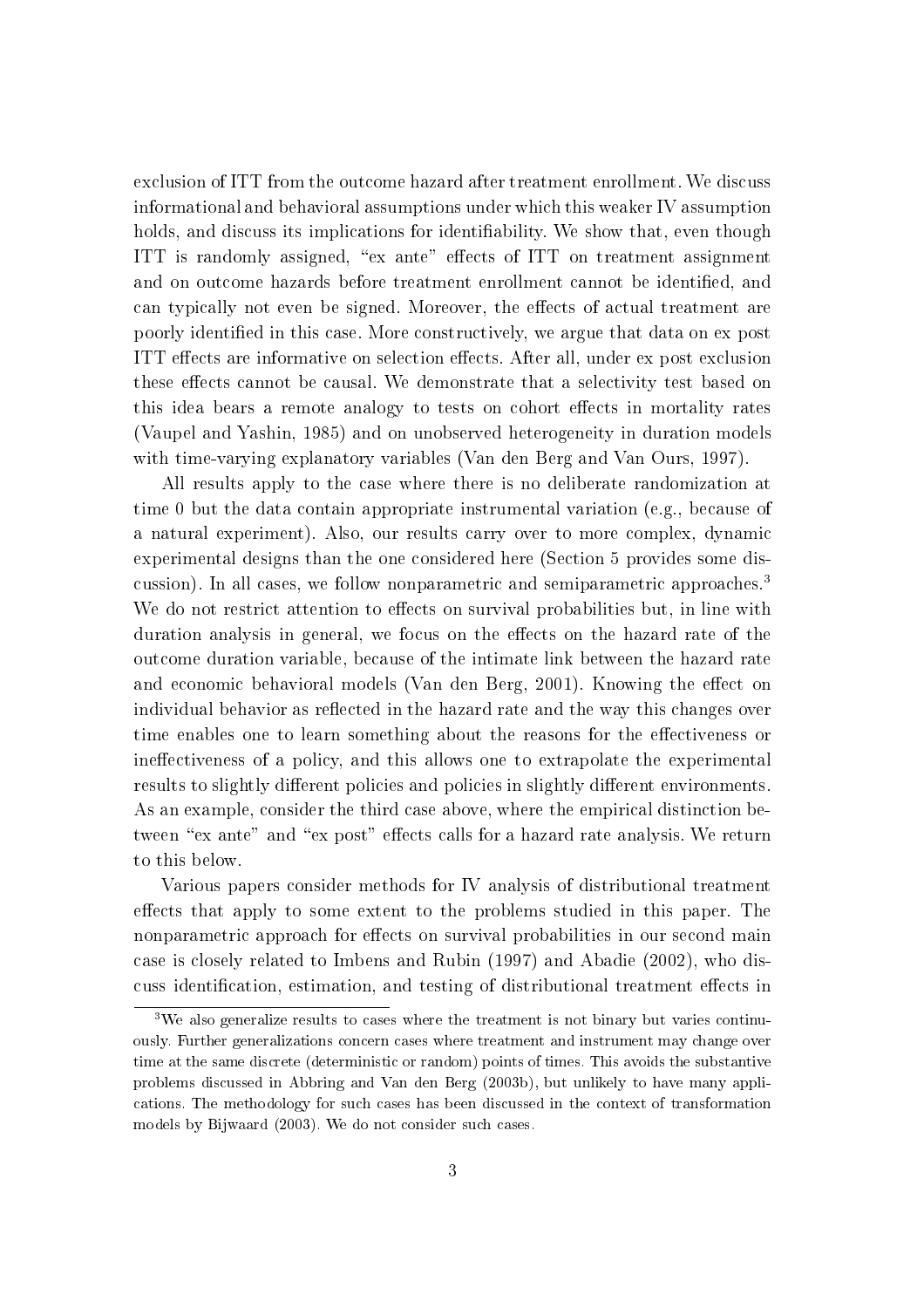<sup>a</sup> nonparametric setting.<sup>4</sup> Their methods, however, do not handle censoring. In contrast, our focus is on methods that allow for right-censoring. Duration-model IV estimators that allow for censoring have been developed by Robins and Tsiatis (1991), Bijwaard and Ridder (2003), Bijwaard (2003), and Chesher (2003). These estimators apply to our second and/or third main cases. They require semiparametric structure, and additional substantive assumptions like perfect compliance in the control group (Bijwaard and Ridder, 2003). Moreover, they do not focus on effects on the individual hazard rate. We will discuss these estimators where appropriate, notably when we evaluate exclusion restrictions in our third main case.

Throughout the paper, we consider experiments at face value, and we do not address generalizability issues. Specifically, we do not address endogenous selection into the experimental population, differences between the experiment and the permanent imposition of a policy, and equilibrium effects in general. See Heckman, LaLonde and Smith (1999) for a detailed discussion, Ferrall (2002) for a comprehensive dynamic economic framework, and Van den Berg and Van der Klaauw (2001) for an empirical illustration in a reduced-form duration-analysis framework.

The remainder of the paper is organized as follows. Sections 2, 3, and 4 discuss our three main cases. Section 5 concludes.

# 2 Randomization with perfect compliance

#### $2.1$ Potential-outcome framework, treatment effects, and available data

We consider the population of agents or individuals flowing into a state of interest, and the durations these individuals subsequently spend in that state. Upon inflow, an individual is assigned to a treatment from a set  $S$ . In this section, we assume that the individual complies with the assigned treatment, so that ITT and actual treatment coincide. We are interested in the causal effect of the treatment on the duration spent in the state of interest (the "outcome").<sup>5</sup>

<sup>4</sup>Also, Abadie, Angrist and Imbens (2002) develop and apply a semiparametric IV estimator of quantile treatment effects. This estimator does not allow for censoring. It is moreover based on quantile models that are designed for outcomes like earnings and that do not apply naturally to duration and event-history outcomes.

<sup>&</sup>lt;sup>5</sup>For expositional clarity, we restrict attention to a single outcome duration. Most methods in this paper are easy to extend to more general event-history outcomes. For examples, the Nelson-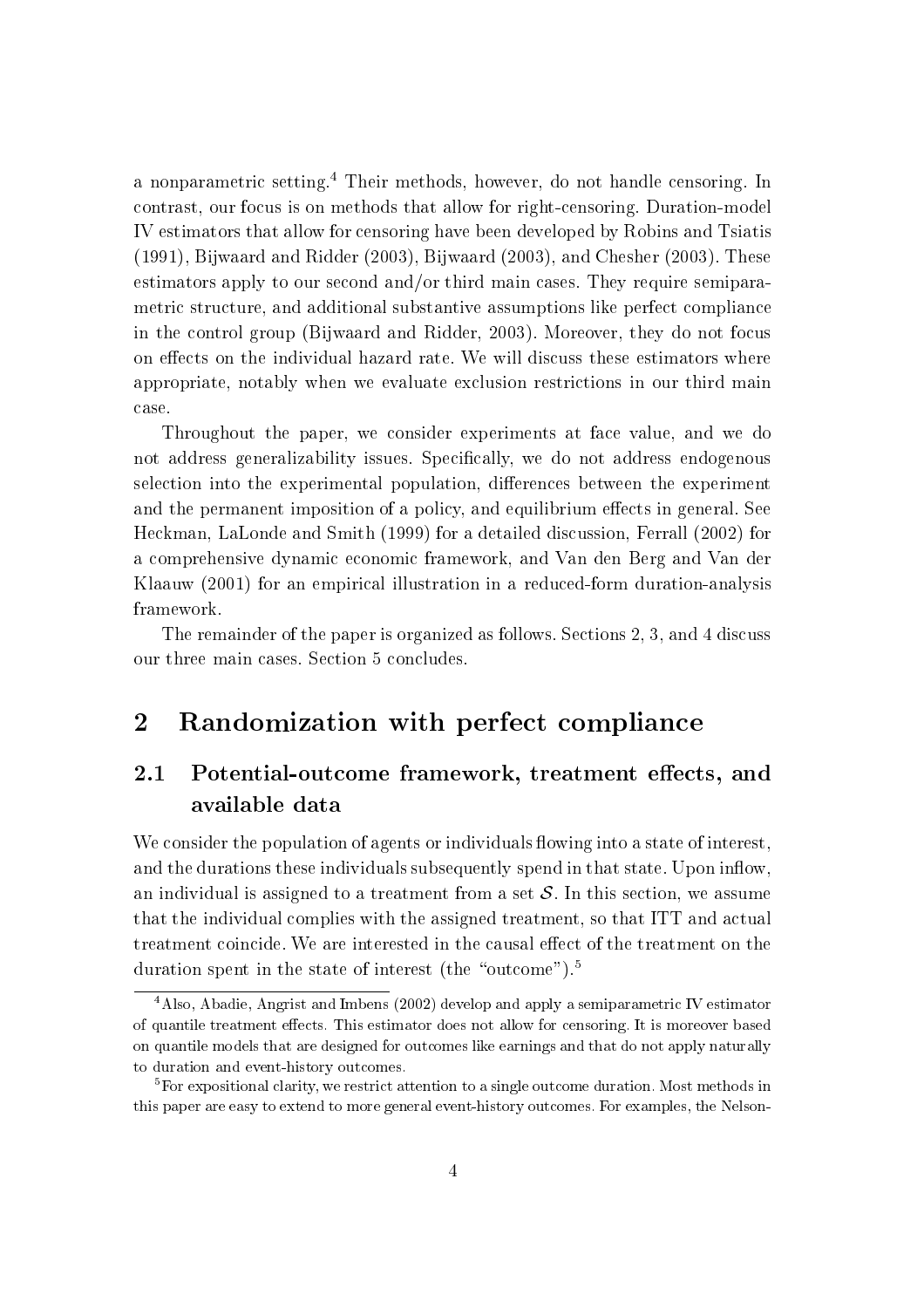We model this effect using the potential-outcome framework pioneered by Neyman (1923). To each treatment  $s \in \mathcal{S}$  corresponds a random variable  $T(s)$ , the potential outcome duration that would prevail if we would intervene and assign treatment s. We assume that  $\{T(s)\} := \{T(s); s \in S\}$  is a measurable stochastic process.<sup>6</sup> Moreover, for ease of exposition we assume that each  $T(s)$  is continuous, and we denote the hazard rate of  $T(s)$  by  $\theta_{T(s)}$ . We are interested in contrasts between the distributions of  $T(s)$  and  $T(s)$  corresponding to treatments  $s, s' \in \mathcal{S}$ . These contrasts are summarized in so-called treatment effects. We focus on two of these,

$$
\frac{\theta_{T(s')}(t)}{\theta_{T(s)}(t)} \quad \text{and} \quad \Pr(T(s') > t) - \Pr(T(s) > t), \tag{1}
$$

which are, respectively, the relative effect on the hazard rate at  $t$  and the additive effect on the survival probability at  $t$  of replacing one treatment  $s$  by another treatment  $s$  , as functions of  $t$ . The former captures the effect on the most interesting feature of the duration distribution. The latter, as we shall see, can easily be related to the standard literature on treatment evaluation. For the time being we consider a single subject, or, equivalently, a homogeneous group of subjects. We may of course consider a whole range of alternative treatment effects, like

$$
Pr(T(s') > t) / Pr(T(s) > t) \qquad \text{and} \qquad \mathbb{E}[T(s')] / \mathbb{E}[T(s)].
$$

In fact, the relative effect on the survival probability may often be more interesting than the additive effect. However, as we shall see in the next subsection, nonparametric inference simultaneously provides estimates of all of these. Moreover, as we shall see in Subsection 2.4, heterogeneity across sub jects causes related methodological difficulties for all treatment effects except for the additive effect on the survival probability (and the effects derived from it). The two special effects in  $(1)$  therefore cover the whole range of treatment effects from a methodological point of view.

The treatment is assigned according to a  $S$ -valued random variable S. Throughout this section, we assume that treatment assignment is randomized, i.e.<sup>7</sup>

Aalen estimator used in this section has been developed for general event-history processes. <sup>6</sup>This process, viewed as a random function  $s \mapsto T_s$ , can alternatively be interpreted as a nonparametric structural equation for the determination of the outcome by the treatment.

<sup>7</sup>More generally, randomization could be conditional on observed covariates, or even observed external covariate processes. Throughout most of this paper, we ignore observed covariates. If appropriate, it is implicitly understood that results hold conditional on covariates. In the case of discrete covariates, all empirical methods can be directly applied to strata dened by the covariates. In practice, continuous covariates are harder to handle, because of the usual computational problems.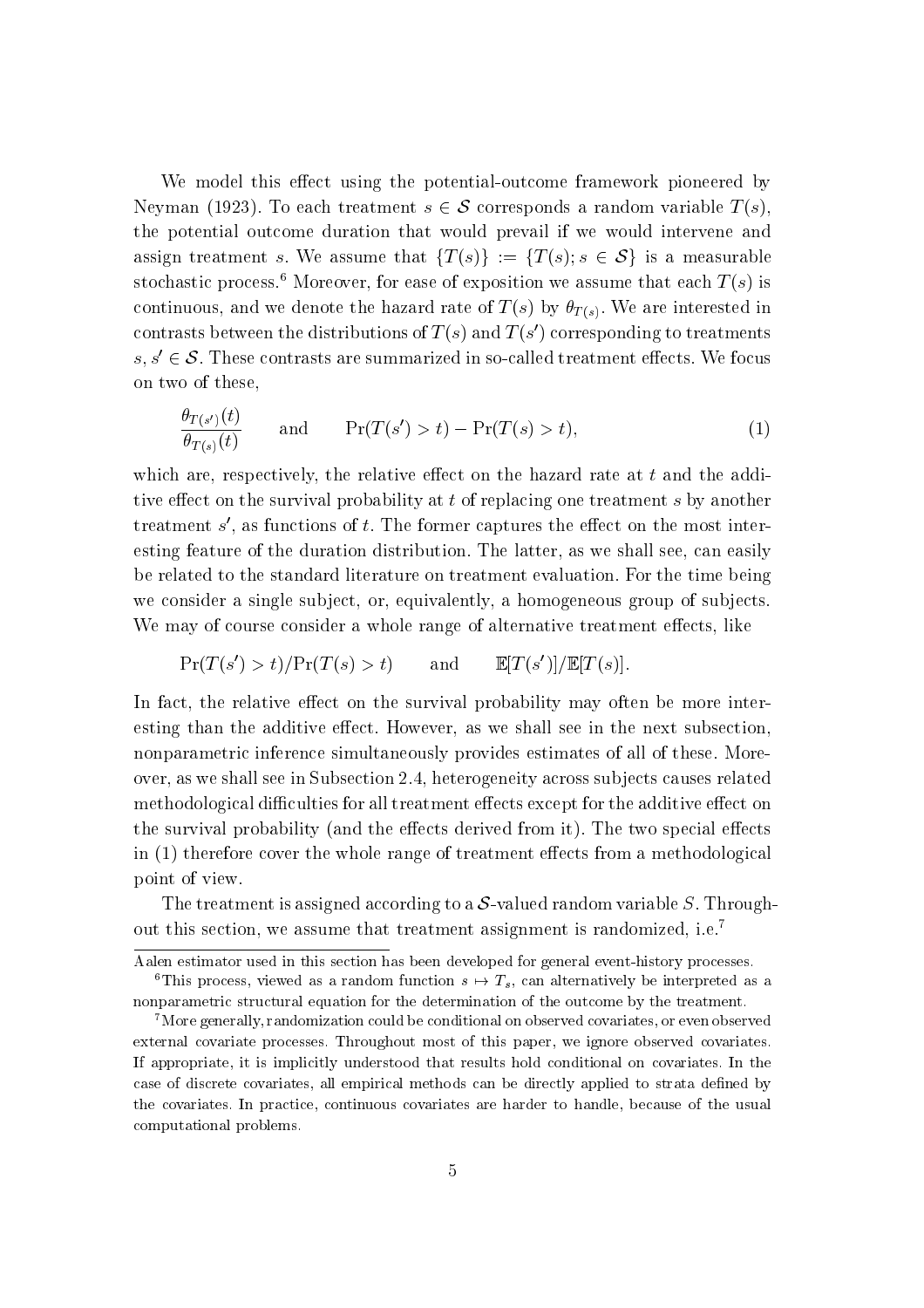#### Assumption 1 (Randomization).  $S \perp \{T(s)\}.$

The actual outcome duration is  $T := T(S)$ ; all other potential outcomes are counterfactual.

We allow for random right-censoring.<sup>8</sup> To this end, define a random censoring time C that is independent of  $(T, S)$ . Our data are derived from the full-information random sample  $((T_1, S_1, C_1), \ldots, (T_n, S_n, C_n))$  from the distribution of  $(T, S, C)$ . Suppose that observation i is censored if  $T_i > C_i$ , and complete if  $T_i \leq C_i$ . Then our data are the limited-information random sample  $((1_1, D_1, D_1), \ldots, (T_n, D_n, D_n))$ , where  $D_i$  is defined as  $D_i$   $\ldots$   $(T_i \leq C_i)$ , so  $D_i = 1$  indicates a complete observation, and

$$
\widetilde{T} = \begin{cases} T_i & \text{if } T_i \le C_i \\ C_i & \text{if } T_i > C_i \end{cases}
$$

is the possibly censored outcome duration. In the sequel we do not consider treatment effects on moments of the outcome duration (like the mean) because typically the observation window is finite (i.e., observed durations are always right-censored if they exceed some finite time) and the moments are not nonparametrically identied from such data.

#### 2.2 Nonparametric estimators and tests

With randomization, as in Assumption 1, standard hazard regressions (e.g. Andersen et al., 1993, and Fleming and Harrington, 1991) are directly informative on  ${T(s)}$ . We briefly discuss nonparametric estimation and testing methods from the perspective of the treatment-evaluation problem.

Let the integrated hazard of the  $\mathcal{L}$  be denoted by  $\mathcal{L}$  , so  $\mathcal{L}$ 

$$
Pr(T(s) > t) = exp(-\Theta_{T(s)}(t)).
$$

If S is discrete, the estimated by  $\Gamma$  (s) g can be estimated by repeated by repeated as the estimated application of the estimated by  $\Gamma$ Nelson-Aalen estimator. Without loss of generality, denote  $S = \{0, 1, \ldots, k\}$ , where possibly kn = 1. Then, the Nelson-Aalen estimator of the Nelson-Aalen given given by an interval (see e.g. Andersen et al., 1993, p.178)

$$
\widehat{\Theta}_{T(s)}(t) = \sum_{\{i:D_i=1,\widetilde{T}_i\leq t,S_i=s\}} \left[ R_s(\widetilde{T}_i) \right]^{-1},
$$

 ${}^{8}$ The censoring mechanism specified here is usually referred to as "simple random rightcensoring". Extensions to more general forms of independent censoring and ltering are straightforward (see Andersen et al., 1993, and Fleming and Harrington, 1991).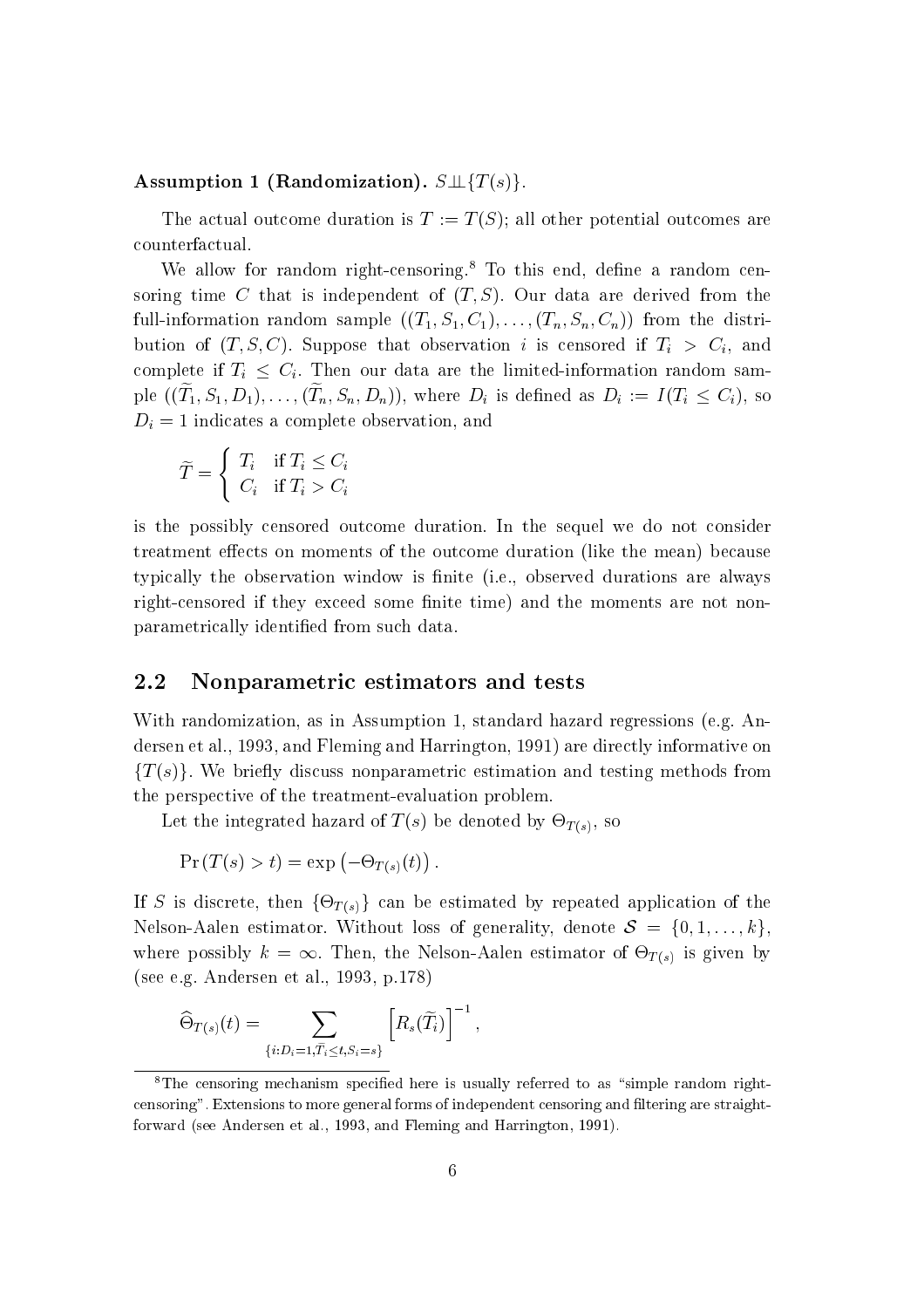with  $R_s(t) := \sum_{i=1}^n I(T_i \leq t, S_i = s)$  the number of spells in the subsample with  $S_i = s$  that are at risk (not completed nor censored) at time t. The asymptotic behavior of  $\cup_{T(s)}(v)$  (s  $\in \mathcal{O}$ ) follows from standard results for the Nelson-Aalen estimator (e.g., Andersen et al., 1993, Example IV.1.6):

$$
\sqrt{np_s} \left( \widehat{\Theta}_{T(s)} - \Theta_{T(s)} \right) \xrightarrow{\mathcal{D}} \mathbb{G}_s \quad (s \in \mathcal{S})
$$

jointly, where  $p_s := \Pr(S = s)$ . Here,  $\mathbb{G}_s$   $(s \in \mathcal{S})$  are mutually independent Gaussian martingales such that  $\mathbb{G}(0) = 0$  and, for  $t < t'$ ,

$$
cov\left(\mathbb{G}_{s}\left(t\right),\mathbb{G}_{s}\left(t^{\prime}\right)\right)=\int_{0}^{t}\frac{\theta_{T\left(s\right)}\left(\tau\right)}{\overline{F}_{T\left(s\right)}\left(\tau\right)\overline{F}_{C}\left(\tau^{-}\right)}d\tau=:\sigma_{s}^{2}\left(t\right),\,
$$

where F  $\sim$  and F C are the survival functions of T (s) and C, respectively. The survival functions of T (s) and C, respectively. The survival functions of T (s) and C (s) and C (s) and C (s) and C (s) and C (s) and C (s variances  $\sigma_s^2(t)$  can be consistently estimated by

$$
\widehat{\sigma}_s^2(t) = \sum_{\{i:D_i=1,\widetilde{T}_i\leq t,S_i=s\}} \left[R_s(\widetilde{T}_i)\right]^{-2},
$$

and  $np_s$  by  $N_s := \sum_{i=1}^n I(S_i = s)$ .

The potential duration distributions and survival probabilities are one-to-one related to the potential integrated hazards by

$$
\overline{F}_{T(s)}(t) = \mathcal{P}_0^t \left(1 - d\Theta_{T(s)}(\tau)\right) = \exp\left(-\Theta_{T(s)}(t)\right).
$$

Here,  $P$  is the product integral. The properties of the well-known Kaplan-Meier  $\mathbf{F}$  to  $\mathbf{F}$ 

$$
\widehat{\overline{F}}_{T(s)}(t) = \mathcal{P}_0^t \left( 1 - d \widehat{\Theta}_{T(s)}(\tau) \right) = \prod_{\{i:D_i = 1, \widetilde{T_i} \le t, S_i = s\}} \left( 1 - [R_s(\widetilde{T}_i)]^{-1} \right)
$$

follow from the properties of the Nelson-Aalen estimator. In particular, according to the delta method,  $\sqrt{np_s}$   $(\overline{\hat{F}}_{T(s)} - \overline{F}_{T(s)})$  is asymptotically equivalent to  $-\sqrt{np_s}\overline{F}_{T(s)}(\widehat{\Theta}_{T(s)}-\Theta_{T(s)})$ , so that jointly

$$
\sqrt{np_s} \left( \widehat{\overline{F}}_{T(s)} - \overline{F}_{T(s)} \right) \xrightarrow{\mathcal{D}} - \overline{F}_{T(s)} \mathbb{G}_s \quad (s \in \mathcal{S}). \tag{2}
$$

Without censoring  $(F_C = 1)$ ,  $1 - F_{T(s)}$  reduces to the empirical distribution function,

$$
cov(-\overline{F}_{T(s)}(t)\mathbb{G}_{s}(t), -\overline{F}_{T(s)}(t')\mathbb{G}_{s}(t')) = \overline{F}_{T(s)}(t)\overline{F}_{T(s)}(t')\sigma_{s}^{2}(t) = F_{T(s)}(t)\overline{F}_{T(s)}(t')
$$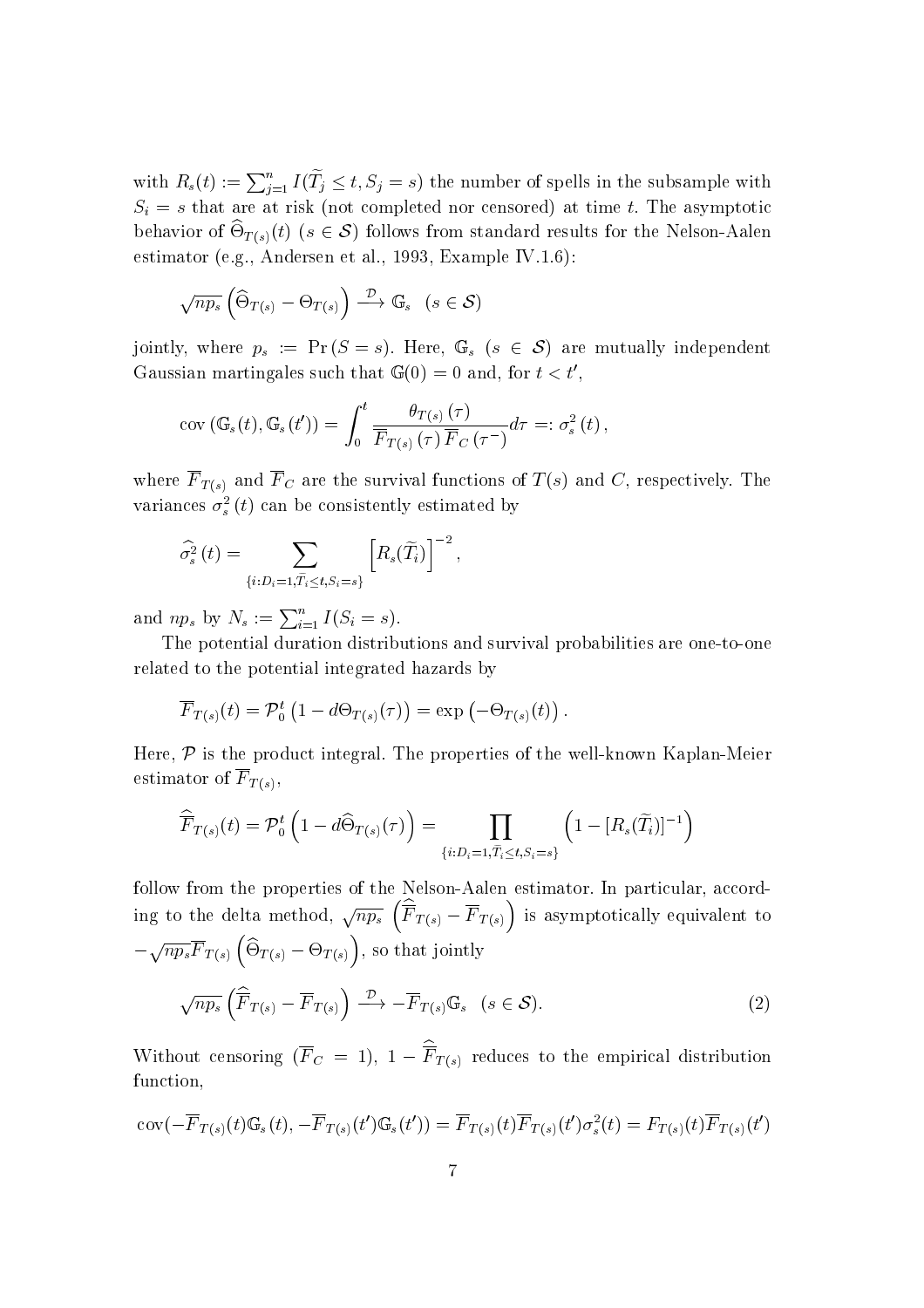for  $t \leq t$ , and  $-r$   $T(s)$   $\mathbb{G}_s$  is an F-Drowman bridge.

These results are the basis for estimating potential-outcome contrasts and for various tests. One can immediately derive  $(i)$  uniform confidence bounds on the potential duration distributions,  $(ii)$  point-wise results for isolated survival probabilities, and  $(iii)$  results for treatment effects. See Andersen et al. (1993) for methods of inference for the hazard rates  $\theta_{T(s)}$  that are derived in the above framework (these methods typically impose some smoothness of the hazard rates as functions of the duration).

As an example, consider the additive effect of replacing treatment  $s$  by  $s$  on the survival function at t, defined as  $F_{T(s')}(t) - F_{T(s)}(t)$ . For given t,  $F_{T(s)}(t)$ consistently estimates the probability of surviving for <sup>t</sup> periods under treatment s, with asymptotic standard error  $(np_s)^{-1}$   $^{-1}$   $T_{T(s)}(t)^{-0}{}_s(t)$ . The latter can be consistently estimated by  $N_s$   $F_{T(s)}(t)^2 \sigma_s(t)$ . The estimators  $F_{T(s)}(t)$  and  $F_{T(s')}(t)$ are asymptotically independent. In the evaluation of a training program, we could use the estimator to assess the effect of training on the probabilities of staying unemployed for 6 or 12 months. Because of right-censoring, discrete-choice models like probit models are not a good alternative. Also, in discrete-choice models it is hard to deal with time-varying explanatory variables. The dynamically assigned treatment of Section 4 of this paper provides an example of such an explanatory variable.

The Nelson-Aalen estimator is also a basis for tests of null hypotheses like  $F|_{T(s)} = F|_{T(s')}$  for  $s, s \in \mathcal{S}$ . Andersen et al. (1995), Chapter V, provides a unified treatment. One popular test is the log rank test, which behaves particularly well against proportional treatment effects

$$
\overline{F}_{T(s)} = \exp(-\Theta_{T(s)}) = \exp(-c\Theta_{T(s')}) = (\overline{F}_{T(s')})^c
$$

for  $0 < c \neq 1$ . Other tests are Kolmogorov-Smirnov and Cramér-Von Mises tests for censored data.

In the case of continuous  $S$ , additional smoothness is required. For example, Cox's (1972) regression can be used to estimate the scalar parameter  $\gamma > 0$  in the proportional hazards (PH) model  $\theta_{T(s)}(t) = \gamma^{s} \lambda(t)$ . The "baseline hazard" function  $\lambda$  can be estimated nonparametrically by the Breslow estimator. Dabrowska (1987) develops an alternative for Cox's regression based on kernel smoothing. As in the nonparametric approach, discrete-choice models are not a good alternative if outcomes are censored or if there are time-varying explanatory variables. Moreover, discrete-choice analysis is typically less efficient than semiparametric duration analysis based on e.g. the PH model.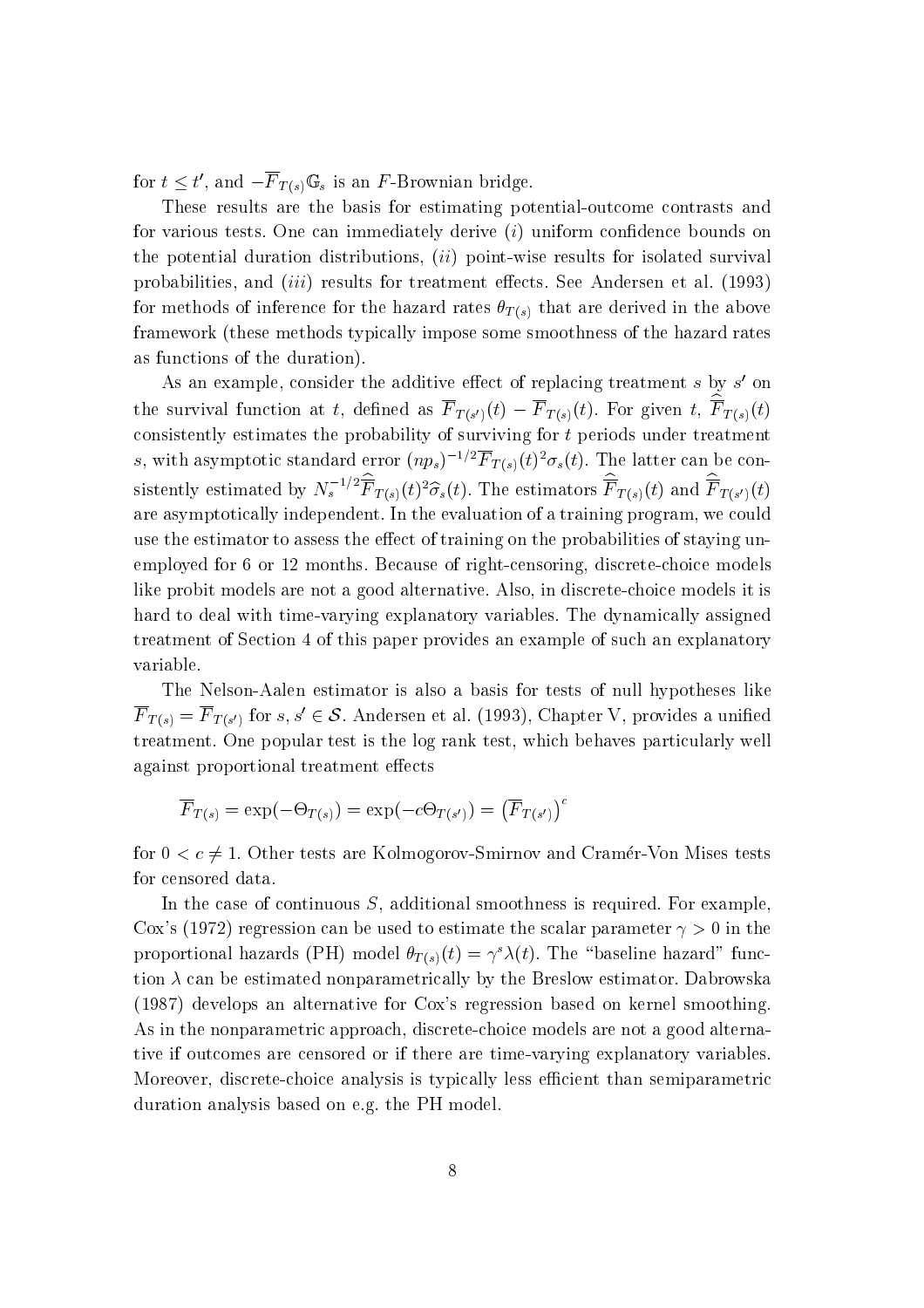#### 2.3 Treatment plans

In the model of Subsection 2.1 the ITT is (randomly) assigned at time 0 and is always observed by the analyst. The assumed perfect compliance ensures that the actual treatment equals the ITT. By implication, the treatment is also assigned at time 0, and is always observed.

The most straightforward application of this model takes  $S$  to be a set of programs in which agents either enroll at time 0 or not enroll at all. However, the model is versatile in dealing with alternative timing patterns. In particular, the treatment space itself may include one or more time dimensions. For example, a treatment in  $\mathcal S$  may not only specify a particular program but also the time of enrolling into this program. Perfect compliance requires that agents comply with the full ITT, including the assigned timing of the program.<sup>9</sup> Moreover, because the ITT is always observed, so is the actual treatment. This is true even if program enrollment is intended to occur after the agent has left the state of interest.

If the treatment is discrete, for example if there is a finite set of programs and enrollment takes place at discrete times, then we can straightforwardly apply the nonparametric methods of the previous subsection. With continuous enrollment, we again need additional smoothness. Here, we should be careful in choosing appropriate semiparametric structure. In the typical case that agents observe the ITT at time 0, they will perfectly anticipate future enrollment and respond to the assigned treatment from time 0 onwards. It is well known that Cox's (1972) PH specification is typically inconsistent with dynamic economic theory in this case.10 Therefore, the methods based on the PH model suggested in the previous subsection can typically not be used.

We do not elaborate on this. As noted in Section 1, perfect compliance is a strong assumption in this case. We postpone further discussion to Section 4, which addresses the more relevant case with imperfect compliance.

#### 2.4 Unobserved heterogeneity and treatment effects

#### 2.4.1 Selectivity despite randomization

If the population is homogeneous, the nonparametric treatment effect estimators of Subsection 2.2 estimate the corresponding individual treatment effects. How-

<sup>9</sup>Note that this may be applied to the case in which program enrollment at an intended time is contingent on not having left the state of interest at that time. Also, recall that the model may be interpreted as being conditional on some external observed covariate process. This allows for the possibility that the ITT is a plan contingent on such a covariate process.

<sup>&</sup>lt;sup>10</sup>See Van den Berg (2001) for a discussion of the PH model from an job-search perspective.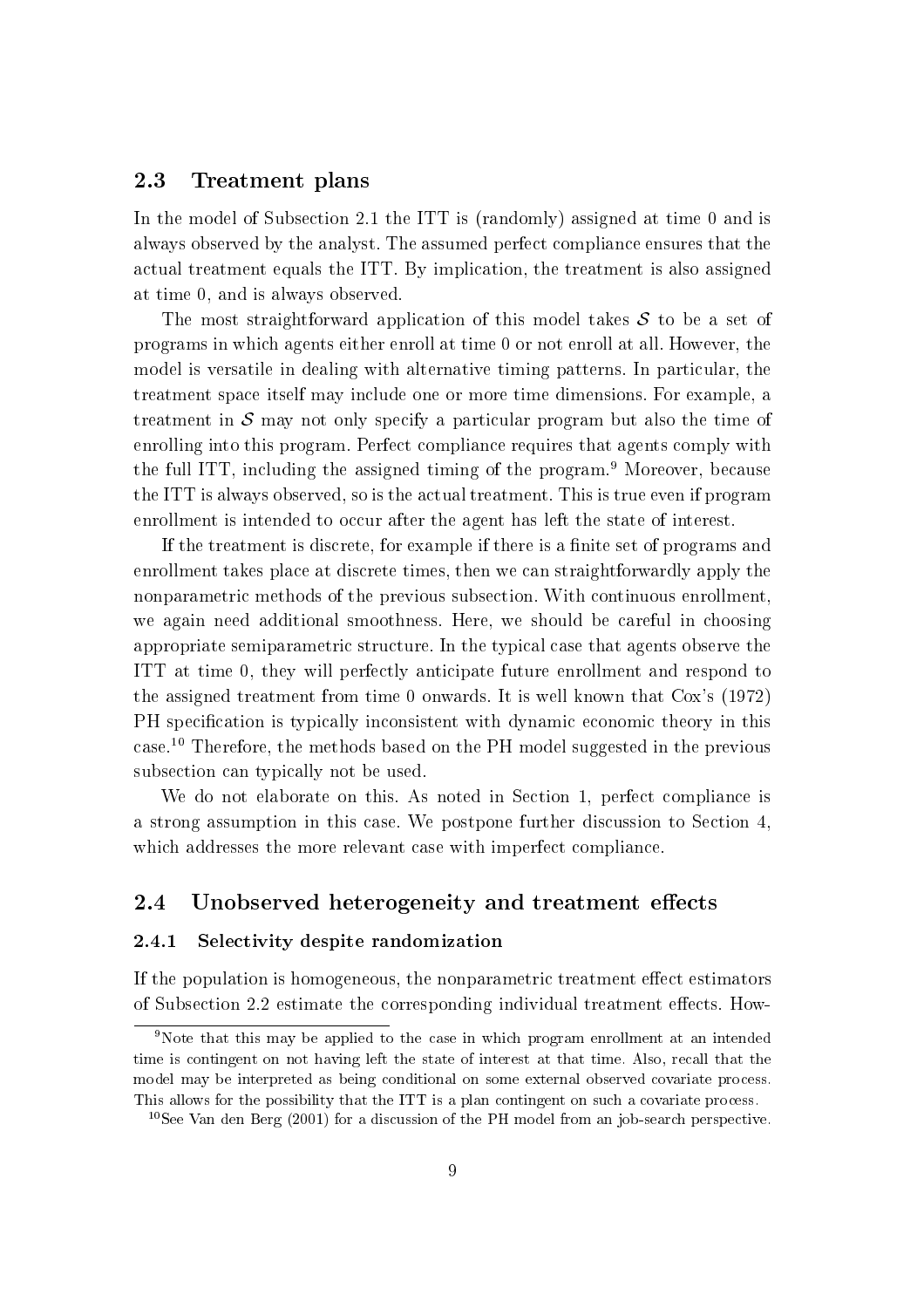ever, as noted in Section 1, we allow individuals to be heterogeneous, and in this subsection we examine the implications of using the nonparametric tools in a heterogeneous population.

We only consider ex ante individual heterogeneity in outcomes that can be captured by time-invariant unobserved characteristics  $V$ , because this is sufficient to obtain the main insights. Randomization (Assumption 1) implies that  $S\perp V$ . For ease of exposition, we take  $V$  to be a continuous random variable and  $S$  to be a binary indicator with realizations 1 ("treatment") and 0 ("control"), and we assume that the hazard rates  $\theta_{T(s)}(t|V)$  satisfy the usual regularity conditions that guarantee existence of the expressions below.

Individual treatment effects are now defined in terms of the distributions of  $T(0)|V$  and  $T(1)|V$ , whereas average treatment effects now concern averages over the relevant population, i.e. over the distribution of  $V$  in the relevant population. Thus, the individual treatment effects on the hazard rate and the survival probability at  $t$  are defined as

$$
\frac{\theta_{T(1)}(t|V)}{\theta_{T(0)}(t|V)} \quad \text{and} \quad \Pr(T(s') > t|V) - \Pr(T(s) > t|V)
$$

respectively. The average additive treatment effect on the survival probability at t is naturally defined as  $\mathbb{E}[ \Gamma(T(S) > t | V) = \Gamma(T(S) > t | V)]$ . This equals  $\Gamma\Gamma(T\mid S) \geq t$ )  $\Gamma\Gamma(T\mid S) \geq t$ ), so the nonparametric tools straightforwardly apply to inference of this effect in the presence of heterogeneity. This result extends to much more general types of heterogeneity than considered here (e.g. <sup>V</sup> may vary over time).

Unfortunately, the above line of reasoning cannot be applied to any other treatment effect of interest. Consider the effect on the hazard rate. We demonstrate that the nonparametric estimators cannot be used to obtain consistent estimates of average treatment effects, and, related to that, that the definition of average treatment effects on the hazard rate is nontrivial.

The main difficulties follow from the fact that if the treatment has a causal effect on the duration, then, typically, the distribution of  $V$  among the survivors at points in time  $t > 0$  depends on the treatment, so  $V \& S | T > t$ . In other words, there is no randomization at  $t > 0$  despite the randomization at 0. To see this. let f, F, and  $\overline{F}$  be generic symbols for a density, a distribution function, and a survival function, with subscripts denoting the corresponding random variable (note that  $\overline{F} := 1 - F$ ). Further, denote the hazard of T by  $\theta_T$ , and its integrated has because of  $\mathcal{N}$  . The cause of randomization at 0, T (s) that  $\mathcal{N}$  is the  $\mathcal{N}$  is the set of  $\mathcal{N}$  is the set of  $\mathcal{N}$  is the set of  $\mathcal{N}$  is the set of  $\mathcal{N}$  is the set of  $\mathcal{N}$  is the set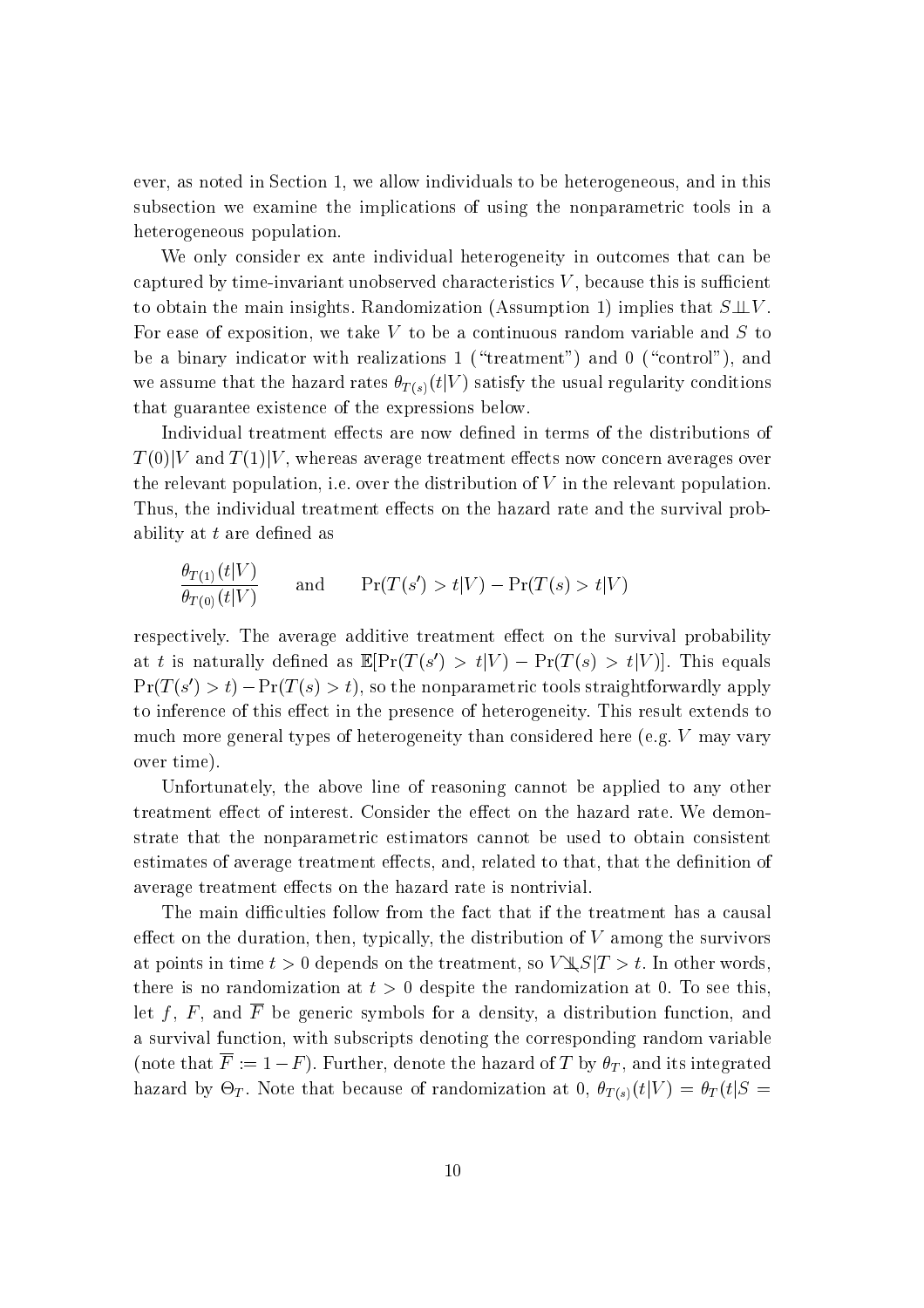$\mathcal{S}$ )  $\mathcal{S}$  ) and  $\mathcal{S}$  (s)(tig)  $\mathcal{S}$  ,  $\mathcal{S}$  ,  $\mathcal{S}$  ),  $\mathcal{S}$  ,  $\mathcal{S}$  ,  $\mathcal{S}$  ,  $\mathcal{S}$  ,  $\mathcal{S}$  ,  $\mathcal{S}$  ,  $\mathcal{S}$  ,  $\mathcal{S}$  ,  $\mathcal{S}$  ,  $\mathcal{S}$  ,  $\mathcal{S}$  ,  $\mathcal{S}$  ,  $\mathcal{S}$  ,

$$
f_V(v|T > t, S) = \frac{\overline{F}_T(t|S, V)f_V(v)}{\int_0^\infty \overline{F}_T(t|S, V)dF_V(v)},
$$
\n(3)

and  $\Gamma_T(U|S, V) \equiv \exp(-\Theta_T(U|S, V)).$ 

It is not difficult to construct examples in which the distribution of  $V$  among the treated survivors at  $t$  is first-order stochastically dominated by the distribution of  $V$  among the non-treated survivors at  $t$ , in particular if there is a strong positive interaction between  $S$  and  $V$  in the hazard rate of  $T$ , and this hazard rate increases in  $V$  and  $S$ . Then the individual hazard rate at  $t$  is very large if both  $S = 1$  and V is large, and as a result the survivors at t may contain relatively few treated individuals with a high V. As a specific example, let  $F_V$  be a gamma distribution with unit mean and variance, and let

$$
\theta_{T(s)}(t|V) = \theta_{T(s)}^*(t)V\tag{4}
$$

for an  $t, s$ , with  $\mathcal{O}_{T(s)}(t)$  defined analogously. Then, the distribution of  $V+I \geq$  $t, S = 1$  equals the distribution of

$$
\frac{1 + \Theta_{T(0)}^{*}(t)}{1 + \Theta_{T(1)}^{*}(t)} V \mid T > t, S = 0,
$$

 $\mathrm{so}^{12}$ 

$$
\frac{\mathbb{E}[V|T > t, S = 1]}{\mathbb{E}[V|T > t, S = 0]} = \frac{1 + \Theta_{T(0)}^*(t)}{1 + \Theta_{T(1)}^*(t)}.
$$

What does this imply for inference on average treatment effects on the hazard rate? First, we have to define average effects. Consider the average treatment effect defined by

$$
\mathbb{E}[\theta_{T(1)}(t|V)/\theta_{T(0)}(t|V)]
$$

This involves aggregation over  $V$  in the population. However, a hazard concerns a subpopulation of survivors at  $t$ , which is systematically different from the population, so instead one would like to take the average over  $V$  among survivors.

<sup>&</sup>lt;sup>11</sup>Of course, the distributions of V among the survivors at  $t$  ( $F_V(v|T > t, S = s)$ ) with  $s = 0, 1$ ) differ from the distribution of V in the inflow into unemployment  $(F_V(v))$ , but this is not the point here.

<sup>&</sup>lt;sup>12</sup>One can construct nongeneric examples where the distribution of V among survivors does not depend on S, notably if  $\theta_T(t|S, V)$  is additive in a term depending on S and t on the one hand and a term depending on  $V$  and  $t$  on the other.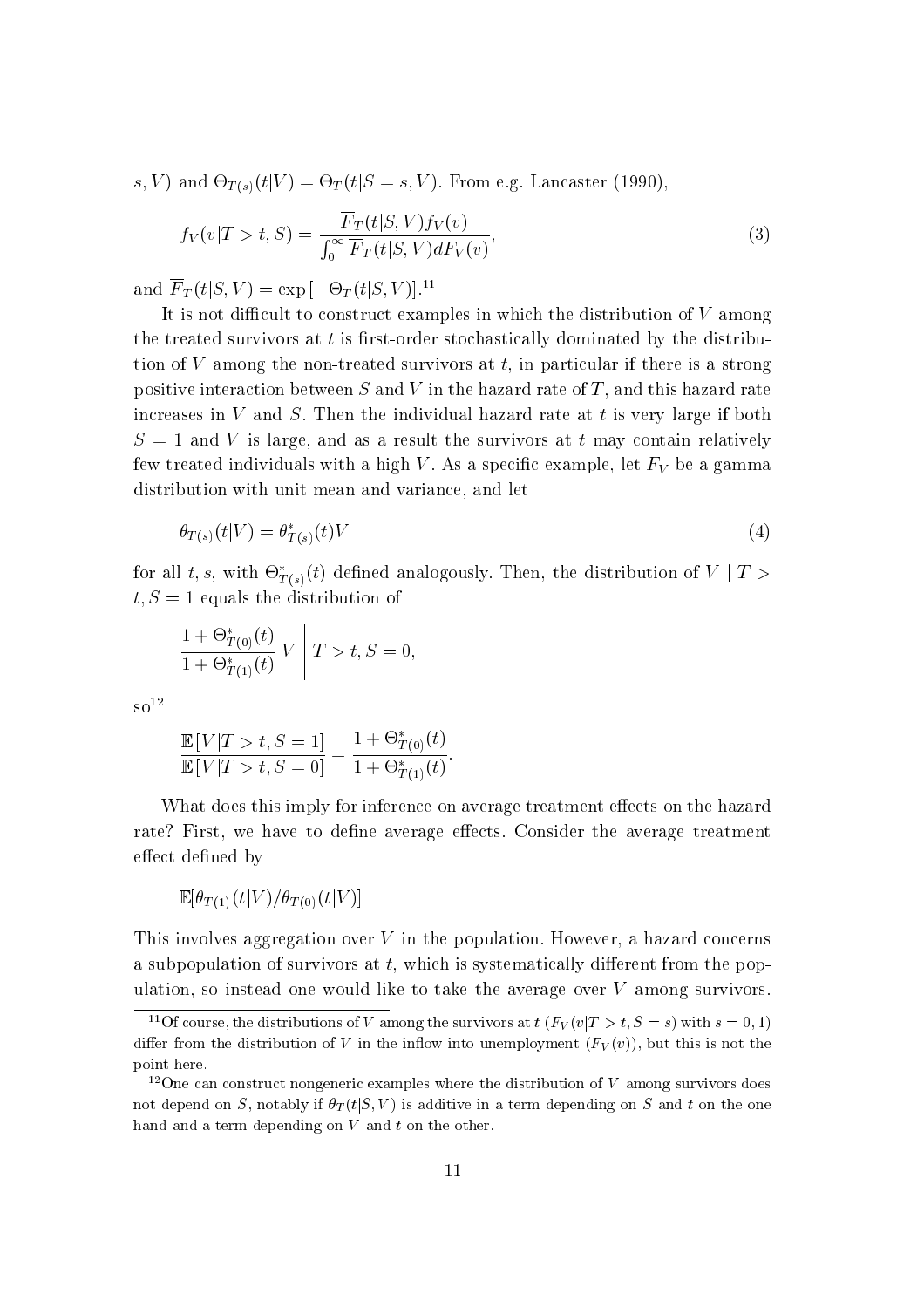But because the selectivity of survivors at  $t > 0$  depends on the treatment status. one has to be specic about this status as well. We propose the following average treatment effect on the individual hazard rate,

$$
\mathbb{E}\left[\frac{\theta_{T(1)}(t|V)}{\theta_{T(0)}(t|V)}\middle|T(1)\geq t\right]
$$

which can be called the *average treatment effect on the treated survivors at t.* It averages over the distribution of  $V$  among the survivors at  $t$  if the agents are assigned to the treatment. Under randomization, this is equivalent to averaging over the distribution of V among the treated survivors at t (so with  $T \geq t, S = 1$ ). If equation  $(4)$  is satisfied then the average treatment effect on the treated survivors at t equals both the average and the individual treatment effect on the hazard at t (which then equal  $\sigma_{T(1)}(\iota)/\sigma_{T(0)}(\iota)$ ). Note that in this case the individual treatment effect is homogeneous across individuals but not necessarily over time. Note that in general the average treatment effect on the treated survivors at  $t$ is a property of a subpopulation whose composition depends on the treatment effect on  $[0, t)$ .

Now consider nonparametric inference. Without unobserved heterogeneity,  $\theta_T (t|S=1)/\theta_T (t|S=0)$  equals the average population treatment effect on the hazard rate at t. With unobserved heterogeneity

$$
\frac{\theta_T(t|S=1)}{\theta_T(t|S=0)} = \frac{\mathbb{E}[\theta_T(t|S=1, V) | T \ge t, S=1]}{\mathbb{E}[\theta_T(t|S=0, V) | T \ge t, S=0]},
$$

so this ratio reflects (i) the treatment effect and (ii) the selection effect that at  $T = t$ , among the survivors at t, the treated and controls have systematically different unobserved characteristics despite the randomization at  $t = 0$ . The nonparametric estimator of  $\theta_T (t|S=1)/\theta_T (t|S=0)$  (which is basically its sample equivalent) therefore does not capture the treatment effect. In the earlier example with the gamma distribution for V, the nonparametric estimator of  $\theta_T(t|S =$  $1)/\theta_T (t|S=0)$  underestimates the average effect for the population.

In fact, one can construct examples where

$$
\theta_T(t|S=1) < \theta_T(t|S=0)
$$

even if

$$
\theta_{T(1)}(t|V) > \theta_{T(0)}(t|V) \quad \text{almost surely for all } t. \tag{5}
$$

For example, let V have a discrete distribution with  $Pr(V = 0.2) = Pr(V = 1)$ 2.5) = 0.5, and let equation (4) be satisfied, with  $\mathcal{O}_{T(1)}(t) > \mathcal{O}_{T(0)}(t)$  for all  $t > 0$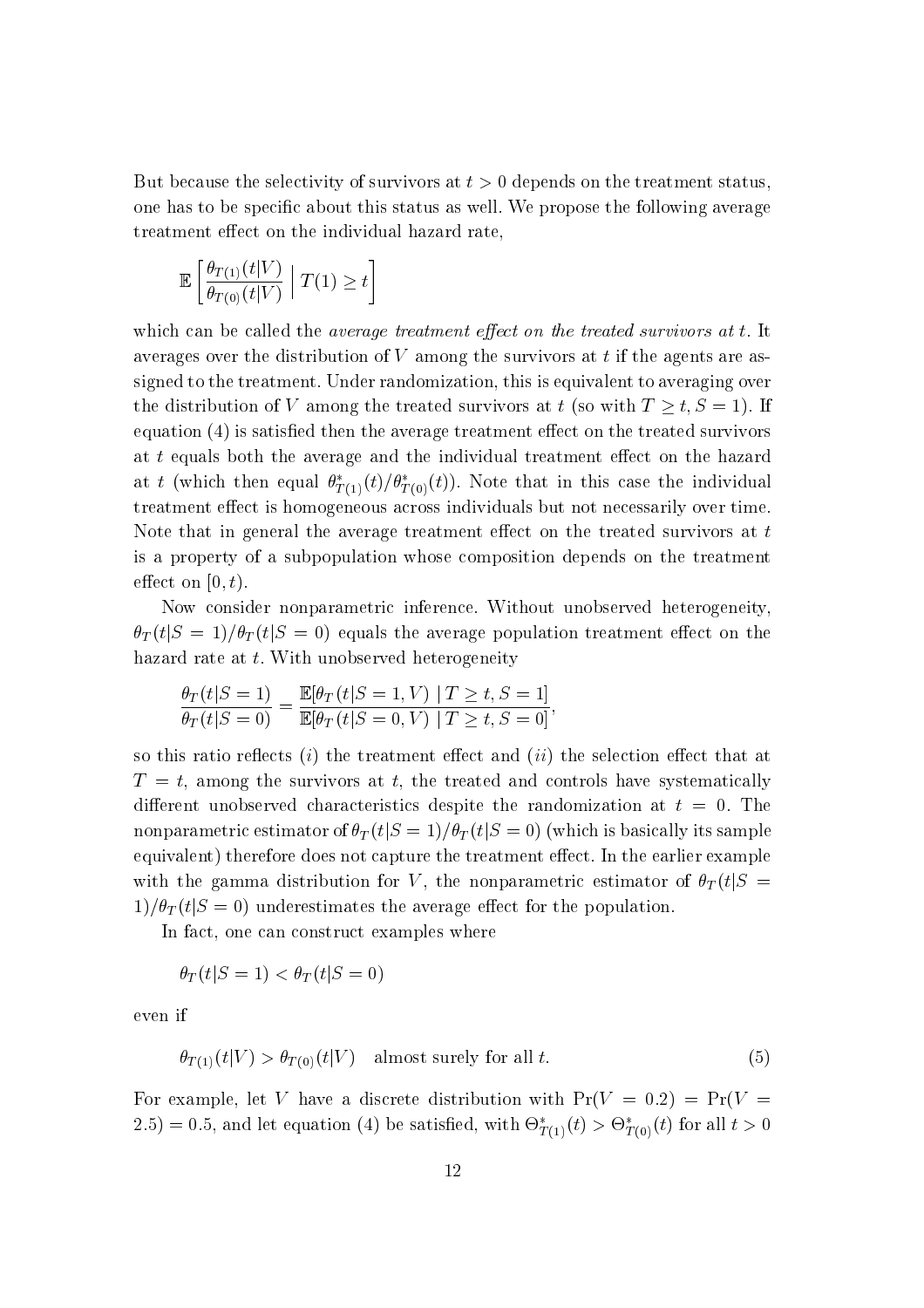(note that this is weaker than inequality (5) for  $\theta_{T(s)}(t|V)$  in this example). Then  $\sigma_T(\iota|\mathcal{S}=1) < \sigma_T(\iota|\mathcal{S}=0)$  for values of  $\Theta_{T(s)}(\iota)$  in an interval around 1. In such cases the dynamic selection effect on the observed hazard rate dominates the treatment effect, in certain time intervals. Obviously, this may lead to invalid nonparametric inference on the sign of the treatment effect.

Similar results can be derived for e.g. the use of the sample equivalent of  $F_T(t + a|T > t, S = 1)/F_T(t + a|T > t, S = 0)$  for  $a > 0$  (e.g. from a probit analysis of whether  $T \in (t, t + a]$  given  $T > t$ , S) to estimate the corresponding average effect on the individual conditional survival probability.<sup>13</sup>

#### 2.4.2 Semiparametric approaches

To proceed towards more constructive results, we need to impose some semiparametric structure on the distribution of  $T(s)|V$ . Subsequently, two approaches can be taken. First, one may abandon point identication and estimation, and focus on bounding the parameters of interest (e.g. Manski, 1997). Second, we may impose a structure that is sufficiently specific to enable point identification and estimation of relevant treatment effects.

Following the first approach, we may assume that equation  $(4)$  applies and that the individual-level potential-outcome distributions can be ranked in terms of hist-order stochastic dominance, i.e.  $\Theta_{T(1)}(\iota) > \Theta_{T(0)}(\iota)$  for all  $\iota > 0, \Theta_{T(1)}(\iota) =$  $\sigma_{T(0)}(t)$  for all  $t > 0$ , or  $\sigma_{T(1)}(t) < \sigma_{T(0)}(t)$  for all  $t > 0$ . In Appendix 1 we prove that, with unobserved heterogeneity,

$$
\frac{\theta_T(t|S=1)}{\theta_T(t|S=0)} < \mathbb{E}\left[\frac{\theta_{T(1)}(t|V)}{\theta_{T(0)}(t|V)}\right] = \mathbb{E}\left[\frac{\theta_{T(1)}(t|V)}{\theta_{T(0)}(t|V)} \middle| T(1) \ge t\right] \tag{6}
$$

If  $\sigma_{T(1)}(t) > \sigma_{T(0)}(t)$ , for all  $t > 0$ . The results for the other two cases follow as straightforward modications. The ranking of the individual-level potentialoutcome distributions can be inferred from the ranking of  $F_{T,S=1}(t)$  and  $F_{T,S=0}(t)$ near  $t = 0$ , so the average treatment effects on the hazard rate can be bounded by the observable left-hand side of equation (6).

 $13$ Average non-additive treatment effects on quantities that are defined for the whole population, such as the average of the relative effect on the survival probability defined in Subsection 2.1, can also not be inferred nonparametrically, but this is only because of the non-additivity. These that if  $-1$ (1)(tjV )  $\ell$  ,  $\geq 1$ (0)(tjV ) for all t  $\ell$  ,  $\ell$  ,  $\omega$  and  $\omega$  ,  $\ell$  ,  $\ell$ observable quantity F  $I$  (tj $\sim$  1) is always negative follows from the follows from  $I$  (the follows from  $I$  $\Gamma$  if  $\Gamma$  (s) and  $\Gamma$  is the solution of  $\Gamma$  ))]) and vice versa, so the source observed quantity always always always always always always always always always always always always always always always always always has the same sign as the same sign as the average treatment end of  $\Gamma$  (-1)(1)(tiV  $\Gamma$  ))] (-1)(1)(tiV  $\Gamma$  ))] A similar result holds for  $\theta_T(0|S=0) - \theta_T(0|S=1)$ . All these quantities are based on samples drawn at  $t = 0$ , at which there has been no dynamic selection yet.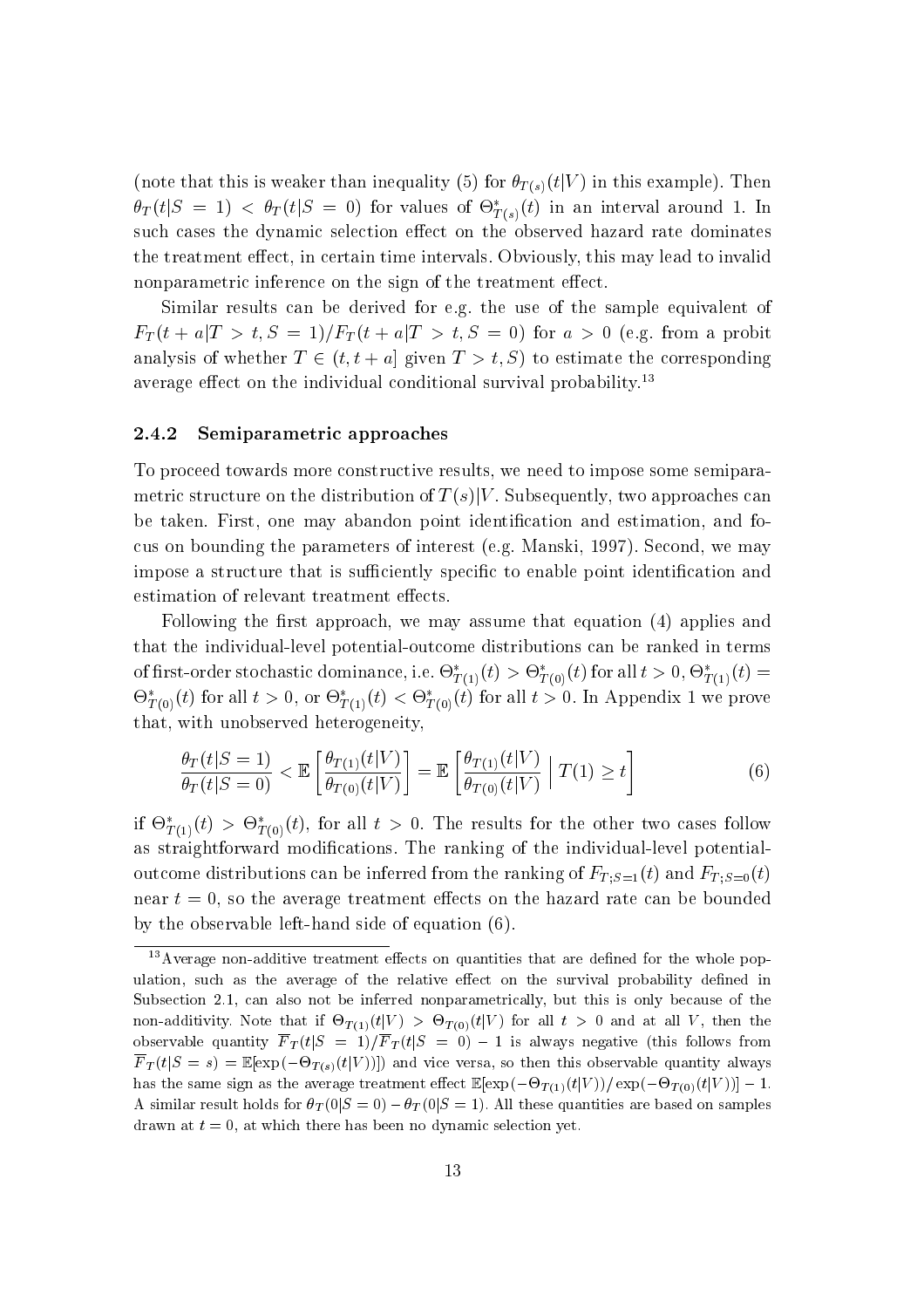Now let us turn to the second semiparametric approach, imposing a structure that is sufficiently specific to enable point identification and estimation. An obvious choice is to impose that the hazard rate of  $T(s)|V$  is multiplicative in t, s and  $V$ , so, in equation  $(4)$ ,

$$
\theta^*_{T(s)}(t) = \gamma^s \lambda(t)
$$

for some scalar parameter  $\gamma > 0$  and some "baseline hazard" function  $\lambda$ . This results in the so-called two-sample MPH model for  $T|S, V$ , with

$$
\theta_T(t|S,V) = \lambda(t) \gamma^S V. \tag{7}
$$

Here, "two-sample" refers to the subsamples with  $S = 0$  and  $S = 1$ . We are primarily interested in identification of the individual (and average) treatment effect parameter  $\gamma$ . Under the additional assumption that  $\mathbb{E}[V] < \infty$  this parameter is identied from (see Elbers and Ridder, 1982, and Kortram et al., 1995)

$$
\gamma = \lim_{t \downarrow 0} \frac{F_T(t|S=1)}{F_T(t|S=0)}.\tag{8}
$$

In applications of MPH models, the "random effects" assumption that observed and unobserved explanatory variables are independent is often controversial. However, here this assumption follows from the randomization of S.

The analysis by Lenstra en Van Rooij (1998) suggests that the sample analog of the right-hand side of (8),  $\left[1 - \widehat{F}_{T(1)}(t_n)\right] / \left[1 - \widehat{F}_{T(0)}(t_n)\right]$ , is a consistent estimator of  $\gamma$  if  $\iota_n \downarrow 0$  at an appropriate rate as  $n \to \infty$ . To ther semiparametric structures of the hazard rate of  $T(s)|V$  may also lead to point identification and estimation of treatment effects (see Heckman and Taber, 1994, and Van den Berg, 2001, for surveys).

#### 2.4.3 Post-duration outcomes

We end this subsection by re-addressing the results in Ham and LaLonde (1996) on problems with inference of treatment effects on post-spell outcomes if randomization occurs at  $t = 0$ . Consider an outcome W that is realized immediately after T. Let  $W(s)$  be the random outcome that would prevail if we would hypothetically assign the treatment s to the agent. The process  $\{W(s)\}\,$ , which is assumed measurable, can again be given a structural interpretation. In general,  $\{W(s)\}$ may depend on V. The observation window is denoted by  $[0, \mathcal{T})$  with  $\mathcal{T} < \infty$ . We

<sup>&</sup>lt;sup>14</sup>Horowitz (1999) provides an asymptotically normal estimator of  $\gamma$  for the case that S is continuous and the model satisfies additional smoothness conditions.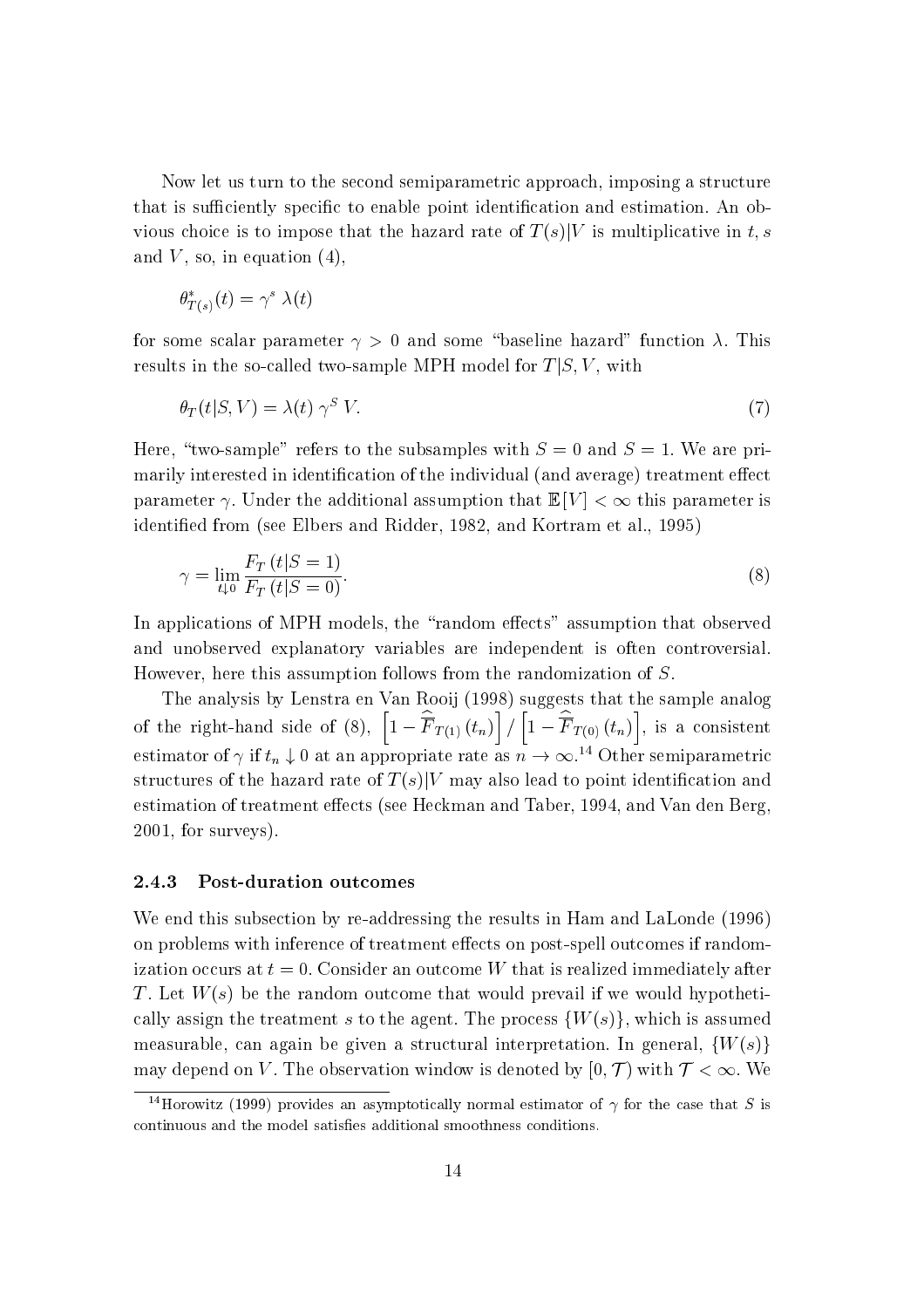observe W iff  $T < T$ . The distribution of  $V|S = s$  among the agents for whom W is observed equals the distribution of  $V/T < T$ ,  $S = s$ . It follows that, among the observed  $W$ , the distribution of  $V$  among the treated in general differs from the distribution of V among the controls. So, despite randomization at  $t = 0$ , we cannot simply compare the observed mean outcomes of <sup>W</sup> among treated and controls in order to uncover e.g.  $\mathbb{E}[W(1) - W(0)]$ . However, let  $\mathcal{T} \to \infty$ . Then each sample member provides an observation of W. As  $V \perp S | T < \infty$  because of randomization, it follows that the distribution of  $V$  is the same among the treated and the controls for whom <sup>W</sup> is observed, and inference can be based on simple comparisons of observed outcomes of W.

This line of reasoning also applies if  $W$  is realized with a certain delay after T, and/or if the analysis is only based on realizations of  $W$  in a fixed time interval. One may think of  $T$  as the unemployment duration and  $W$  as the postunemployment wage, the post-unemployment job duration, or the earnings of employed workers say two years after the experiment.

We conclude that problem with causal inference on post-duration outcomes arises because of a bounded observational window (i.e., right-censoring on a bounded interval). Without the latter, the former does not arise. With a bounded observational window, a solution is to estimate a model that takes unobserved heterogeneity into account.<sup>15</sup>

# 3 Randomization and immediate treatment with imperfect compliance

### 3.1 Model and data

We now relax Section 2's assumption of perfect compliance, but retain the assumption that treatment is immediate. Instead of being randomly assigned to a treatment as in Assumption 1, agents are randomly assigned a label  $Z \in \mathcal{Z}$  at time 0. In the typical experimental setup, Z takes values in the set  $\mathcal{Z} = \mathcal{S}$  of possible treatments and is interpreted as the ITT with the treatment Z. More generally, we allow Z to be an IV with support  $\mathcal{Z} \neq \mathcal{S}$ . We will nevertheless refer to <sup>Z</sup> as the ITT throughout.

Let  $S(z)$  be the random actual treatment that would prevail if we hypothetically assign the agent the label  $z \in \mathcal{Z}$ . The process  $\{S(z)\}\)$ , which is assumed

<sup>&</sup>lt;sup>15</sup>See Visser (1996) for a related empirical analysis of the duration of the second (AIDS) stage of  $HIV/AIDS$  if the observational window is fixed.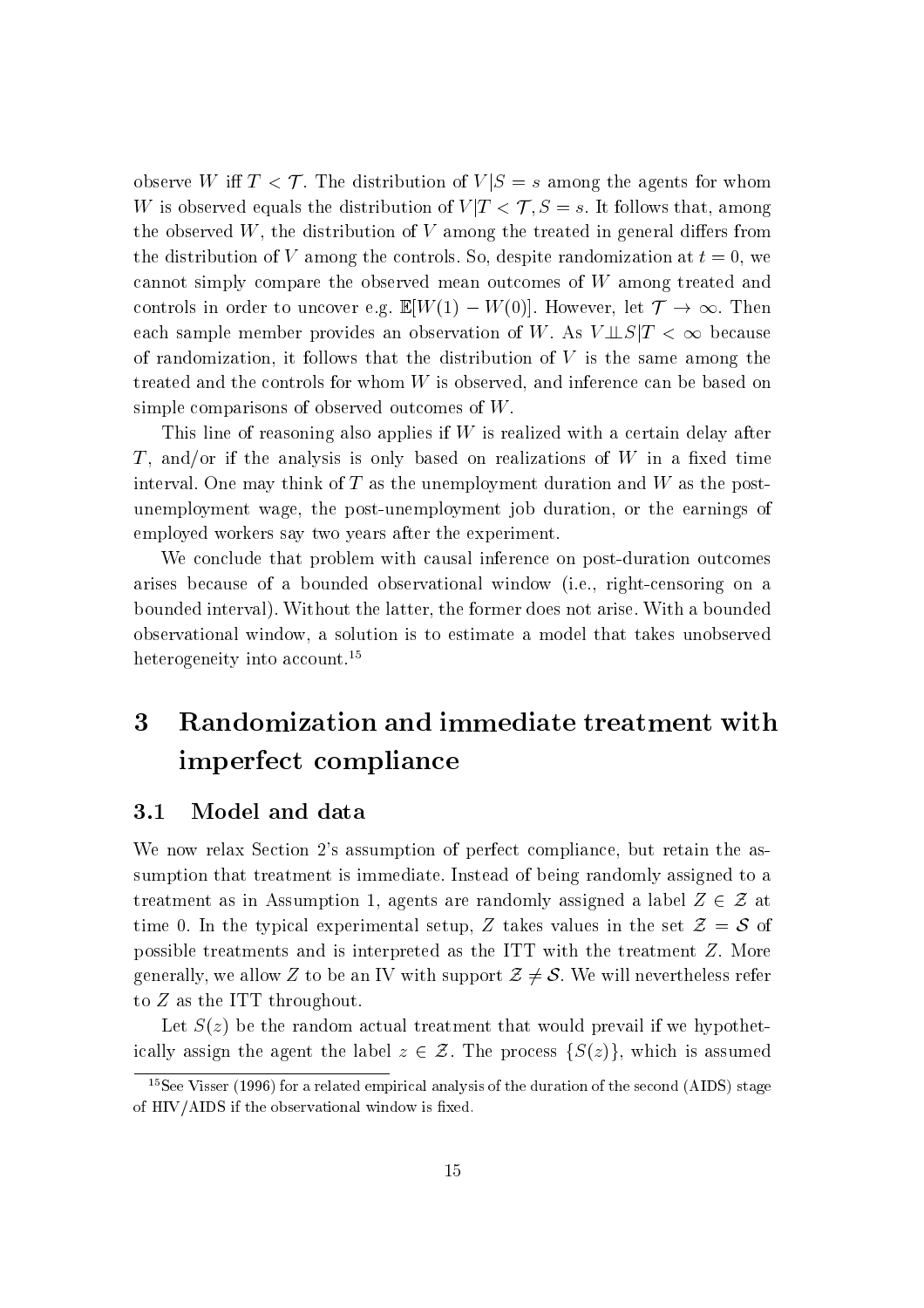measurable, can again be given a structural interpretation. The actual treatment is  $S = S(Z)$ . In the ITT case with perfect compliance, we would have that  $S(z) = z$  for all  $z \in \mathcal{Z} = \mathcal{S}$ , and that  $S = S(Z) = Z$ . In the present section, however, we allow for imperfect compliance (so  $S = S(Z) \neq Z$ ) by allowing  $S(z)$ to be non-degenerate. If  $Z$  is discrete and an effective ITT, it should be the case that  $\Pr(\mathcal{S}(z) = z) \geq \Pr(\mathcal{S}(z) = z)$  for all  $z, z \in \mathcal{S}$  such that  $z \neq z$ .

Throughout this section we maintain

**Assumption 2 (IV).** (i)  $z \mapsto S(z)$  is nontrivial (in a way that will be further specified in special cases below), and (ii)  $Z \perp \!\!\!\perp (\{T(s)\}, \{S(z)\})$ .

Underlying Assumption  $2(ii)$  is the notion that (a) the ITT does not causally affect outcomes directly, so that potential outcomes  $T(s)$  need not be indexed by z, (b) outcomes do not causally affect treatment, so that  $S(z)$  need not be indexed by possible values t of T, and  $(c)$  the ITT is not causally affected by either outcomes or treatment (see Abbring, 2003, for discussion).

With imperfect compliance, the actual treatment  $S = S(Z)$  and the potential outcomes  ${T(s)}$  are typically dependent, because agents non-experimentally selfselect or are selected in actual treatment. This sets the present analysis apart from that of Section 2. Note, however, that a reduced-form analysis of the effect of ITT on outcomes fits Section 2's framework. Formally, the outcome equation can be reduced to  $\{T(S(z))\}\)$ . Under Assumption 2,  $Z \perp \{T(S(z))\}\)$ , so that Assumption 1 holds for the reduced-form model with <sup>Z</sup> replacing S.

The data of Subsection 2.1 are accordingly enriched with instrumental variation. We now have a random sample  $((1], \beta], D], D_1, \ldots, (T_n, \beta_n, D_n, \mathbb{Z}_n)$  from the joint distribution of  $(\widetilde{T}, S, D, Z)$ .

### 3.2 Nonparametric estimation and testing with IV

For now, consider the binary treatment-binary instrument case that  $S = \{0, 1\}$ and  $\mathcal{Z} = \{0, 1\}$ . Again, it is convenient to think of the treatment statuses as "treatment"  $(s = 1)$  and "control"  $(s = 0)$  in this case. Define  $p(z) := Pr(S(z) = 1)$ 1). Note that  $p(z) = Pr(S = 1|Z = z)$  under Assumption 2. Assume that Imbens and Angrist's (1994) monotonicity property holds, that is  $S(0) \leq S(1)$  or  $S(0) \geq S(1)$ . Without further loss of generality, we take  $S(0) \leq S(1)$ . Then, the subpopulation that switches treatment status between propensities  $p(0)$  and  $p(1)$ all switch from treatment 0 to treatment 1. This subpopulation, called "compliers" by Imbens and Rubin (1997), is therefore  $Q := \{S(0) = 0, S(1) = 1\},\$ and has probability mass  $Pr(Q) = p(1) - p(0)$ . We formalize Subsection 3.1's Assumption  $2(i)$  by assuming that  $Pr(Q) > 0$ .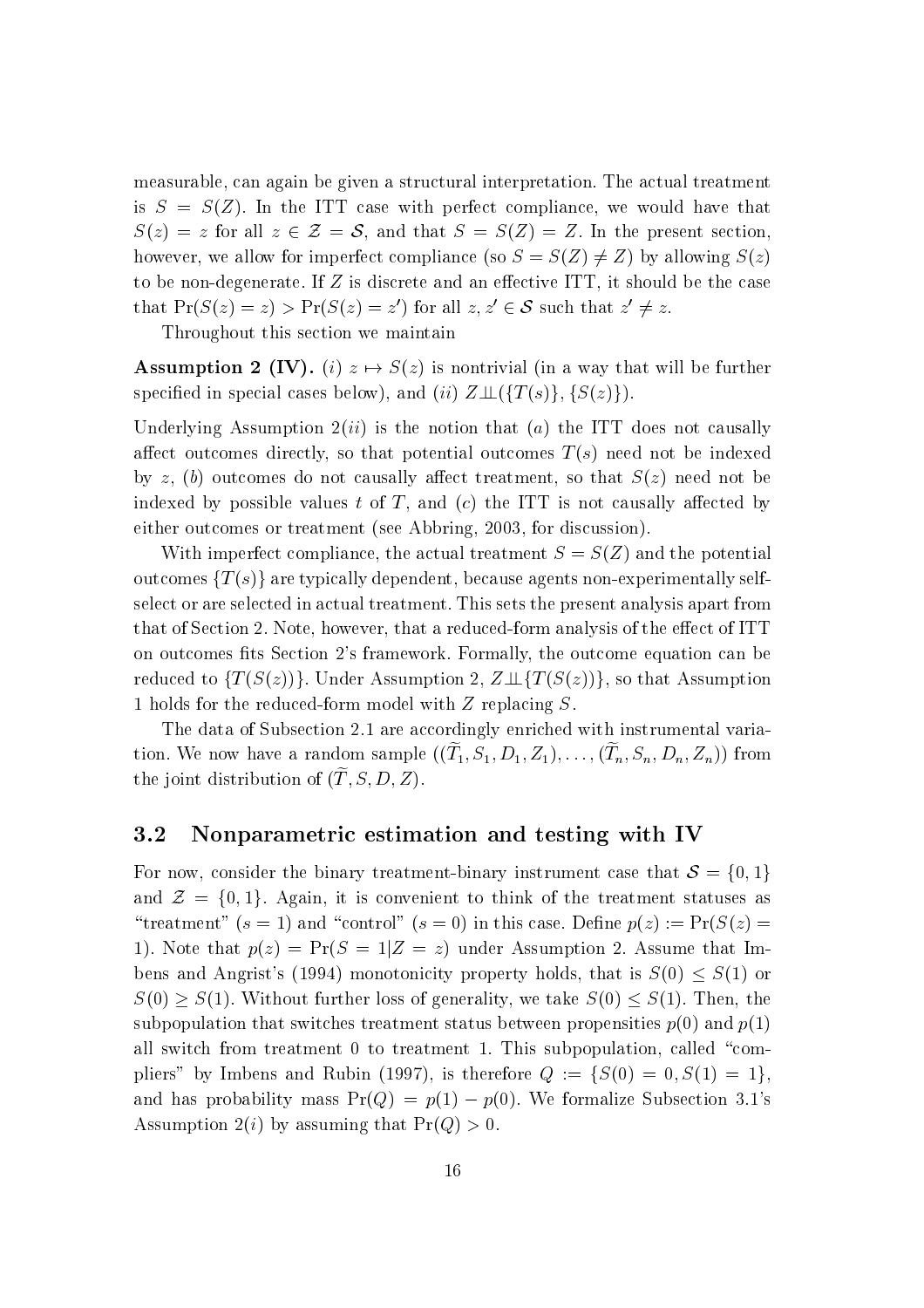Standard methods from the treatment-effects literature can be adapted to learn about various average contrasts between  $T(1)$  and  $T(0)$  on  $Q$ , and the marginal distributions  $F_{0;Q}$  and  $F_{1;Q}$  of, respectively,  $T(0)$  and  $T(1)$  on  $Q$ . In this subsection we only consider the average additive treatment effect on the survival probabilities, as from Section 2 we know that nonparametric inference of other effects is not well possible if the population is heterogeneous. Of particular interest here are adaptations of existing methods that allow for censoring.

Identification of the marginal potential-outcome distributions  $F_{0,Q}$  and  $F_{1,Q}$ on <sup>Q</sup> is straightforward (Imbens and Rubin, 1997). In particular, in Appendix 2 we show that

$$
\overline{F}_{0,Q}(t) = \frac{\Pr(T > t, S = 0|Z = 0) - \Pr(T > t, S = 0|Z = 1)}{p(1) - p(0)} \text{ and}
$$
\n
$$
\overline{F}_{1,Q}(t) = \frac{\Pr(T > t, S = 1|Z = 1) - \Pr(T > t, S = 1|Z = 0)}{p(1) - p(0)}.
$$

By implication, the mean survival probability contrast on <sup>Q</sup>

$$
\Delta_Q(t):=\overline F_{1;Q}(t)-\overline F_{0;Q}(t),
$$

is identified (Imbens and Angrist, 1994). This is a local average treatment effect on survival for at least t periods.

In applied work, researchers often choose only a few values of <sup>t</sup> and apply e.g. Imbens and Angrist's (1994) IV estimator to assess the effect of a program on survival through the corresponding intervals of time. For example, in the evaluation of a training program, one could define the outcomes to be survival in unemployment for 6 months. The appeal of such an approach lies in its computational and presentational simplicity. However, if richer survival data are available, it ignores potentially useful information on the effect of the program. Furthermore, standard methods cannot handle the fact that survival data are often censored, nor can they handle time-varying covariates. We therefore focus on econometric methods to the functions  $\mathcal{C}$  in the possible presence presence presence presence presence presence presence presence presence presence presence presence presence presence presence presence presence presence presence of right-censoring.

To this end, first note that

$$
\Delta_Q = \frac{\overline{F}_{T;Z=1} - \overline{F}_{T;Z=0}}{p(1) - p(0)},
$$

where  $T$  ,  $Z=$   $\omega$  (  $t$  )  $t$  is proportional that  $T$  is the causal number of  $T$  is  $T$  is a function of  $T$  is a function of  $T$  is a function of  $T$  is a function of  $T$  is a function of  $T$  is a function of  $T$  i equivalent to the reduced-form number of  $\mathbf{1} \cdot \mathbf{\mathcal{U}} = \mathbf{1} \cdot \mathbf{\mathcal{U}} = \mathbf{1} \cdot \mathbf{\mathcal{U}} = \mathbf{1} \cdot \mathbf{\mathcal{U}} = \mathbf{1} \cdot \mathbf{\mathcal{U}} = \mathbf{1} \cdot \mathbf{\mathcal{U}} = \mathbf{1} \cdot \mathbf{\mathcal{U}} = \mathbf{1} \cdot \mathbf{\mathcal{U}} = \mathbf{1} \cdot \mathbf{\mathcal{U}} = \mathbf{1} \cdot \mathbf{\mathcal{U}}$ 1991, and Abadie, 2002). Thus, under the IV assumptions we can test for distributional treatment effects using any of the nonparametric tests of Section 2.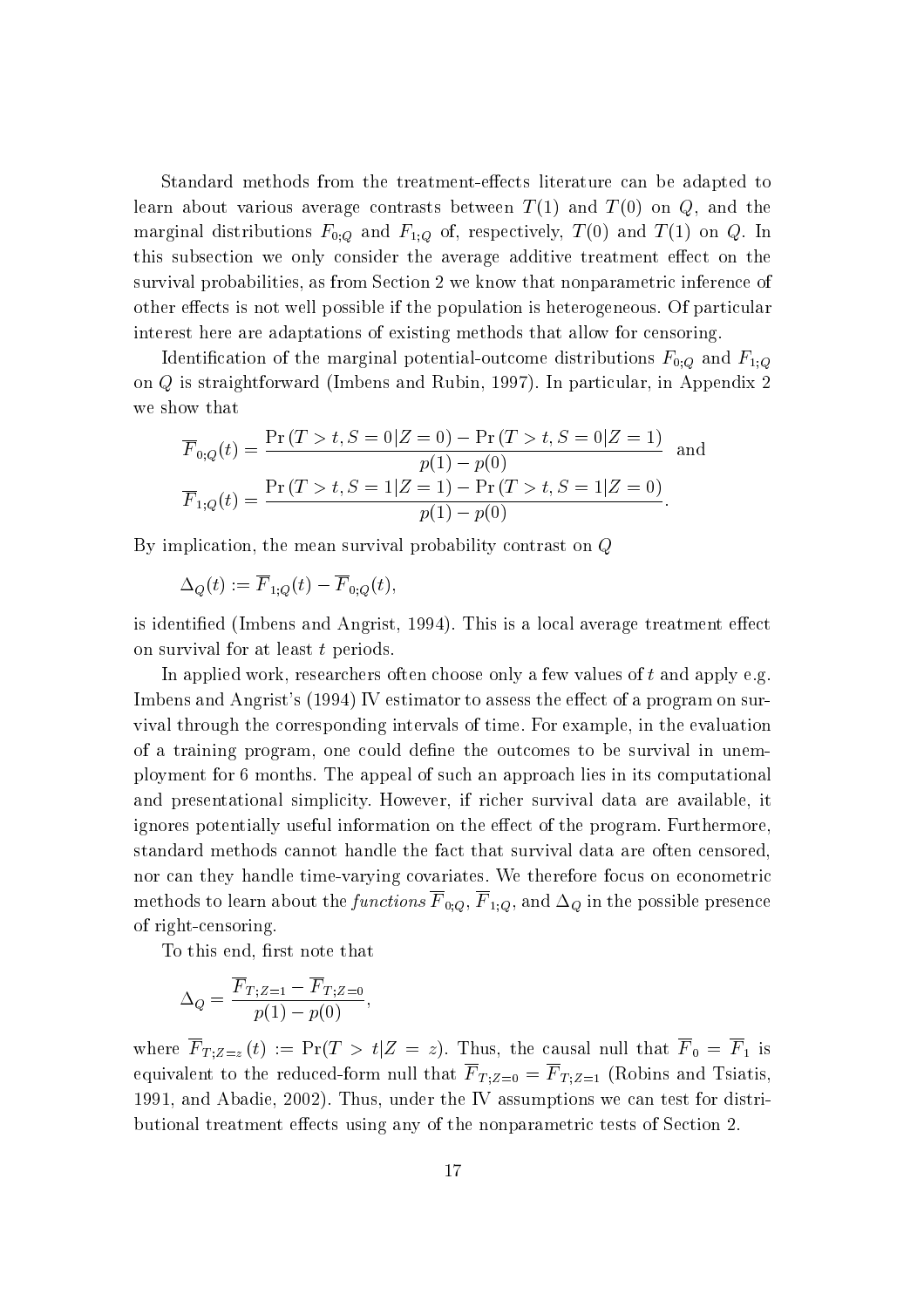$N$  (1)  $N$  (2)  $1$  1;  $Q$  and  $Q$  and  $Q$  and  $Q$  and  $Q$  is the  $I$  ;  $Z=$   $\forall$  that  $I$ be estimated by the Kaplan-Meier estimator

$$
\widehat{\overline{F}}_{T;Z=z}(t)=\prod_{\{j:D_j=1,\widetilde{T}_j\leq t,Z_j=z\}}\left(1-[R_z(\widetilde{T}_j)]^{-1}\right),
$$

with  $R_z(t) := \sum_{i=1}^n I(T_i \leq t, Z_i = z)$  the appropriate risk set. The conditional  $S$ urival probability F  $I$  ; $S=3, Z=2$ (t) := Pr(T  $>$  tj $S$  =  $S$ ) can be estimated. by a similar Kaplan-Meier estimator  $F_{T;S=s,Z=z}(t)$ . Also,  $p(z)$  can be estimated by

$$
\widehat{p}(z) = \frac{\sum_{i=1}^n S_i I(Z_i = z)}{\sum_{i=1}^n I(Z_i = z)}.
$$

Thus, <sup>F</sup> <sup>0</sup> and <sup>F</sup> <sup>1</sup> can be estimated by

$$
\widehat{\overline{F}}_{0;Q} = \frac{\left[1 - \widehat{p}(0)\right]\widehat{\overline{F}}_{T;S=0,Z=0} - \left[1 - \widehat{p}(1)\right]\widehat{\overline{F}}_{T;S=0,Z=1}}{\widehat{p}(1) - \widehat{p}(0)} \text{ and } (9)
$$

$$
\widehat{\overline{F}}_{1;Q} = \frac{\widehat{p}(1)\widehat{\overline{F}}_{T;S=1,Z=1} - \widehat{p}(0)\widehat{\overline{F}}_{T;S=1,Z=0}}{\widehat{p}(1) - \widehat{p}(0)},\tag{10}
$$

respectively, and  $\Delta_Q$  can be estimated by

$$
\widehat{\Delta}_Q = \widehat{\overline{F}}_{1;Q} - \widehat{\overline{F}}_{0;Q} = \frac{\widehat{\overline{F}}_{T;Z=1} - \widehat{\overline{F}}_{T;Z=0}}{\widehat{p}(1) - \widehat{p}(0)}.
$$

Asymptotic behavior of these estimators follows from standard results for the Kaplan-Meier estimator. Let  $q_z := \Pr(Z = z)$ . We have

**Proposition 1.** Under Assumption 2,  $\sqrt{n}(\widehat{\overline{F}}_{1;Q} - \overline{F}_{1;Q}, \widehat{\overline{F}}_{0;Q} - \overline{F}_{0;Q}) \stackrel{\mathcal{D}}{\longrightarrow}$ 

$$
\frac{1}{p(1) - p(0)} \left( \left( \overline{F}_{T;S=1,Z=1} - \overline{F}_{1;Q} \right) \mathcal{N}_1 - \left( \overline{F}_{T;S=1,Z=0} - \overline{F}_{1;Q} \right) \mathcal{N}_0 \right. \\
\left. - \sqrt{\frac{p(1)}{q_1}} \overline{F}_{T;S=1,Z=1} \mathbb{G}_{11} + \sqrt{\frac{p(0)}{q_0}} \overline{F}_{T;S=1,Z=0} \mathbb{G}_{10}, \right. \\
\left. \left( \overline{F}_{T;S=0,Z=1} - \overline{F}_{0;Q} \right) \mathcal{N}_1 - \left( \overline{F}_{T;S=0,Z=0} - \overline{F}_{0;Q} \right) \mathcal{N}_0 \right. \\
\left. + \sqrt{\frac{1 - p(1)}{q_1}} \overline{F}_{T;S=0,Z=1} \mathbb{G}_{01} - \sqrt{\frac{1 - p(0)}{q_0}} \overline{F}_{T;S=0,Z=0} \mathbb{G}_{00} \right),
$$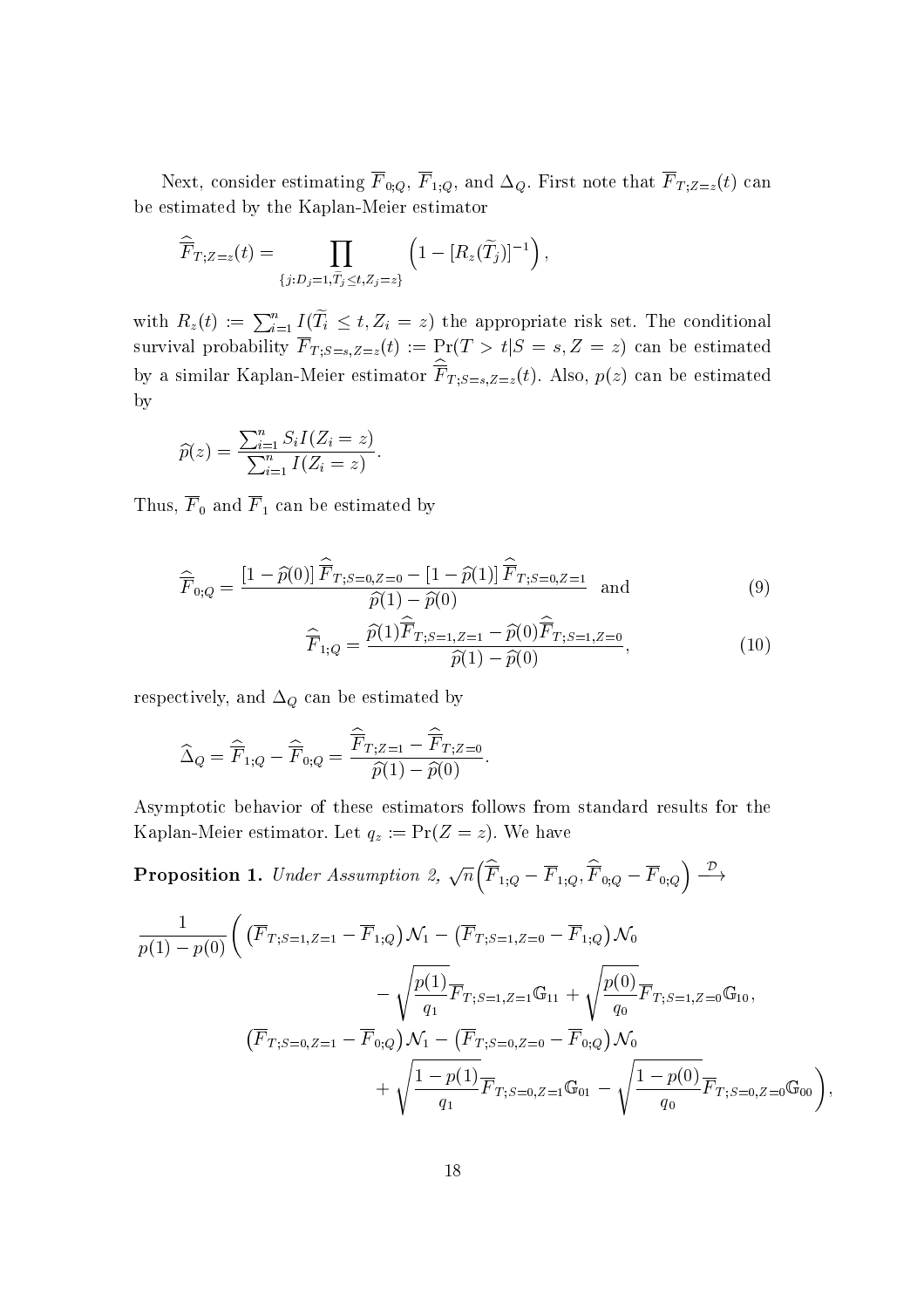with  $\mathcal{N}_z$  (z = 0,1) a normal random variable with zero mean and variance  $p(z)$   $[1 - p(z)]/q_z$ ,  $\mathbb{G}_{sz}$   $(s, z = 0, 1)$  a Gaussian martingale such that  $G_{sz} (0) = 0$ and, for  $t < t'$ ,

$$
cov\left(\mathbb{G}_{sz}(t),\mathbb{G}_{sz}(t')\right)=\int_0^t\frac{\theta_{T;S=s,Z=z}\left(\tau\right)}{\overline{F}_{T;S=s,Z=z}\left(\tau\right)\overline{F}_C\left(\tau^-\right)}d\tau=:\sigma_{sz}^2\left(t\right),
$$

and  $\mathcal{N}_1$ ,  $\mathcal{N}_0$ ,  $\mathbb{G}_{11}$ ,  $\mathbb{G}_{01}$ ,  $\mathbb{G}_{10}$ , and  $\mathbb{G}_{00}$  mutually independent.

Proof. See Appendix 2.

It is instructive to note that the mathematical expressions in Proposition 1 differ in a number of ways from the corresponding expressions in Subsection 2.2 (see in particular equation (2)). First, each estimator  $F_{s,Q}$  now depends on two Kaplan-Meier estimators and on estimators of  $p(z)$  (see equations (9) and (10)). For each estimator  $F_{s;Q}$ , the limiting stochastic process is a sum of four independent terms reflecting the variation in the estimators of  $p(1), p(0)$ , and the two Kaplan-Meier estimators, respectively. The two estimators  $F_{s;Q}$  ( $s = 0,1$ ) are asymptotically dependent because they both depend on the estimators of  $p(0)$  and  $p(1)$ .

 $\Box$ 

r roposition i can be used to compute asymptotic standard errors or  $F_{0,Q}(t)$ ,  $F_{1;Q}(\ell)$ , and  $\Delta Q(\ell)$ , and (point-wise and uniform) connuence bounds on  $F_{0,Q}$ ,  $F_{1;Q}$ , and  $\Delta Q$ . In particular, for  $\Delta Q$  we have

Corollary 1. For  $t \leq t$ , the asymptotic covariance of  $\Delta_Q(t)$  and  $\Delta_Q(t)$  equals

$$
\frac{1}{[p(1)-p(0)]^2} \left\{ \frac{p(1)[1-p(1)]}{nq_1} \left[ \overline{F}_{T;S=1,Z=1}(t) - \overline{F}_{T;S=0,Z=1}(t) - \Delta_Q(t) \right] \right. \\
\left. \times \left[ \overline{F}_{T;S=1,Z=1}(t') - \overline{F}_{T;S=0,Z=1}(t') - \Delta_Q(t') \right] \right. \\
\left. + \frac{p(0)[1-p(0)]}{nq_0} \left[ \overline{F}_{T;S=1,Z=0}(t) - \overline{F}_{T;S=0,Z=0}(t) - \Delta_Q(t) \right] \right. \\
\left. \times \left[ \overline{F}_{T;S=1,Z=0}(t') - \overline{F}_{T;S=0,Z=0}(t') - \Delta_Q(t') \right] \right. \\
\left. + \frac{p(1)\overline{F}_{T;S=1,Z=1}(t)\overline{F}_{T;S=1,Z=1}(t')\sigma_{11}^2(t)}{nq_1} \right. \\
\left. + \frac{[1-p(1)]\overline{F}_{T;S=0,Z=1}(t)\overline{F}_{T;S=0,Z=1}(t')\sigma_{10}^2(t)}{nq_0} \right. \\
\left. + \frac{p(0)\overline{F}_{T;S=1,Z=0}(t)\overline{F}_{T;S=1,Z=0}(t')\sigma_{10}^2(t)}{nq_0} \right\}.
$$
\n(11)

19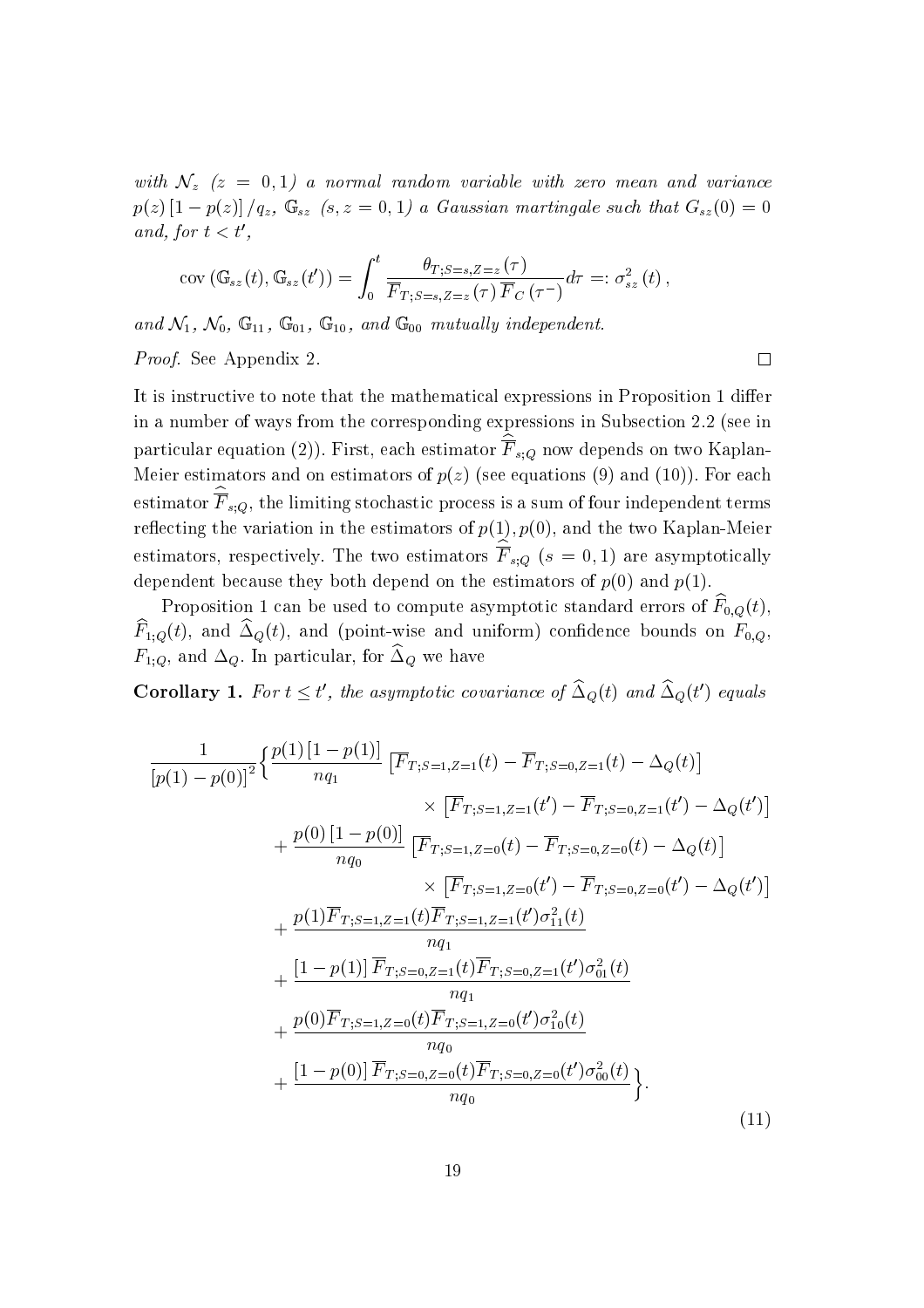<sup>A</sup> consistent estimator of this asymptotic covariance follows by plugging the esti- $\text{mators }\widehat{p}(z) \text{ of } p(z),\ M_z:=\sum_{i=1}^n I(Z_i=z) \text{ of } nq_z,\ F_{T;S=s,Z=z} \text{ of }F_{T;S=s,Z=z},\ \Delta_{s;Q}$ of  $\Delta_{s;Q}$ , and consistent estimators<sup>16</sup>

$$
\widehat{\sigma}_{sz}^{2}\left(t\right)=\sum_{\left\{j:D_{j}=1,\widetilde{T}_{j}\leq t,S_{j}=s,Z_{j}=z\right\}}\left[\boldsymbol{R}_{sz}(\widetilde{T}_{j})\right]^{-2}
$$

of  $\sigma_{sz}(t)$  into equation (11). Note that Corollary 1 provides the asymptotic variance of  $\Delta_Q(t)$ , and therefore its asymptotic standard error, for  $t \equiv t$  .

One special case deserves some attention. In the case that there is no censoring,  $\Delta_{\mathcal{Q}}(t)$  reduces to Imbens and Angrist's (1994) IV estimator of the local average treatment effect on the binary outcome  $I(T > t)$ , the Wald estimator<sup>17</sup>

$$
\widehat{\Delta}_Q(t) = \frac{M_1^{-1} \sum_{i=1}^n Z_i I(T_i > t) - M_0^{-1} \sum_{i=1}^n (1 - Z_i) I(T_i > t)}{M_1^{-1} \sum_{i=1}^n Z_i S_i - M_0^{-1} \sum_{i=1}^n (1 - Z_i) S_i}.
$$

In this case, Proposition 1 implies

**Corollary 2.** If  $r_{\textit{C}} = 1$  (no censoring), then, for  $t \leq t$ , the asymptotic covariance of  $\Delta_Q(t)$  and  $\Delta_Q(t)$  equals

$$
\frac{1}{[p(1) - p(0)]^2} \left\{ \frac{p(1) [1 - p(1)]}{nq_1} \left[ \overline{F}_{T;S=1,Z=1}(t) - \overline{F}_{T;S=0,Z=1}(t) - \Delta_Q(t) \right] \right.\times \left[ \overline{F}_{T;S=1,Z=1}(t') - \overline{F}_{T;S=0,Z=1}(t') - \Delta_Q(t') \right] \n+ \frac{p(0) [1 - p(0)]}{nq_0} \left[ \overline{F}_{T;S=1,Z=0}(t) - \overline{F}_{T;S=0,Z=0}(t) - \Delta_Q(t) \right] \times \left[ \overline{F}_{T;S=1,Z=0}(t') - \overline{F}_{T;S=0,Z=0}(t') - \Delta_Q(t') \right] \n+ \frac{p(1) F_{T;S=1,Z=1}(t) \overline{F}_{T;S=1,Z=1}(t')}{nq_1} \n+ \frac{[1 - p(1)] F_{T;S=0,Z=1}(t) \overline{F}_{T;S=0,Z=1}(t')}_{nq_0} \n+ \frac{p(0) F_{T;S=1,Z=0}(t) \overline{F}_{T;S=1,Z=0}(t')}_{nq_0}.
$$

16See Section 2.

<sup>17</sup>See e.g. Angrist and Krueger (1999) and Heckman, LaLonde and Smith (1999) for general discussions of the Wald estimator in the treatment evaluation context.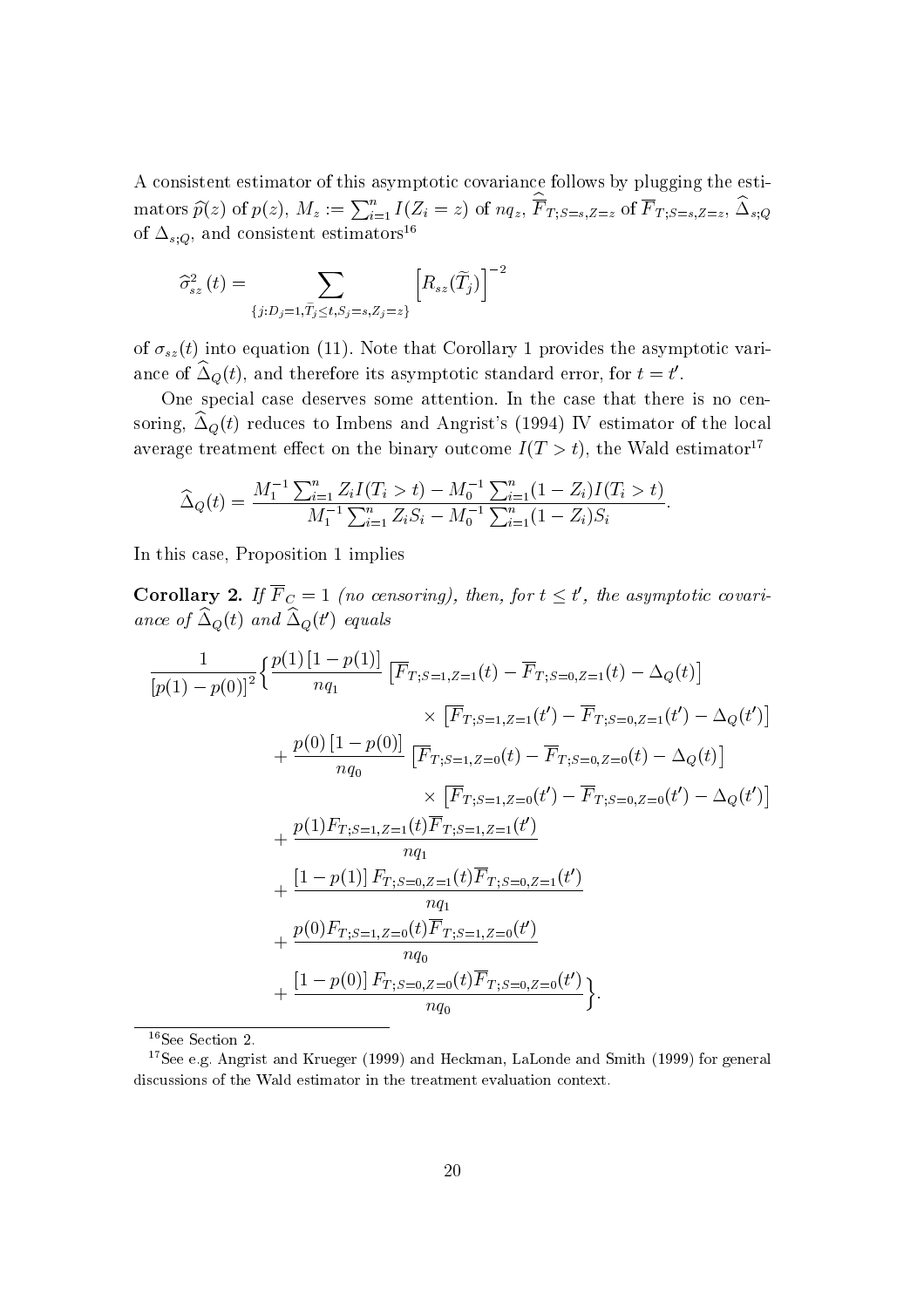$F$ or  $t = t$ , this reauces to the asymptotic variance qiven by Imbens and Angrist  $(1994),$ 

$$
\frac{\mathbb{E}\left[\left(I(T>t)-\overline{F}_T(t)-\Delta_Q(t)(S-\mathbb{E}[S])\right)^2(Z-\mathbb{E}[Z])^2\right]}{\left[\text{cov}(S,Z)\right]^2}.
$$

 $\Omega$  in general, the functions  $\mathbb{Q}$  in  $\mathbb{Q}$  in  $\mathbb{Q}$  in the disadvantages of the disadvantages of the disadvantages of the disadvantages of the disadvantages of the disadvantages of the disadvantages of the dis local average treatment effect parameter in Imbens and Angrist's (1994) work. Unless  $p(0) = 0$  and  $p(1) = 1$ , in which case Q is (almost surely) the entire population, the set Q, and therefore these functions, are instrument-dependent for given propensity scores  $p(0)$  and  $p(1)$  (see Heckman, 1997, Heckman, LaLonde and Smith, 1999, and Abbring, 2003, for discussion). Policy-evaluation problems usually require information on "parameters of interest" other than the identified local average treatment effects. It is often more interesting to know average treatment effects on individual hazard rates than on survival functions. As elsewhere in the paper, two approaches can then be taken. First, one may focus on bounding the parameters of interest. In this section we do not pursue this approach. Instead, in the next subsection, we follow the second approach, which amounts to the imposition of some semiparametric structure and the investigation of point identification and estimation of treatment effects in the ensuing models.

# 3.3 Semiparametric IV in a proportional hazards framework

In this subsection we adopt structures for the hazard rate of  $T(s)$  that are related to the familiar mixed proportional hazards (MPH) model, allowing for unobserved heterogeneity <sup>V</sup> across individuals. As in Subsection 2.4, this enables us to focus on individual treatment effects. We only allow  $\{T(s)\}\$  and S to be dependent by way of a common dependence on the individual V, so  $\{T(s)\}\perp\!\!\!\perp S|V$ . This means that in the case where  $S$  differs from the randomized assignment due to selective compliance, this selection mechanism is captured by  $V^{18}$ .

We start by adopting the multiplicative structure for  $\theta_{T(s)}(t|V)$  from Subsection 2.4.2, resulting in the two-sample MPH model for  $T|S, V$ ,

$$
\theta_T(t|S,V) = \lambda(t) \gamma^S V. \tag{7}
$$

<sup>&</sup>lt;sup>18</sup>Recall that in Subsection 2.4 we examined general models for  $T(s)|V$  with  $V \perp S$ . Compared to that, we now impose some structure on the distributions of  $T(s)|V$  and we drop the assumption that  $V \perp\!\!\!\perp S$ .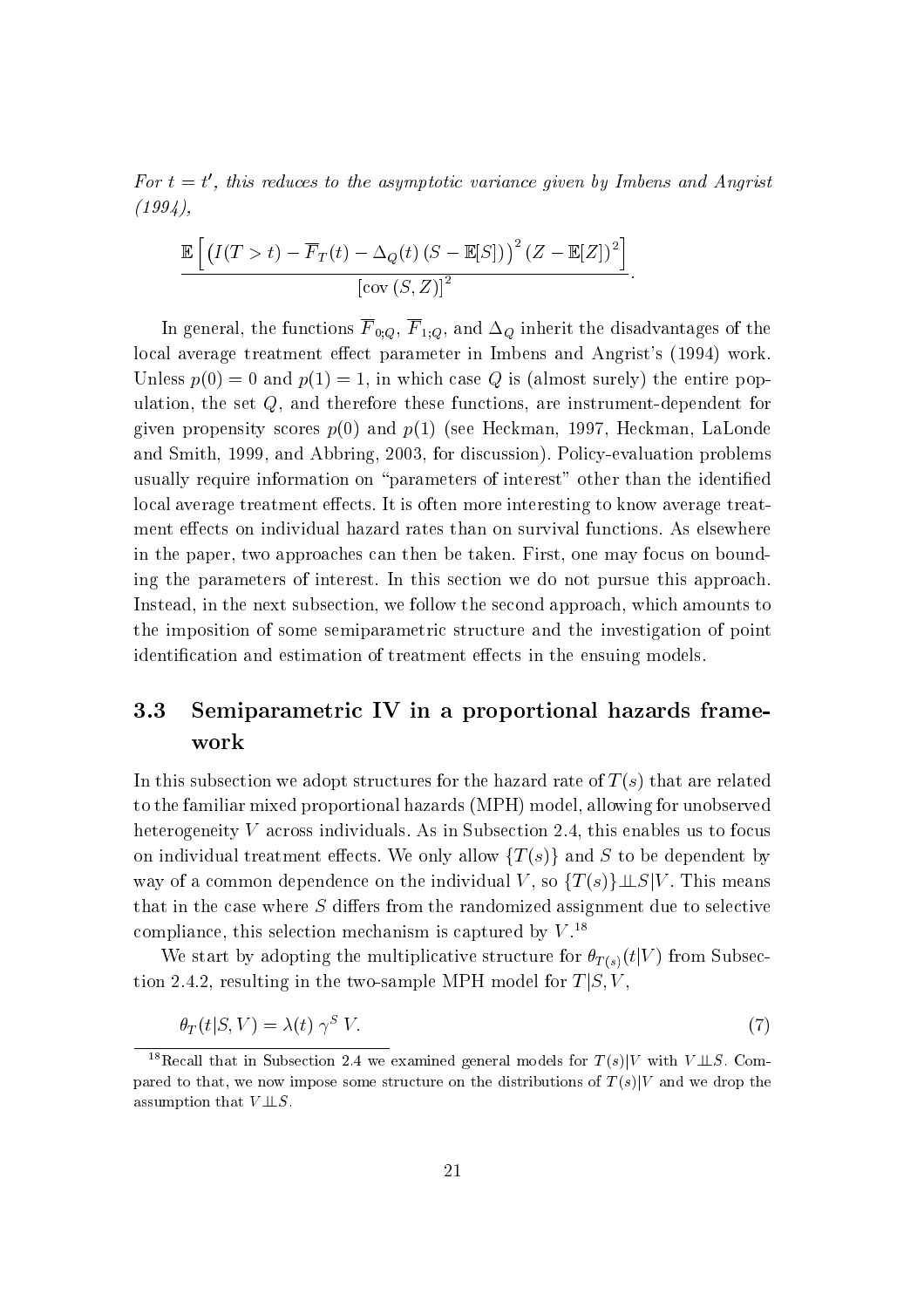We again assume that  $\mathbb{E}[V] < \infty$ , but we now replace the assumption that  $S \perp\!\!\!\perp V$  by the assumption that there is an instrument Z that satisfies Assumption 2. We again take the "worst-case scenario" that  $Z$  is binary (again, one may think of Z as an ITT indicator). Among other things, Assumption  $2(ii)$  in this case implies that  $Z \perp\!\!\!\perp V$ . We now formalize Assumption  $2(i)$  by assuming that  $p(1)\mathbb{E}[V|S = 1, Z = 1] \neq p(0)\mathbb{E}[V|S = 1, Z = 0].$  Note that  $p(0) \neq p(1)$  is necessary for this condition to hold.

Just as in (8), it is useful to focus on limits as  $t \downarrow 0$ , because at 0 the dynamic selection that we examined in Subsection 2.4 has not yet taken place. There holds  $that<sup>19</sup>$ 

$$
\gamma = \lim_{t \downarrow 0} \frac{p(1) F_{T;S=1,Z=1}(t) - p(0) F_{T;S=1,Z=0}(t)}{[1 - p(0)] F_{T;S=0,Z=0}(t) - [1 - p(1)] F_{T;S=0,Z=1}(t)}
$$
(12)

The right-hand side of this only depends on observable quantities. Thus,  $\gamma$  is identied. We summarize this result in

**Proposition 2.** With a valid binary instrument (i.e. that satisfies Assumption 2), and under the assumption that  $\mathbb{E}[V] < \infty$ , the treatment effect parameter  $\gamma$ in an MPH model with an endogenous binary treatment is identified.

Note that we do not require exogenous explanatory variables. We also do not require parametric assumptions (like a parametric latent-variable selection equation) on the treatment selection process  $\{S(z)\}\.$  If, in violation of Assumption 2, Z is not informative on S (i.e., if  $p(1) = p(0)$ ) then equation (12) does not have a solution for  $\gamma$ .

By analogy to Lenstra and Van Rooij (1998), it may be possible to demonstrate that  $\gamma$  can be consistently estimated by the sample equivalent of the right-

 $\sim$  10 see this, note that the right-hand side of (12) equals

$$
\lim_{t\downarrow 0} \frac{p(1)f_{T;S=1,Z=1}(t)-p(0)f_{T;S=1,Z=0}(t)}{[1-p(0)]f_{T;S=0,Z=0}(t)-[1-p(1)]f_{T;S=0,Z=1}(t)}
$$

by De l'Hospital's rule, and that

$$
f_{T;S=s,Z=z}(t) = \lambda(t)\gamma^{s}\mathbb{E}\left[V \exp\left(-\gamma^{s}V \int_{0}^{t} \lambda(\tau)d\tau\right)|S=s,Z=z,T\geq t\right].
$$

The result follows from  $\mathbb{E}[V|Z = 1] = \mathbb{E}[V|Z = 0]$  which implies that

$$
p(1)\mathbb{E}[V|S=1,Z=1]-p(0)\mathbb{E}[V|S=1,Z=0]=[1-p(0)]\mathbb{E}[V|S=0,Z=0]-[1-p(1)]\mathbb{E}[V|S=0,Z=1].
$$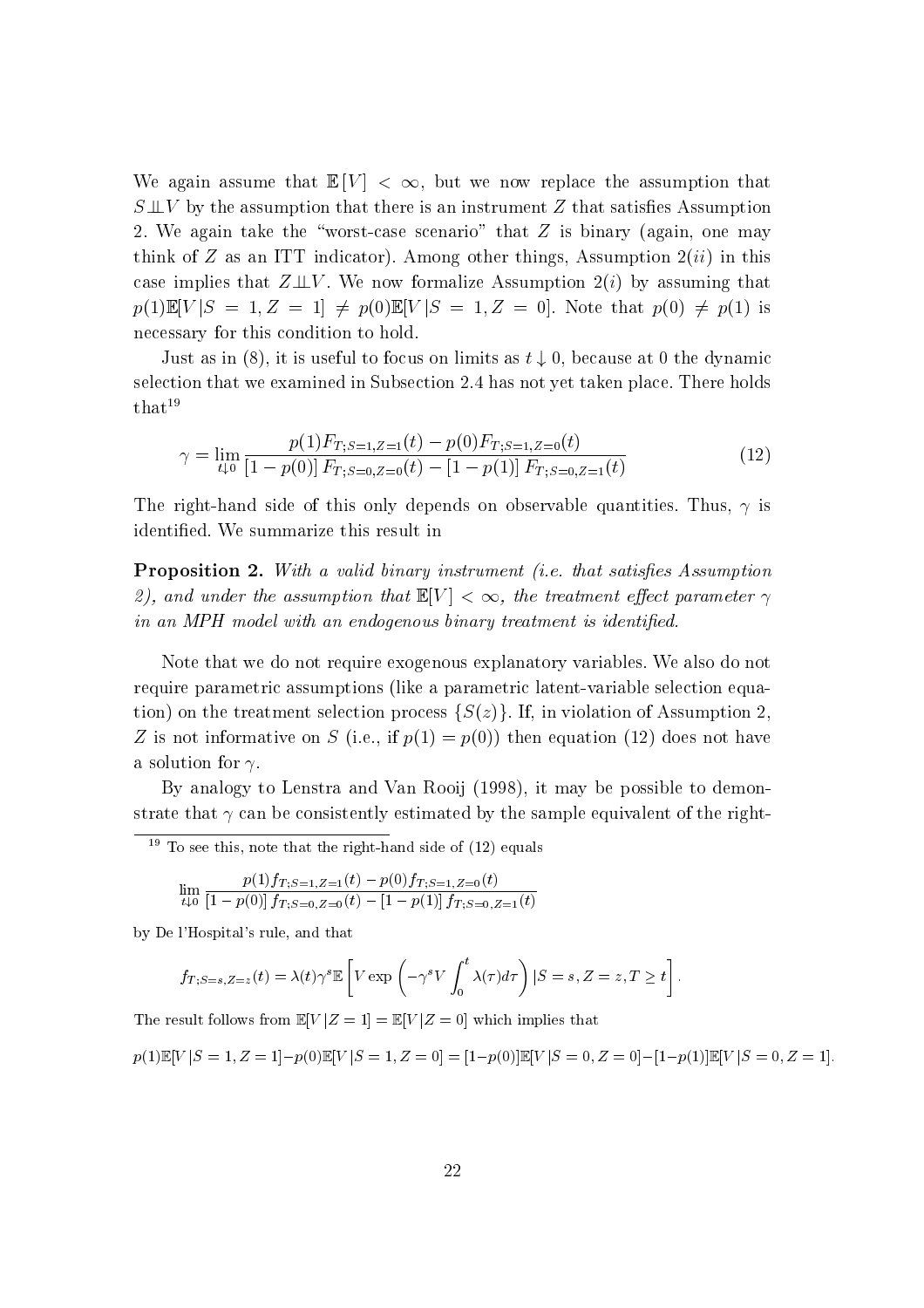hand side of  $(12)$ ,

$$
\widehat{\gamma} = \frac{\widehat{p}(1) \left[ 1 - \widehat{\overline{F}}_{T; S=1, Z=1}(t_n) \right] - \widehat{p}(0) \left[ 1 - \widehat{\overline{F}}_{T; S=1, Z=0}(t_n) \right]}{\left[ 1 - \widehat{p}(0) \right] \left[ 1 - \widehat{\overline{F}}_{T; S=0, Z=0}(t_n) \right] - \left[ 1 - \widehat{p}(1) \right] \left[ 1 - \widehat{\overline{F}}_{T; S=0, Z=1}(t_n) \right]},
$$

where  $t_n \downarrow 0$  at an appropriate rate as  $n \to \infty$ . This IV estimator  $\hat{\gamma}$  can be seen as a version for our non-linear model of the Wald IV estimator of a treatment effect in the linear regression model.<sup>20</sup> To see this, note that at  $t \downarrow 0$ , the specification (7) resembles a non-linear regression model with an endogenous regressor and a constant treatment effect parameter, and that equation  $(12)$  can be re-expressed as follows,  $21$ 

$$
\gamma - 1 = \lim_{t \downarrow 0} \frac{\theta_T(t|Z=1) - \theta_T(t|Z=0)}{(1 - p(0))\theta_T(t|S=0, Z=0) - (1 - p(1))\theta_T(t|S=0, Z=1)} \tag{14}
$$

Although the proposition does not concern identification of the full model, it is not difficult to achieve the latter e.g. by way of including exogenous explanatory variables  $X$ . One may use these identification results as a justification to estimate full models that consist of two model equations:  $(i)$  an MPH model equation

<sup>21</sup>One may elaborate on this intuition by noting that equation  $(12)$  can be re-expressed as (see also Footnote 19)

$$
\gamma - 1 = \lim_{t \downarrow 0} \frac{f_{T;Z=1}(t) - f_{T;Z=0}(t)}{[1 - p(0)]f_{T;S=0,Z=0}(t) - [1 - p(1)]f_{T;S=0,Z=1}(t)}.\tag{13}
$$

Heuristically, the numerator in the right-hand side of (13) satisfies  $[f_{T,Z=1}(t) - f_{T,Z=0}(t)] dt =$  $\mathbb{E}[I(t \leq T < t + dt)|Z = 1] - \mathbb{E}[I(t \leq T < t + dt)|Z = 0].$  Like the numerator of the population version of the Wald estimator, this is a difference in mean outcomes between the subpopulations with  $Z = 1$  and  $Z = 0$ . Moreover, near  $t = 0$  this difference in mean outcomes equals the parameter of interest,  $\gamma - 1$ , times the denominator in the right-hand side of (13) (see also Footnote 19; we divide by  $\lambda(t)$  to cover the cases in which  $\lambda$  is not bounded away from 0 and  $\infty$  at 0):

$$
\lim_{t \downarrow 0} \frac{f_{T,Z=1}(t) - f_{T,Z=0}(t)}{\lambda(t)} = (\gamma - 1) \{p(1)\mathbb{E}[V|S=1, Z=1] - p(0)\mathbb{E}[V|S=1, Z=0]\}
$$

$$
= (\gamma - 1) \lim_{t \downarrow 0} \frac{[1 - p(0)]f_{T,S=0,Z=0}(t) - [1 - p(1)]f_{T,S=0,Z=1}(t)}{\lambda(t)}.
$$

The denominator's factor  $p(1)\mathbb{E}[V|S=1, Z=1] - p(0)\mathbb{E}[V|S=1, Z=0]$  is nonzero under Assumption 2(i), and reduces to  $[p(1) - p(0)] \mathbb{E}[V] = (\mathbb{E}[S|Z = 1] - \mathbb{E}[S|Z = 0]) \mathbb{E}[V]$  in the special case that  $V \perp (S, Z)$ . More generally, it reflects not only the difference in mean treatments between the subpopulations with  $Z = 1$  and  $Z = 0$ , but also the interaction with the unobservables <sup>V</sup> .

<sup>20</sup>See e.g. Angrist and Krueger (1999) and Heckman, LaLonde and Smith (1999) for discussions in a regression model context.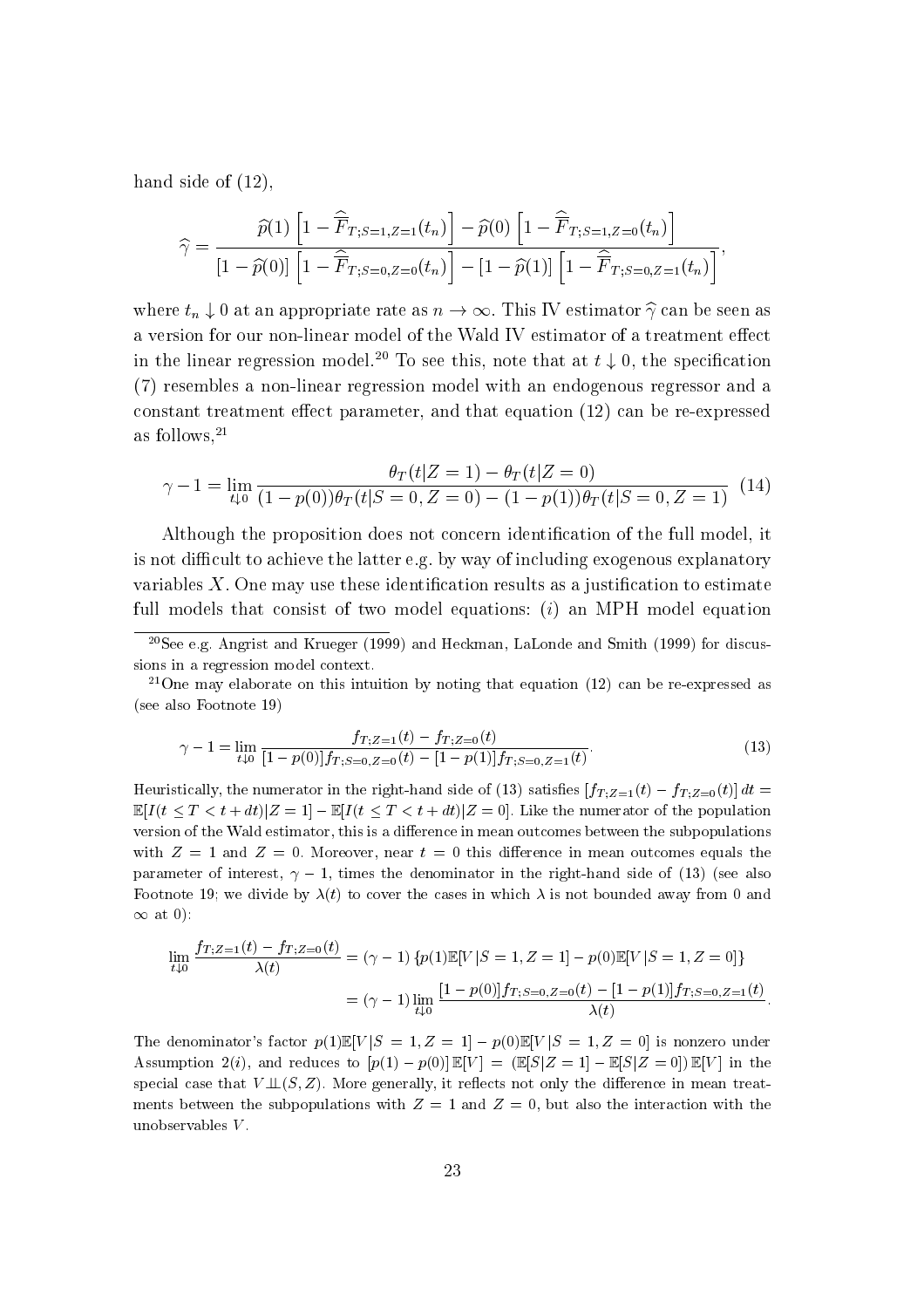for  $T(\beta, \Lambda, V, \text{say } \sigma_T(\iota | \beta, \Lambda, V) \equiv \lambda(\iota) \gamma$  exp $(\alpha \Lambda) V$ , and  $(u)$  a fatent-variable selection equation, say  $S^* = \beta_0 + \beta_1 Z + \beta_2 X + \varepsilon$ , with  $S := I(S^* > 0)$ , and where  $\varepsilon$  and V are possibly dependent. The identification results imply that the estimation results are not fully driven by functional-form assumptions.

It is clear that a continuous instrument  $Z$  enables identification of more general models. Chesher (2003) considers an MPH-type model with an endogenous continuous treatment indicator  $S$  as well as exogenous variables  $X$ , a continuous instrument  $Z$ , and a latent variable equation relating  $S$  and  $Z$ . He demonstrates local identification of ratios of the derivatives of the individual hazard rate with respect to <sup>S</sup> and X.

We now proceed to the case where Z represents an ITT and non-compliance is asymmetric in the sense that agents always comply if assigned to the control group ( $z = 0$ ), i.e.  $S(0) = 0$  and  $p(0) = 0$ . Under this restriction, Bijwaard and Ridder (2003) identify a treatment effect in a transformation model, which is a generalization of an MPH model (see below). They exploit that, because of randomization, the subpopulation of agents with  $Z = 0$  is representative for the population. This ensures that the whole model except for the treatment effect is identified from the data on this subpopulation. The treatment effect is subsequently identified from the outcomes of the agents with  $Z = 1$ . Here we follow the same approach. This requires an MPH model that is fully identified in the absence of treatments.<sup>22</sup> This is usually achieved by including exogenous  $X$  variables, so we augment equation (7) with such variables. In addition, we now allow the treatment effect  $\gamma$  to depend on the elapsed time t since treatment and on  $X,$ 

$$
\theta_T(t|S, V, X) = \lambda(t) \gamma(t, X)^S \phi(X) V, \qquad (15)
$$

and we make standard assumptions that ensure identification of  $\lambda$ ,  $\phi$ , and the distribution of  $V$  in the population in the absence of treatments (notably, this requires  $X \perp\!\!\!\perp V$ . The observed outcomes for  $Z = 0$  then identify these quantities. Now consider the outcomes of non-compliers among those who are assigned to be treated. We demonstrate in Appendix 2 that these identify the distribution of  $V|S=0, Z=1$ . Together, this then also identifies the distribution of  $V|S=$  $1, Z = 1$ . The outcomes of agents with  $S = 1$  and  $Z = 1$  subsequently identify the treatment effect function  $\gamma$  (see again Appendix 2). In sum, we have

Proposition 3. Consider a standard MPH model that is augmented by an endogenous binary treatment and that is identified in the absence of this treatment.

<sup>22</sup>See Heckman and Taber (1994) and Van den Berg (2001) for surveys.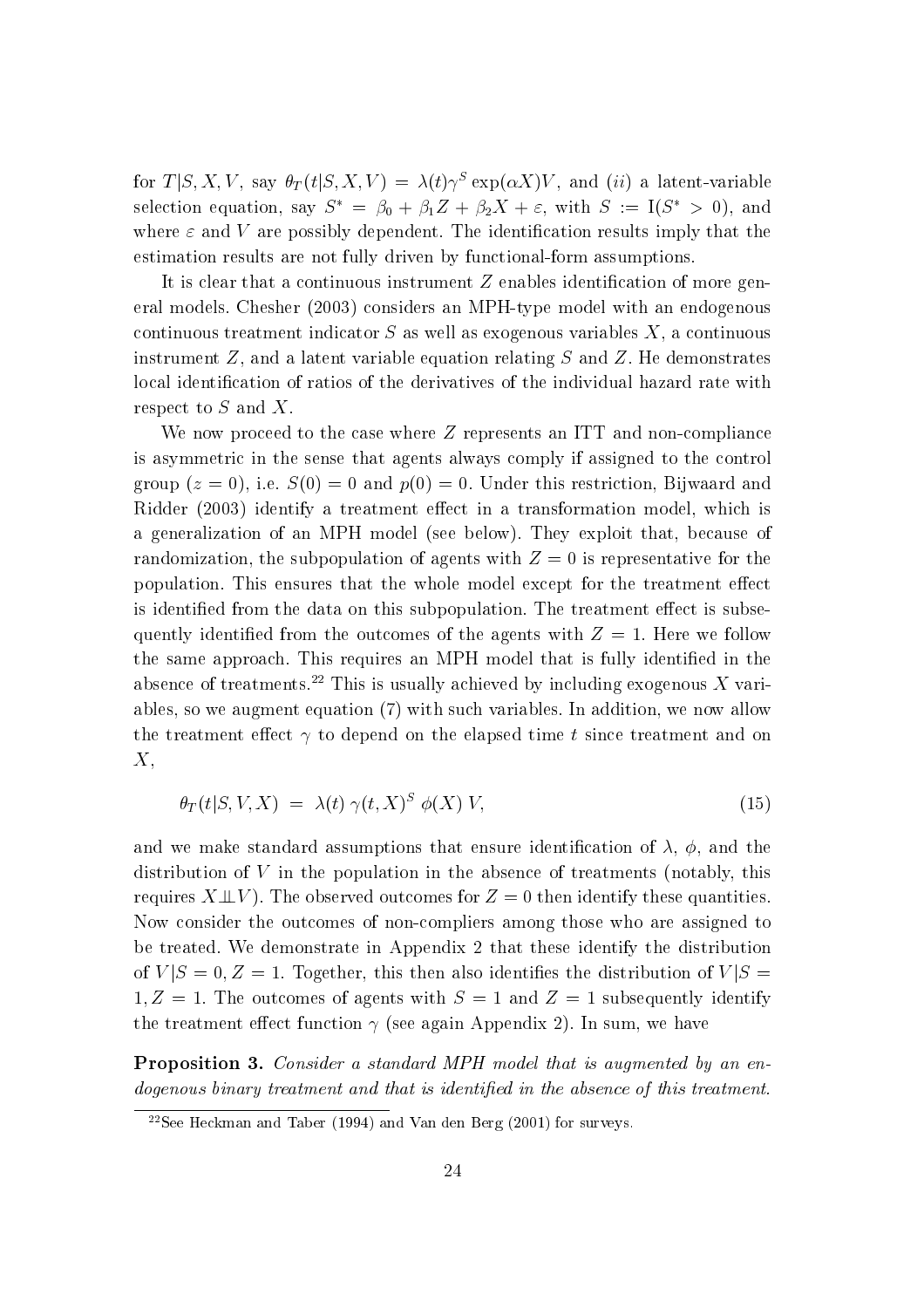Assume perfect compliance among the controls. With a valid binary instrument (*i.e.* that satisfies Assumption 2), the treatment effect as a function of the elapsed duration and observed covariates is identified.

From a policy point of view it is obviously important to be able to identify the way in which the individual treatment effect changes over time and across individuals.23

As noted above, Bijwaard and Ridder (2003) consider identification in case of perfect compliance among the controls in a transformation-model framework. The class of transformation models generalizes the class of MPH models. Within the former class, for each MPH model, there are observationally equivalent non-MPH models (see Ridder, 1990). This implies that the identified treatment effect in a transformation model is not necessarily equivalent to an individual treatment  $effect$  (like in Subsection 3.2), and that the latter is not identified from inference with transformation models.

#### Randomization with later treatment and im- $\boldsymbol{4}$ perfect compliance

#### 4.1 Model and data

We further extend the model of Subsection 3.1 by not only allowing for imperfect compliance, but also for positive amounts of time between treatment assignment and treatment enrollment. Again, a  $\mathcal Z$ -valued label Z is randomly assigned at time 0. Then, agents engage in a time-consuming process of enrolling in a program from a set  $\widetilde{\mathcal{S}}$ . Agents may either enroll once in a single program at some time in  $[0, \infty)$ , or never enroll in any program at all.<sup>24</sup> The full set of possible treatments is now given by  $S := \{S \wedge \mathbb{R}^+ \}$   $\cup$   $\{0, \infty\}$ . A treatment  $\{S, t_s\} \subset S \wedge \mathbb{R}^+$  corresponds to enrolling in program  $s \in \widetilde{S}$  at time  $t_s$ . The point  $(0, \infty)$  corresponds to never enrolling in any program. The actual treatment  $S$  is now a  $S$ -valued random variable that indicates both the type and timing  $t_s$  of the program.

As before, denote the model for the treatment as a function of the planned assignment by  $\{S(z)\}\$ . In a social experiment, perfect compliance would again

<sup>&</sup>lt;sup>23</sup>One might want to consider inference in models where the individual treatment effect  $\gamma$  is allowed to depend in a general way on  $V$ , but this seems too ambitious.

<sup>24</sup>For expositional clarity, we again restrict attention to a single treatment and a single duration outcome. Here, the single treatment may alternatively be interpreted as the first treatment in which the agent enrolls.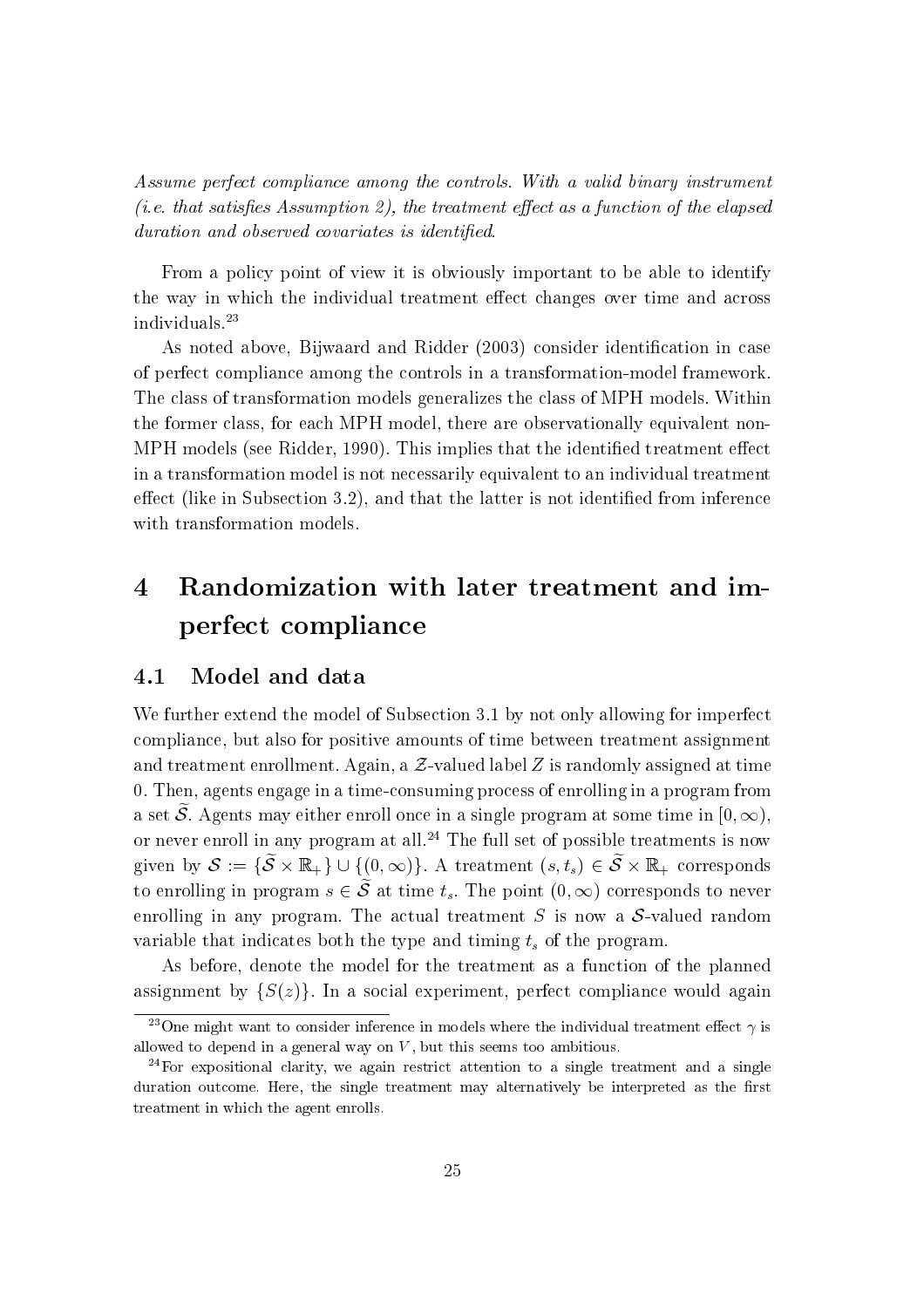arise if  $\mathcal{Z} = \mathcal{S}$  and  $S(z) = z$ . An interpretation is that a full treatment plan Z. stipulating the type and the timing of future treatment, is randomly assigned at time 0 and is adhered to in all states of the world. If <sup>Z</sup> is observed by the agent, which we typically assume it is, this is the perfect-foresight case alluded to in Subsection 2.3. In this section, we allow for imperfect compliance, i.e. nondegenerate  $\{S(z)\}\.$  This case is more relevant than the case of perfect compliance and delayed treatment.

In the next subsection we argue that the ITT is likely to affect outcomes directly in this case. To accommodate this, we augment the outcomes model by indexing potential outcomes not only by treatments in  $S$ , but also by the labels in Z. Thus, the potential-outcomes process is now  $\{T(s, z)\} := \{T(s, z); (s, z) \in$ S - Zg. We again assume that each <sup>T</sup> (s; z) is continuously distributed, with  $\mathcal{L} \setminus \{0, \omega\}$  and integrated integrated integrated hazard  $\mathcal{L} \setminus \{0, \omega\}$  . For expositional convenience, and integrated integrated integrated integrated integrated integrated in we restrict the joint distributions of  $\{T(s,z)\}\;$  for fixed z by assuming that  $T\left(s,z\right)=\Theta_{T\left(s,z\right)}(E_{z}),$  with  $E_{z}\bot\!\!\!\bot\left(s,Z\right)$  a unit exponential random variable. Because we never observe two potential outcomes jointly, this restriction is empirically innocuous.

Following Abbring and Van den Berg (2003b), we assume that there is no anticipation of future treatment. This means that current potential integrated hazards do not depend on future treatment enrollment, i.e. for all  $\widetilde{s} \in \widetilde{S}$ ,  $t_s \in$  $[0, \infty)$ , and  $z \in \mathcal{Z}$ ,

$$
\Theta_{T(\widetilde{s},t_s,z)}(t) = \Theta_{T(0,\infty,z)}(t) \text{ for all } t \leq t_s.
$$

Moreover, we also assume that treatments are only observed if enrollment has taken place before the outcome spell is completed. This is natural in combination with the no-anticipation assumption, and natural in many applications.<sup>25</sup> Thus, we now have a random sample ((Te <sup>1</sup>; S1I (S1 <sup>&</sup>lt; Te <sup>1</sup>); D1; I (S1 <sup>&</sup>lt; Te 1); Z1);:::;  $(T_n, \mathcal{D}_n I \cup \mathcal{D}_n \leq T_n)$ ,  $D_n, I \cup \mathcal{D}_n \leq T_n$   $(T_n, \mathcal{D}_n I)$  from the joint distribution of  $(T_n, \mathcal{D}_I \cup \mathcal{D}_n)$  $\widetilde{T}$ , D,  $I(S < \widetilde{T})$ , Z).

<sup>25</sup>The analysis can be straightforwardly extended to the case that treatments are always observed. A natural symmetric extension of the present model allows outcomes to affect future treatment and imposes that neither future outcomes nor future treatments are anticipated. Alternatively, under the assumption that treatments are not causally affected by outcomes at all, we can allow for for anticipation of future treatment. See Abbring and Van den Berg (2003b) and Abbring (2003) for details.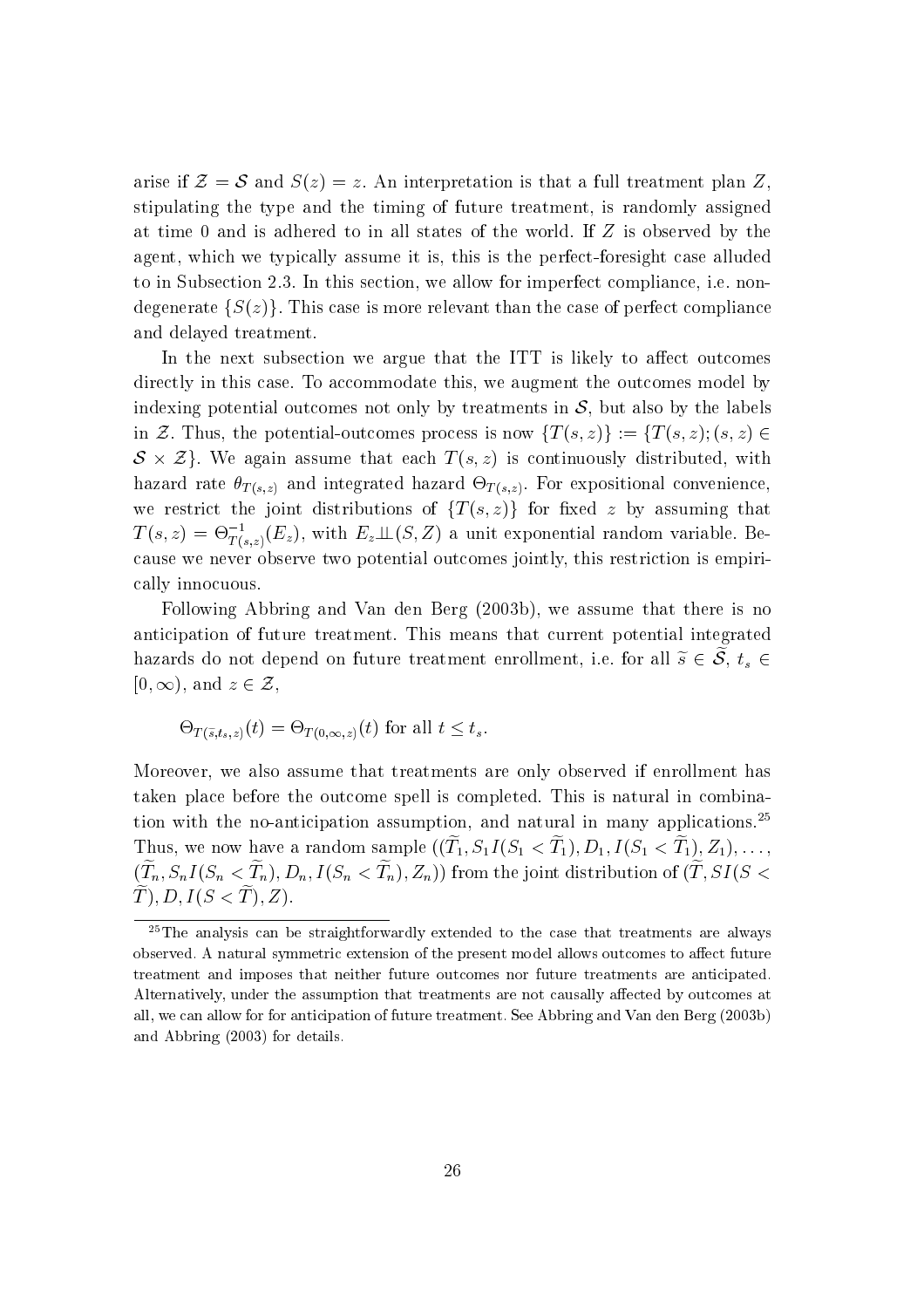#### 4.2 Which exclusion restrictions can be derived from social experiments?

An equivalent of Assumption 2 for this section would require that (i)  $z \mapsto S(z)$ is nontrivial, and (ii)  $Z \perp \!\!\!\perp (\{T (s, Z)\}, \{S(z)\})$ . A sufficient condition for (ii) is that ITT does not causally affect outcomes directly, i.e.  $T(s, z) = T(s, z')$  for all  $s \in \mathcal{S}, z, z' \in \mathcal{Z}$ . With imperfect compliance and dynamic enrollment in treatment, randomization is unlikely to ensure such exclusion. To see this, consider a social experiment in which the treatment is a public training program for the unemployed, and the outcome is the unemployment duration. Suppose that agents operate in a continuous-time dynamic environment in which they may affect treatment and outcomes by  $(i)$  investing in some (human) capital, and  $(ii)$ searching for job and training opportunities. Agents are informed about their ITT status and possible some other predetermined variables. Otherwise, information accumulates in the obvious way. In this framework, dynamic selection issues may arise because of the agents' private information. Moreover, ITT will affect not only treatment but also outcomes directly  $(i)$  before enrollment ("ex ante") if ITT is informative on the arrival of future training (or other) opportunities and this is relevant to search behavior (e.g. the extent of discouraged worker effects), and  $(ii)$  after enrollment ("ex post") if ITT affects investments in financial or human capital.

If the ex ante effects of ITT on outcomes are absent, we say that an ex ante exclusion restriction is satised. Similarly, we refer to the absence of ex post effects of ITT as ex post exclusion. A violation of ex ante exclusion is very likely, because ITT has to affect actual treatment in order to be a useful instrument in the first place (as in Assumption  $2(i)$ ). An ex post exclusion restriction, on the other hand, is not per se inconsistent with ITT being an instrument and may be reasonable in some applications.

In the remainder of this section, we will therefore focus on a weak version of Assumption 2 that only imposes ex post exclusion restrictions,

Assumption 3 (IV with ex post exclusion). (i)  $z \mapsto S(z)$  is nontrivial, (ii)  $Z \perp \!\!\!\perp (\{T (s, z)\}, \{S (z)\}),$  and (iii) for all  $\widetilde{s} \in \widetilde{S}$ ,  $\widetilde{t}_s \in [0, \infty)$ , and  $z, z' \in \mathcal{Z}$ ,

$$
\theta_{T(\tilde{s},t_s,z)}(t) = \theta_{T(\tilde{s},t_s,z')}(t) \quad \text{for almost all } t > t_s. \tag{16}
$$

Note that extension would require equation (16) to hold for  $t \leq t_s$ .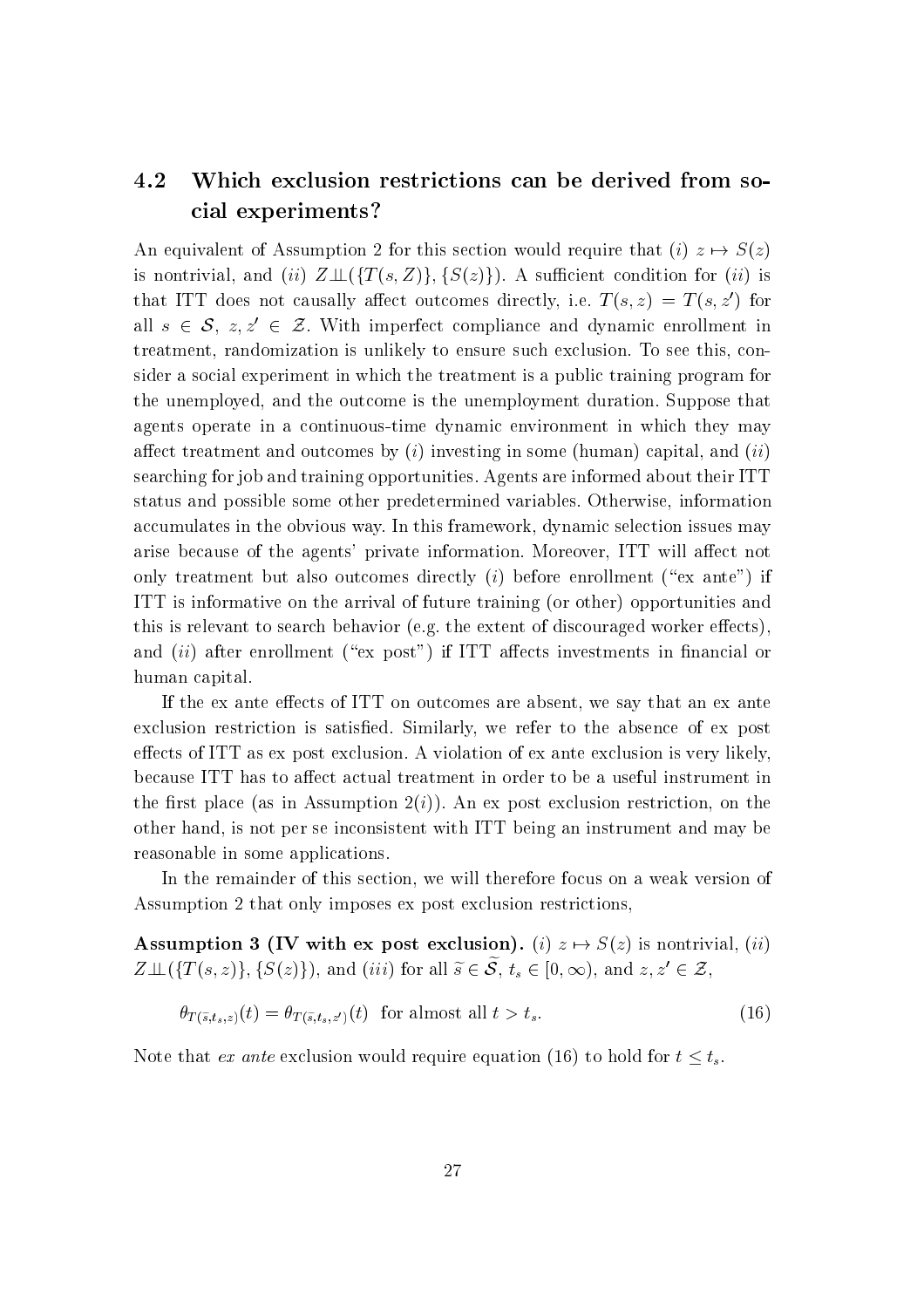#### 4.3 Identiability

In the remainder of this section, we restrict attention to the case of a binary instrument  $(\mathcal{Z} = \{0,1\})$  and a binary treatment that is assigned at some time in  $[0, \infty)$ , or not assigned at all. The latter can be formalized in Subsection 4.1's paradigm by taking  $S = \{1, 0, \ldots, S\}$  and  $S = \{1, 0, \ldots, S\}$   $\cup \infty$ ). Entertrively, treatments are then only indexed by the treatment time. For notational convenience, we therefore simply denote treatments by elements of  $[0, \infty) \cup \infty$ , and we let S simply denote the random time at which an agent enrolls in the program.

Suppose that  $Pr(S = T) = 0$ . Following Abbring and Van den Berg (2003b) note that a large data set would provide<sup>26</sup>

$$
Q_{S;Z=z}(t,s) := \Pr(T > t, S > s, T > S | Z = z) \text{ and}
$$
  
\n
$$
Q_{T;Z=z}(t) := \Pr(T > t, T < S | Z = z)
$$
\n(17)

for all  $(t, s) \in \mathbb{R}^2_+$  and  $z = 0, 1$ . These are the sub-survival-functions of  $(T, S)$  and T on  $Z = z$  for the subpopulations with respectively  $T > S$  and  $T < S$ .

We are interested in nonparametric and semiparametric identifiability of  $(i)$ causal ITT effects, and  $(ii)$  causal effects of actual treatment on outcomes. By Assumption 3, the former are the instrumental effects of ITT on the treatment process, as embodied in  $z \mapsto S(z)$ , and the causal effects of ITT on outcomes, as in a  $T$  (  $\alpha$   $\beta$  ) and the concern the variation of T (s;  $\beta$  ) with s one (s; 1) s  $\gamma$ (where  $\theta_{T(s,0)} = \theta_{T(s,1)}$  by Assumption 3).

First consider identifiability of the ITT effects in  $(i)$ . One may tend to believe that, because of randomization of  $Z$ , ITT effects can be directly inferred from comparing outcomes and treatments between the subpopulations with  $Z = 0$  and  $Z = 1$ . However, we will now argue that surprisingly little can be learned about ITT effects.

Note that the effects of ITT on the treatment process are only observed (and only relevant) on  $[0, T]$ . Moreover, by Assumption 3, ITT only possibly causally affects the outcome process on  $[0, S]$ . Intuitively, we should therefore learn about ITT effects from data on the "identified minimum" of  $(T, S)$ , i.e. the smallest of T and S joint with the identity of this smallest duration, on  $Z = 0$  and  $Z = 1$ . The distribution of this identified minimum on  $Z = z$  is fully characterized by  $(Q_{S,Z=z}^N, Q_{T,Z=z}^N)$ , with  $Q_{S,Z=z}^N(s) = Q_{S,Z=z}(-\infty, s)$  for all  $s \in \mathbb{R}_+$  (Tsiatis, 1975). S;Z=z We can think of such data as being generated by a competing risks model that is embedded in our model, and in which one risk is enrollment in the treatment (which terminates the ex ante effects of ITT on outcomes) and the other risk is

 $26$ Note that simple random censoring does not matter for identification.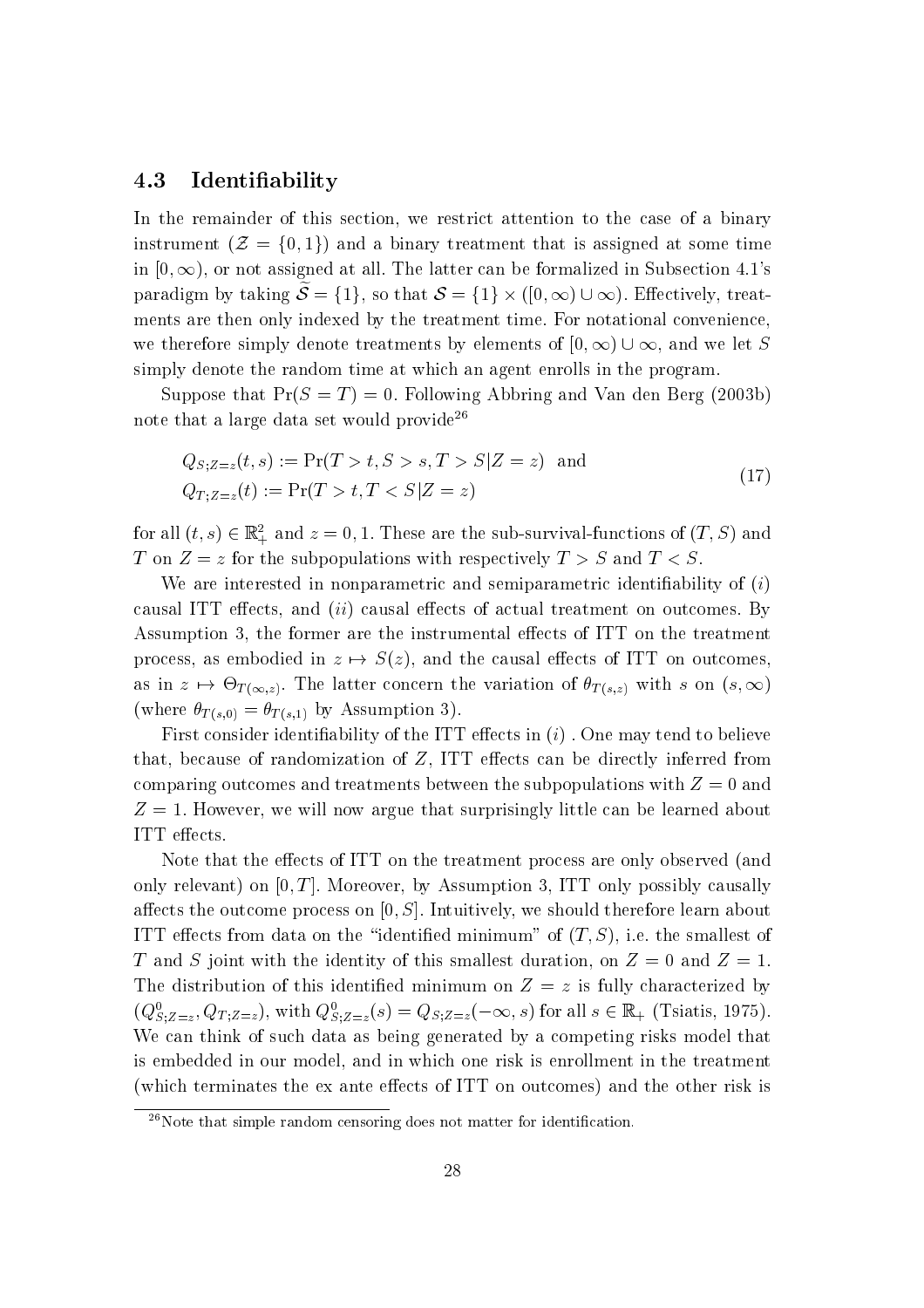realized by the outcome transition (which terminates observability of the effects of ITT on the treatment process).

If  $\{S(z)\}\perp\!\!\!\perp\{I(s,z)\}$  (randomized assignment) then  $(Q_{S,Z-z}^*,Q_{T;Z=z})$  is con-S;Z=z sistent with an independent risks model in which the outcome risk has survival function <sup>F</sup> <sup>T</sup> (1;z) and the treatment risk has survival function <sup>F</sup> S(z). Because independent risks models are identied (e.g. Cox, 1962), <sup>F</sup> <sup>T</sup> (1;0) and <sup>F</sup> S(0) are identified from  $(Q_{S,Z=0}^-, Q_{T;Z=0}^-,$  and  $\Gamma_{T(\infty,1)}$  and  $\Gamma_{S(1)}$  are identified from  $(Q_{S,Z=1}, Q_{T;Z=1}).$ 

However, under Assumption 3 we allow for general dependence of  $\{S(z)\}\$  and  $\{T\left(s,z\right)\}$ . Then we know that  $\left(Q_{S;Z=z},Q_{T;Z=z}\right)$  is consistent with a particular dependent risks model in which the outcome risk has marginal survival function  $F$  to the treatment risk has made the treatment  $O$  into the treatment function  $S$  (z). However,  $S$ dependent competing risks models are not nonparametrically identified (Cox, 1959, 1962; Tsiatis, 1975). We could find an independent competing risks model that fits the data, but the marginal survival functions of its risks would now typically not be <sup>F</sup> <sup>T</sup> (1;z) and <sup>F</sup> S(z).

Indeed, Peterson's (1976) results imply that  $F_{T(\infty,z)}$  and  $F_{S(z)}$  can at best be bounded, as in

**Proposition 4.** For given data  $(Q_{S,Z=z}, Q_{T;Z=z})$ , F $T(\infty,z)$  and F $S(z)$  satisfy

$$
Q_{S;Z=z}^{0} + Q_{T;Z=z} \leq \overline{F}_{T(\infty,z)} \leq Q_{T;Z=z} + Q_{S;Z=z}^{0}(-\infty) \quad and
$$
  

$$
Q_{S;Z=z}^{0} + Q_{T;Z=z} \leq \overline{F}_{S(z)} \leq Q_{S;Z=z}^{0} + Q_{T;Z=z}(-\infty),
$$

for  $z = 0, 1$ . The bounds are all sharp.

The bounds in Proposition 4 are typically wide, and may overlap across ITT groups even if there are ITT effects. Then, ITT effects cannot even be signed.

For example, suppose that  $T(\infty, z)$  is exponential with parameter  $\mu_z$ ,  $S(z)$ is exponential with parameter  $\nu_z$ , and that  $\{S(z)\}\perp \!\!\! \perp \{T(s, z)\}\.$  Then, if we do not assume or know that  $\{S(z)\}\perp \!\!\! \perp \{T(s,z)\}\,$ , we have to settle for Proposition 4's bounds,

$$
\exp\left[-(\mu_z + \nu_z)t\right] \le \overline{F}_{T(\infty, z)}(t) \le \frac{\mu_z}{\mu_z + \nu_z} \exp\left[-(\mu_z + \nu_z)t\right] + \frac{\nu_z}{\mu_z + \nu_z} \text{ and}
$$
  
\n
$$
\exp\left[-(\mu_z + \nu_z)t\right] \le \overline{F}_{S(z)}(t) \le \frac{\nu_z}{\mu_z + \nu_z} \exp\left[-(\mu_z + \nu_z)t\right] + \frac{\mu_z}{\mu_z + \nu_z},
$$

for  $z = 0, 1$ . Now let  $\mu_0 = \nu_0 = 1$  and  $\mu_1 = \nu_1 = 2$ . This case could e.g. arise if  $T$  is an unemployment duration,  $S$  is the (unforeseeable) duration at which unemployment benefits are reduced, and the ITT concerns assignment of different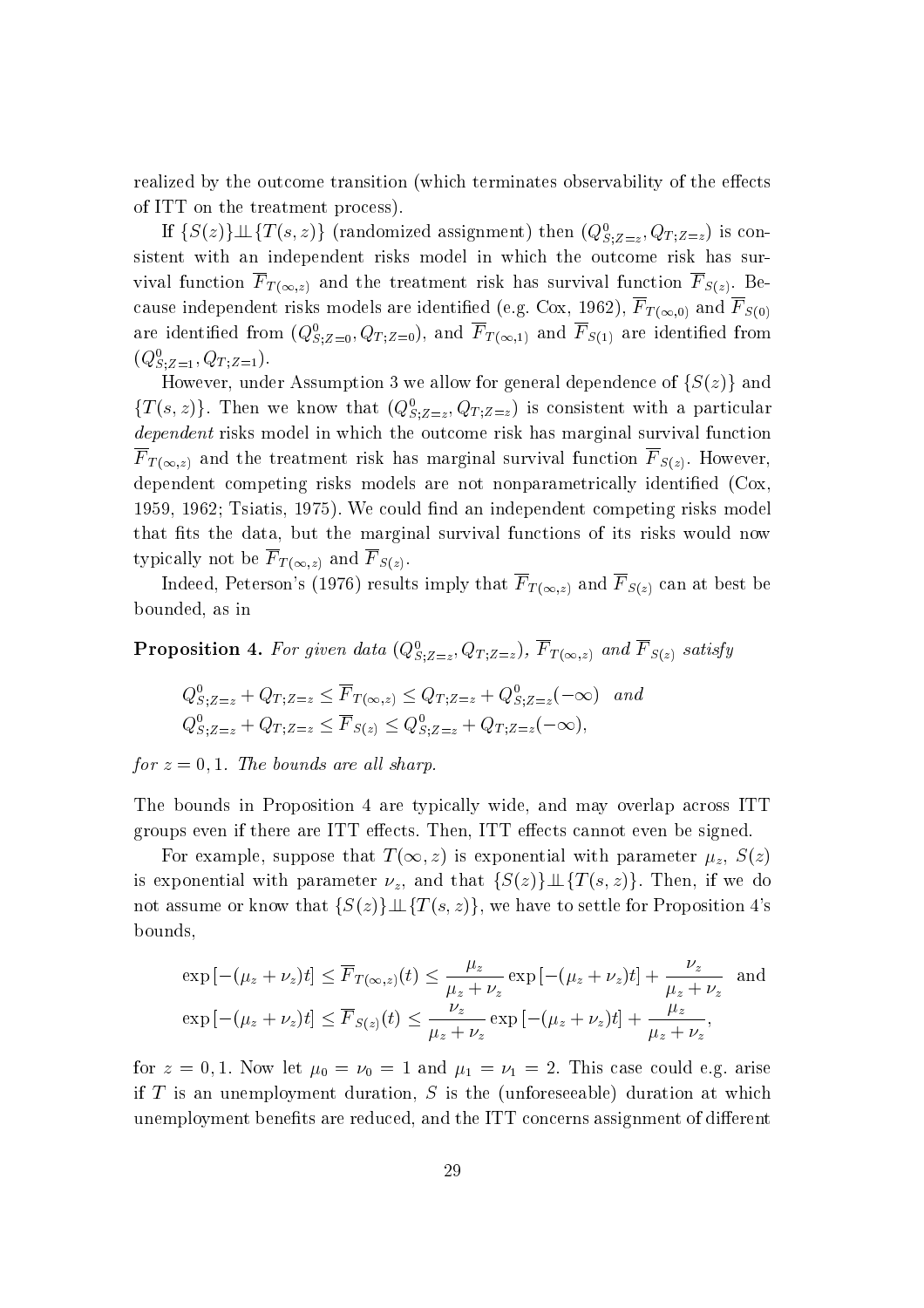rates of benefits reduction (e.g. Abbring, Van den Berg and Van Ours, 1997). Then, agents in the group with the higher rate of benefits reduction typically respond by increasing their unemployment exit rate. In this numerical example, the bounds reduce to

$$
l_0(t) := \exp(-2t) \le \overline{F}_{T(\infty,0)}(t), \overline{F}_{S(0)}(t) \le \frac{1}{2} \exp(-2t) + \frac{1}{2} := u_0(t) \text{ and}
$$
  

$$
l_1(t) := \exp(-4t) \le \overline{F}_{T(\infty,1)}(t), \overline{F}_{S(1)}(t) \le \frac{1}{2} \exp(-4t) + \frac{1}{2} := u_1(t).
$$

Now note that  $l_0(0) = u_0(0) = l_1(0) = u_1(0) = 1$  and, more importantly, that  $l_1 < l_0 < u_1 < u_0$  on  $(0, \infty)$ . Thus, even though the ITT effects are substantial, the bounds for the two ITT groups overlap and ITT effects cannot be signed.

To gain some intuition for this result, consider the following heuristic approach to inferring ITT effects on outcomes.<sup>27</sup> Consider the "crude" ex ante outcome hazard on  $Z = z$ ,

$$
\theta_T(t|S \ge t, Z = z) = \frac{-Q'_{T;Z=z}}{Q_{T;Z=z} + Q_{S;Z=z}}.
$$

The fact that <sup>Z</sup> has been randomly assigned may lead one to believe that contrasts of this crude hazard between  $Z = 0$  and  $Z = 1$  are informative on (ex ante) ITT effects on outcomes. However, note that

$$
\theta_T(t|S \ge t, Z=z) = f_T(t|S(z) \ge t, T(\infty, z) \ge t, Z=z),
$$

so that for  $t > 0$  a comparison of the crude hazard between the subpopulations with  $Z = 0$  and  $Z = 1$  does not only reveal causal ITT effects on outcomes, but also differences in unobservable characteristics between the subpopulations

$$
\{S(0) \ge t, T(\infty, 0) \ge t, Z = 0\} \text{ and } \{S(1) \ge t, T(\infty, 1) \ge t, Z = 1\}.
$$

These differences will in particular exist because  $z \mapsto S(z)$  is nontrivial by Assumption 3, so that  $S(0) \geq t$  and  $S(1) \geq t$  will in general select different subpopulations.

These selection effects disappear in the limit  $t \downarrow 0$ , but in the fully nonparametric case this cannot be exploited. If we impose additional smoothness on the embedded competing risks model, then ITT effects (or, at least, their sign) can be identied from behavior of the crude hazard near 0. For example, if we impose an multivariate MPH structure, then individual ITT effects can be identified (Abbring and Van den Berg, 2003a). Similarly, Heckman and Honore's (1990) results

 $27$ Note that the argument symmetrically applies to the effects on treatment.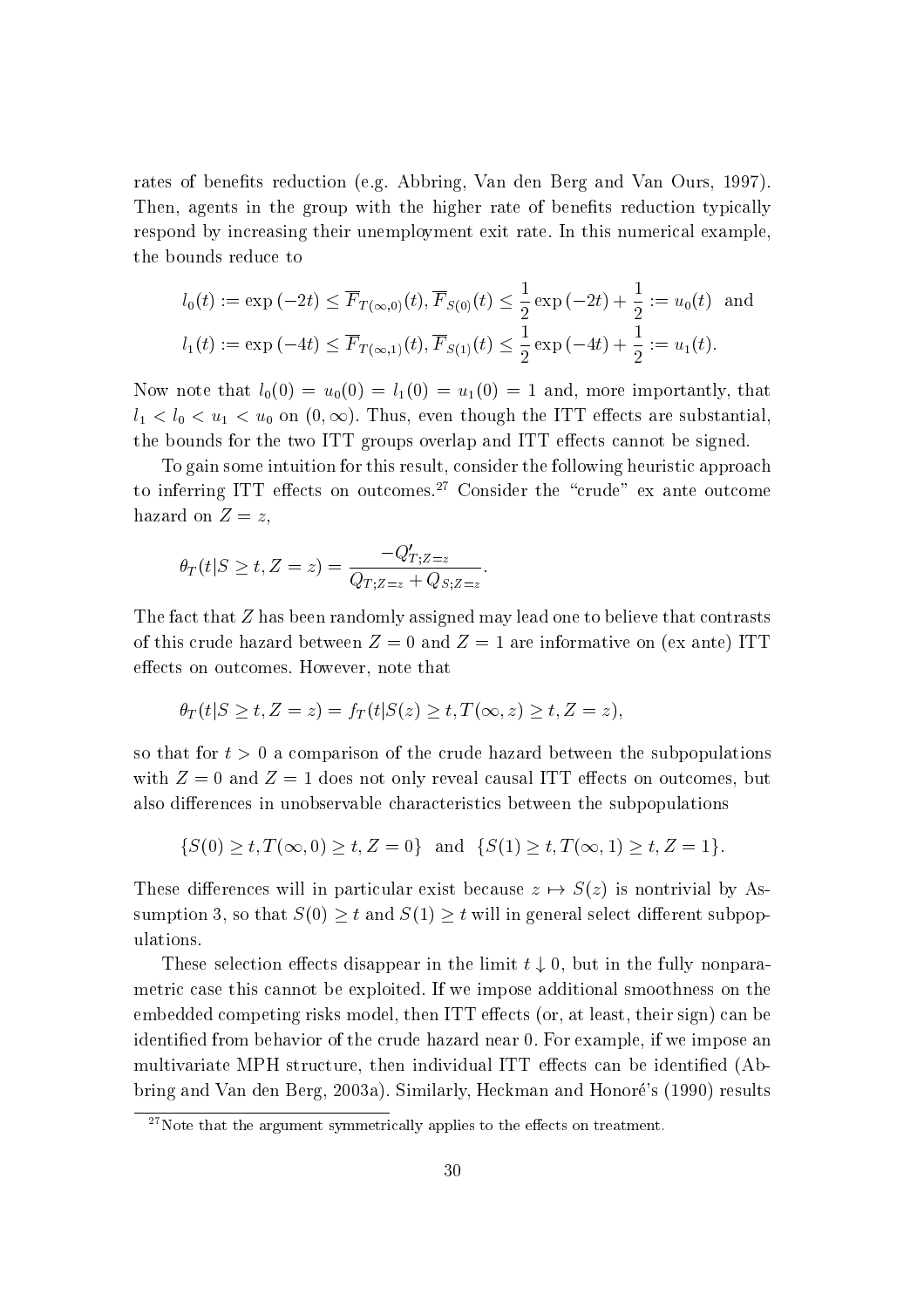imply that ITT effects can be signed in a class of models that encompasses the MPH competing risks model. We return to this approach in Subsection 4.5.

The above results also imply that, contrary to typical IV analyses, one cannot infer empirically whether the ITT variable  $Z$  has a causal effect on  $S$ .

So far, we have focused on identification of ITT effects from the embedded competing risks data. The data on the residual outcome durations after enrollment in treatment are also informative on ITT effects, but in a very limited way. By Assumption 3, there are no direct causal effects of ITT on outcome hazards after treatment enrollment. Thus, any effects of ITT in the data should be due to indirect selection effects. Such effects can only arise if there are ITT effects on outcomes, or, because  $z \mapsto S(z)$  is nontrivial by Assumption 3, if  $\{S(z)\}\$  and  ${T(s, z)}$  are dependent. Note that this information cannot be used to further disentangle ITT effects on treatment and outcomes and selection effects. Information on ex post ITT effects can however be used to test for selection effects in general. In the next subsection, we explore this further.

Finally, note that the scope for nonparametric identifiability of ex post effects of treatment enrollment on outcomes is very limited. The case for identification is worse than in the similar single-spell case studied by Abbring and Van den Berg (2003b). This suggests that substantial semiparametric structure is needed to ensure identifiability of the ex post effects.

In conclusion, even though ITT is randomly assigned, not much can be learned about either (i) ex ante ITT effects or  $(ii)$  ex post treatment effects without imposing semiparametric structure. This means that results based on actual social (or, for that sake, laboratory) experiments depend on the chosen semiparametric structure.

### 4.4 Testing

The previous subsection suggests that Assumption 3 does not permit a nonparametric structural analysis in which ex ante ITT effects and ex post treatment effects are identified or meaningfully bounded. Nevertheless, a reduced-form ITT analysis would still be of interest if the ITT itself is a public-policy instrument. However, the equivalence of the null hypothesis of no treatment effects and the null hypothesis of no ITT effects breaks down in this case. Thus, unlike in the second main case, a reduced-form analysis of ITT effects is not very informative on the effects of actual training.

We have also argued that, under Assumption 3, information on ex post ITT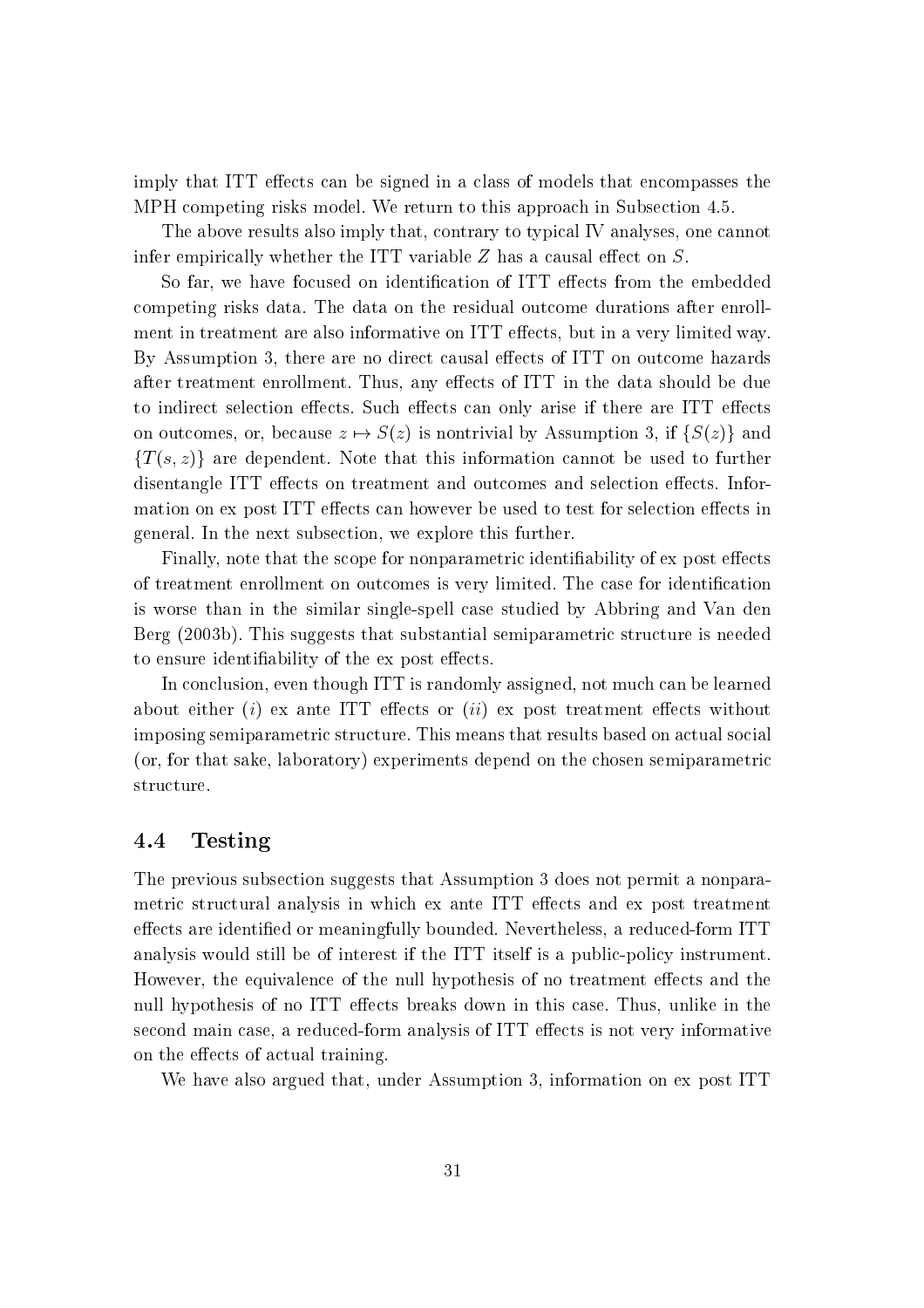effects can be used to test for selection effects.<sup>28</sup> This suggests two approaches to testing. First, we may be able to test for the sign of overall causal ITT effects. Second, we can nonparametrically test for ex post ITT effects. This is informative on the presence of heterogeneity that leads to nonrandom inflow into the "ex post" state. If the null hypothesis of no ex post ITT effects is accepted then one may proceed by estimating models that ignore such heterogeneity.

#### 4.5 Semiparametric approach

In line with the semiparametric models in previous sections, which were based on the MPH model, we consider the following model framework,

$$
\theta_{T(s,z)}(t|X,V) = \lambda_1(t) V_1 \gamma^{I(t>s)} e^{\beta_1 X + \eta_1 z I(t \le s)}
$$
  

$$
\theta_{S(z)}(t|X,V) = \lambda_2(t) V_2 e^{\beta_2 X + \eta_2 z}
$$

This is the Timing-of-Events model (Abbring and Van den Berg, 2003b) augmented with an ITT variable or binary treatment-assignment indicator. The ex ante effect on outcomes is represented by  $\eta_1$ . An ex ante exclusion restriction would impose  $\eta_1 = 0$ . The parameter  $\eta_2$  captures the causal effect of z on S. If Z is degenerate at say  $Z = 0$  then  $\eta_1$  and  $\eta_2$  are not identified, and the model reduces to the Timing-of-Events model. The parameter  $\gamma$  represents the ex post effect.

We prove that the whole model framework is identified,

 $^{28}$ The line of reasoning underlying this claim can be related to tests for selection effects in the event-history literature. First, consider the test by Van den Berg and Van Ours (1997) on selection effects due to unobserved heterogeneity in duration analysis. If the value of an exogenous time-varying explanatory variable in the first period is related to the hazard rate in the second period then this indicates such selection effects. Second, consider tests on selection effects in demographic mortality analysis where cohort effects may be present (Vaupel and Yashin, 1985, Lindeboom, Portrait and Van den Berg, 2003). The mortality rate at advanced ages may be related to indicators of childhood conditions early in life. This can be due to a causal effect (e.g., bad childhood conditions result in damage to organs, leading to higher mortality at advanced ages). It can also be due to a selection effect: under adverse childhood conditions, only the children with the \best" unobserved characteristics survive. Under additional semiparametric structure, one may distinguish between these hypotheses by examining the sign of the observed correlation. Third, in Abbring, Chiappori and Pinquet (2003)'s model of car-insurance claims under moral hazard and experience rating, individual claim propensities are only causally affected by the past occurrence of claims, but not their timing. Any variation of observed claim intensities with the timing of past claims conditional on their occurrence should therefore be due to selection effects. This is used to identify the sign of the occurrence-dependence effects under additional semiparametric structure on the model.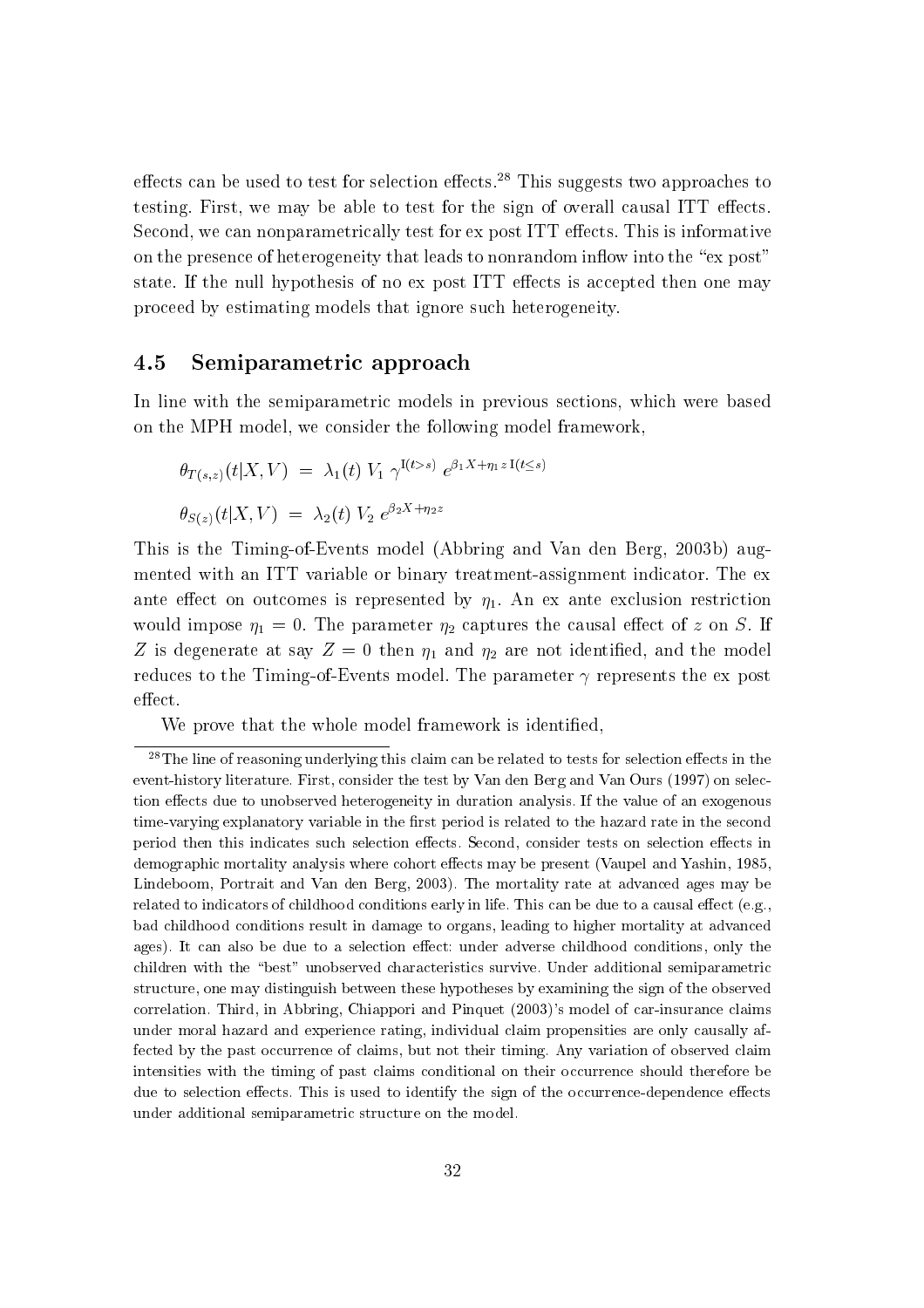Proposition 5. Consider a Timing-of-Events model that is augmented by a binary treatment assignment indicator <sup>Z</sup> and where we do not impose ex ante exclusion restrictions. If this indicator is exogenous (e.g. randomized) then the model is identified.

Some comments are in order. First, we can identify substantially more than Abbring and Van den Berg (2003b). In particular, we can now identify the ex ante effect on the outcome hazard rate, and we can now identify the ex post effect in deviation from the hazard rate for those who are assigned to a particular  $z$ , e.g. to the control group  $(Z = 0)$ .

Second, the model is heavily over-identified.

Third, notice that for the first time in this paper we require a specification for the distribution of S as a function of its determinants (here  $Z, X$  and V).

# 5 Conclusion

Social experiments in which the outcome of interest is a duration variable are more difficult to analyze than social experiments with time-independent outcomes. First, the outcome may be censored. Second, the randomization occurs at time zero but the composition of survivors changes over time in different ways in the treatment and control groups. The paper studies the three most important benchmark cases, distinguished by whether treatment is immediate or not and whether compliance is perfect or not.

In the intermediate case of imperfect compliance and immediate treatment, one can make nonparametric inferences on local average treatment effects on survival probabilities, and we derive the relevant asymptotic results. To infer average effects on hazard rates, one has to resort to semiparametric models. As a by-product, the paper establishes identication of MPH models with a binary endogenous regressor and a binary instrumental variable. In the most complicated case (imperfect compliance, later treatment), nonparametric analyses are not very informative on (ex ante) effects on survival before actual treatment (and their signs), nor on ex post effects. Again, semiparametric models provide identification, and the paper establishes identification of Timing-of-Events models augmented with ex ante effects.

The results of this paper lead to the conclusions that (1) while it is possible to make nonparametric inferences on additive effects on survival probabilities, the degree to which these are informative decreases with the complexity of the case at hand, and  $(2)$  to study the more interesting average effects on individual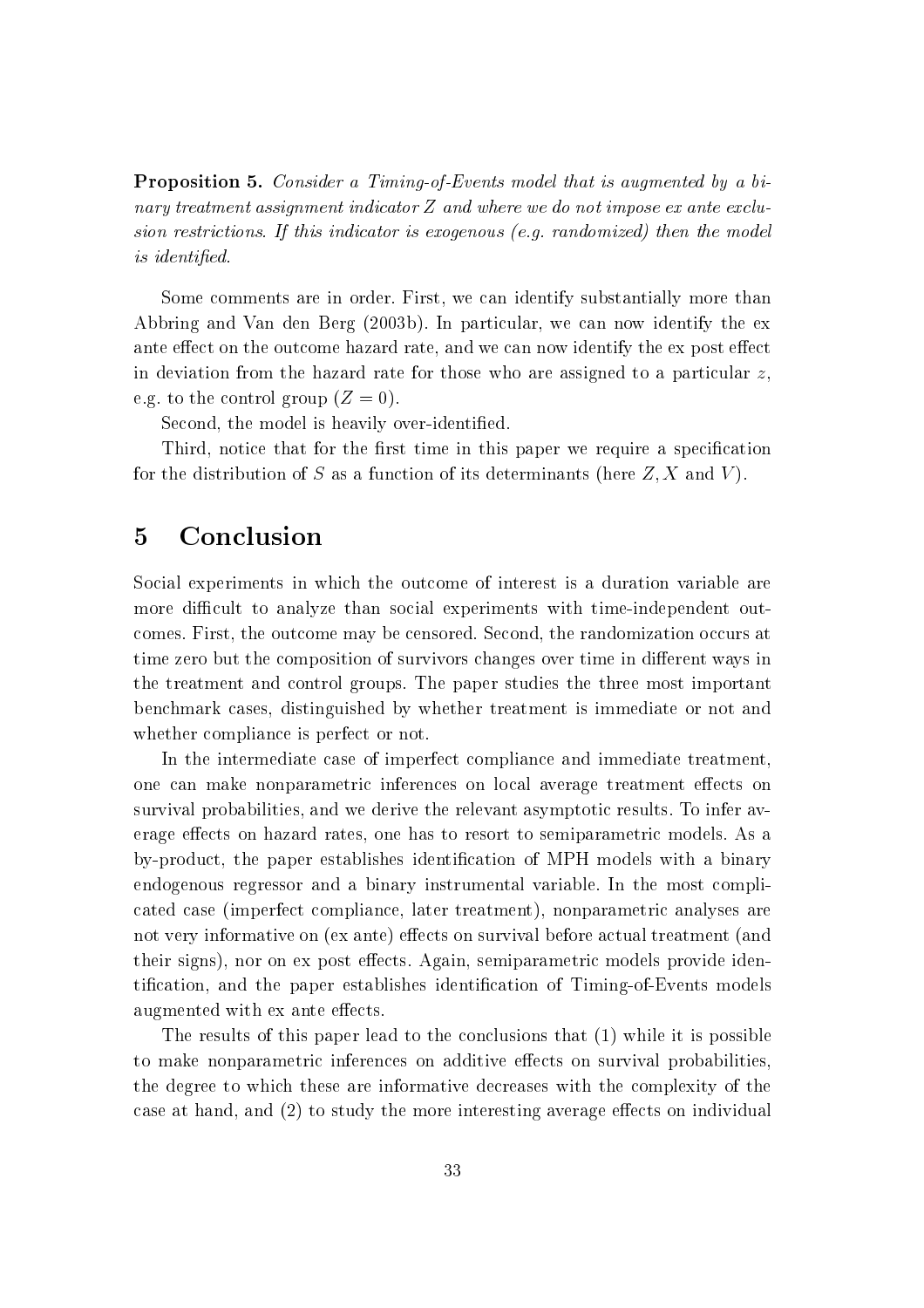hazard rates and conditional exit probabilities one needs a semiparametric structure, despite the randomization at time zero. In sum, despite the randomization not much can be learned without a semiparametric structure. The underlying intuition is that hazard rates condition on survival up to a positive duration, so that a nonparametric comparison of hazard rates is affected by selection, whereas survival probabilities concern the population at time zero.<sup>29</sup>

One approach to these problems is to use more complex dynamic experimental designs than the simple design considered in this paper. However, the main arguments and results carry over to such designs in which randomization takes place repeatedly at discrete (possibly random) times. If actual treatment enrollment takes place at the same times, an extension of our first two cases applies. If agents enroll in treatment more frequently, say continuously, then an extension of our third case applies. With continuous outcomes and treatment enrollment, repeated randomization can at best reduce the inference problems, e.g. by narrowing bounds on some parameters of interests, but not solve these problems altogether.

The results have some implications for the design of social experiments and laboratory experiments. First, experimental inference requires semiparametric structure, so results depend on the chosen semiparametric structure. Second, it is useful to collect as many explanatory variables on the subjects as possible, for two reasons: it serves to reduce the magnitude of unobserved heterogeneity, and it facilitates the semiparametric inference. Third, it is advisable to minimize imperfect compliance.

 $29$ Intuitively, the nonparametric hazard rates at zero are not yet affected by selection, and semiparametric identification involves an extrapolation of the treatment effect on the hazard at zero to positive durations. This does of course not mean that semiparametric estimation results are completely driven by extremely short durations.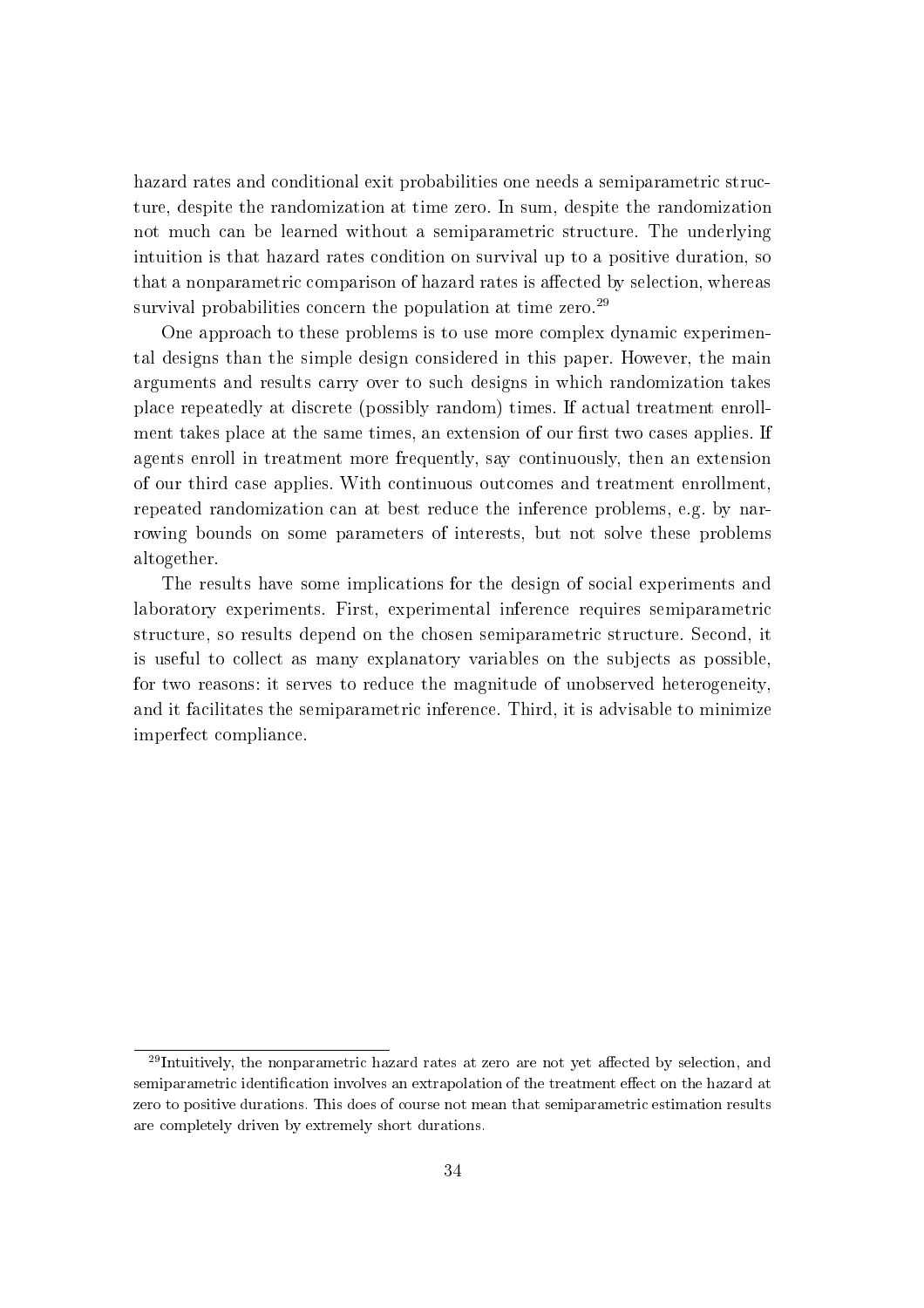# Appendix

## Appendix 1 Proof of equation (6) in Subsection 2.4

Proof. Note that the middle and right-hand sides of equation (6) equal  $\sigma_{T(1)}/\sigma_{T(0)}$ . We now turn to the left-hand side. Let  $\mathcal{L}_V$  be the Laplace transform of  $F_V$ . There holds that

$$
\overline{F}_T(t|S=s) = \mathcal{L}_V\left(\Theta^*_{T(s)}(t)\right) \tag{18}
$$

Therefore,

$$
\frac{\theta_T(t|S=1)/\theta_T(t|S=0)}{\theta_{T(1)}^*/\theta_{T(0)}^*} = \frac{\mathcal{L}'_V(\Theta_{T(1)}^*(t))/\mathcal{L}_V(\Theta_{T(1)}^*(t))}{\mathcal{L}'_V(\Theta_{T(0)}^*(t))/\mathcal{L}_V(\Theta_{T(0)}^*(t))}
$$
(19)

Note that the right-hand side of (19) equals 1 if  $F_V$  is degenerate. Now take any  $t > 0$ . We heed to prove that the right-hand side of (19) is smaller than 1 if  $\mathcal{O}_{T(1)}(t) > \mathcal{O}_{T(0)}(t)$  and FV is non-degenerate. Clearly, this is established if  $-\mathcal{L}_V/\mathcal{L}_V$  is decreasing. The latter follows because the derivative of  $-\mathcal{L}_V/\mathcal{L}_V$  at  $\sigma_{T(s)}(t)$  equals minus the variance of  $V/I \geq t, \beta = s.$ 

#### Appendix 2 Proofs of statements in Section 3

 $\mathcal{F}$  is a constructed of  $\mathcal{F} = \{ \mathcal{F} \vert \mathcal{G}, \mathcal{F} \}$  and  $\mathcal{F} = \{ \mathcal{F} \vert \mathcal{G}, \mathcal{F} \}$  . The observed extending events is a construction of  $\mathcal{F}$ 

$$
A_{sz} := \{ T > t, S = s, Z = z \}
$$

for some  $t \geq 0$ , and  $s = 0, 1$  and  $z = 0, 1$ . Note that

$$
A_{00} = \{T(0) > t, S(0) = 0, S(1) = 1, Z = 0\} \cup \{T(0) > t, S(1) = 0, Z = 0\}
$$
  
\n
$$
A_{01} = \{T(0) > t, S(1) = 0, Z = 1\}
$$
  
\n
$$
A_{11} = \{T(1) > t, S(0) = 0, S(1) = 1, Z = 1\} \cup \{T(1) > t, S(0) = 1, Z = 1\}
$$
  
\n
$$
A_{10} = \{T(1) > t, S(0) = 1, Z = 0\},
$$

that the sets in the right-hand sides are disjoint, and that the mass of the subpopulation <sup>Q</sup> considered is  $Pr(Q) = p(1) - p(0)$ . It immediately follows that the marginal potential-outcome distributions

$$
\overline{F}_{0,Q}(t) = \frac{\Pr(T > t, S = 0|Z = 0) - \Pr(T > t, S = 0|Z = 1)}{p(1) - p(0)} \text{ and}
$$
\n
$$
\overline{F}_{1,Q}(t) = \frac{\Pr(T > t, S = 1|Z = 1) - \Pr(T > t, S = 1|Z = 0)}{p(1) - p(0)}
$$

on <sup>Q</sup> are identied (Imbens and Rubin, 1997).

 $\Box$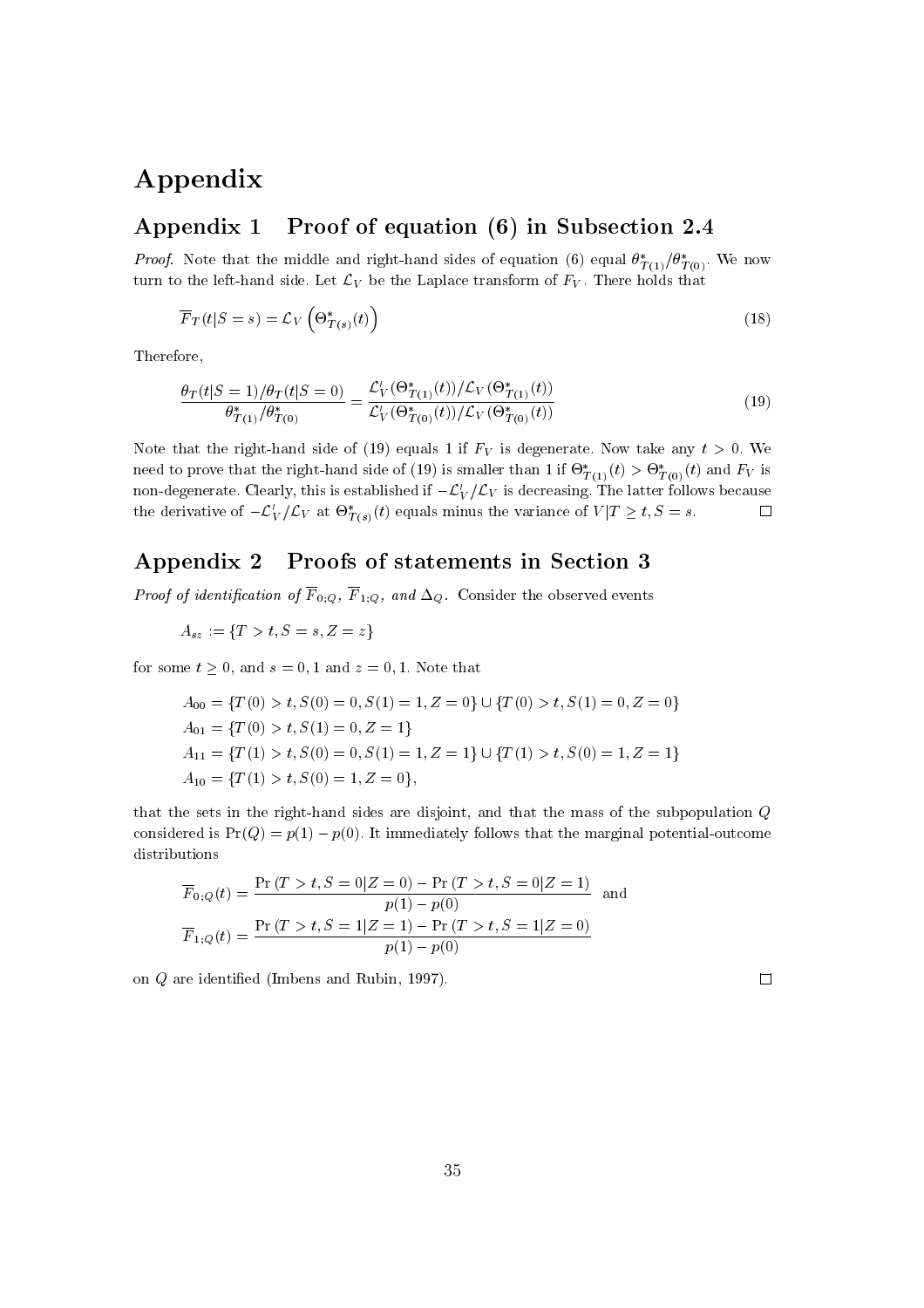Proof of Proposition 1. First write

$$
\sqrt{n}\left(\widehat{\overline{F}}_{0;Q} - \overline{F}_{0;Q}\right) = \frac{1 - \widehat{p}(0)}{\widehat{p}(1) - \widehat{p}(0)} \sqrt{n}\left(\widehat{\overline{F}}_{T;S=0,Z=0} - \overline{F}_{T;S=0,Z=0}\right) \n- \frac{1 - \widehat{p}(1)}{\widehat{p}(1) - \widehat{p}(0)} \sqrt{n}\left(\widehat{\overline{F}}_{T;S=0,Z=1} - \overline{F}_{T;S=0,Z=1}\right) \n+ \overline{F}_{T;S=0,Z=0} \sqrt{n}\left(\frac{1 - \widehat{p}(0)}{\widehat{p}(1) - \widehat{p}(0)} - \frac{1 - p(0)}{p(1) - p(0)}\right) \n- \overline{F}_{T;S=0,Z=1} \sqrt{n}\left(\frac{1 - \widehat{p}(1)}{\widehat{p}(1) - \widehat{p}(0)} - \frac{1 - p(1)}{p(1) - p(0)}\right) \text{ and}
$$
\n
$$
\sqrt{n}\left(\widehat{\overline{F}}_{1;Q} - \overline{F}_{1;Q}\right) = \frac{\widehat{p}(1)}{\widehat{p}(1) - \widehat{p}(0)} \sqrt{n}\left(\widehat{\overline{F}}_{T;S=1,Z=1} - \overline{F}_{T;S=1,Z=1}\right) \n- \frac{\widehat{p}(0)}{\widehat{p}(1) - \widehat{p}(0)} \sqrt{n}\left(\widehat{\overline{F}}_{T;S=1,Z=0} - \overline{F}_{T;S=1,Z=0}\right) \n+ \overline{F}_{T;S=1,Z=1} \sqrt{n}\left(\frac{\widehat{p}(1)}{\widehat{p}(1) - \widehat{p}(0)} - \frac{p(1)}{p(1) - p(0)}\right) \n- \overline{F}_{T;S=1,Z=0} \sqrt{n}\left(\frac{\widehat{p}(0)}{\widehat{p}(1) - \widehat{p}(0)} - \frac{p(0)}{p(1) - p(0)}\right).
$$

 $\left(\widehat{\overline{F}}_{T:S=0,Z=z}-\overline{F}_{T:S=0,Z=z}\right)(z=0,1),\sqrt{n}\left(\widehat{\overline{F}}_{T:S=1,Z=z}\right)$  $\left(\widehat{\overline{F}}_{T:S=1,Z=z}-\overline{F}_{T:S=1,Z=z}\right)$ Next, note that  $\sqrt{n}$  (F<sub>T·S=0</sub> z<sub>=1</sub>)  $(z = 0, 1)$ , and  $\sqrt{n} (\hat{p}(z) - p(z))$   $(z = 0, 1)$  converge jointly in distribution to  $-F_{T,S=0,Z=z}\mathbb{G}_{0z}$ <br>  $\sqrt{(1-p(z)) q_z}$   $(z = 0, 1)$ ,  $-\overline{F}_{T:S=1,Z=z}\mathbb{G}_{1z}/\sqrt{p(z) q_z}$   $(z = 0, 1)$ , and  $\mathcal{N}_z$   $(z = 0, 1)$ , with  $\mathcal{N}_1$ ,  $\mathcal{N}_0$ ,  $\mathbb{G}_{11}$ ,  $\mathbb{G}_{01}$ ,  $\mathbb{G}_{10}$ , and  $\mathbb{G}_{00}$  mutually independent with distributions as given in Proposition 1. Furthermore,  $p(z) \rightarrow p(z)$  by the law of large numbers. The claimed result follows from consecutively applying Slutsky's lemma, the delta method, and the continuous-mapping theorem (see e.g. Van der Vaart and Wellner, 1996).  $\Box$ 

*Proof of Proposition 3.* The X variables only play a role in the identification of  $\lambda$ ,  $\phi$  and  $F_V$ from the outcomes for  $Z = 0$ . We therefore proceed conditional on X, subsume  $\phi(X)$  into  $\lambda$ , and suppress  $X$  in the notation.

Among agents with  $S = 0, Z = 1$  there holds that

$$
\theta_{T,S=0,Z=1}(t|V) = \lambda(t)V \text{ and}
$$
  

$$
\overline{F}_{T,S=0,Z=1}(t) = \mathcal{L}_{V,S=0,Z=1}\left(\int_0^t \lambda(\tau)d\tau\right),
$$

with  $\mathcal{L}_{V;S=0,Z=1}$  being the Laplace transform of  $[V|S=0,Z=1]$ . Its argument  $\int_0^t \lambda(\tau)d\tau$  is an already identified function. Thus,  $\mathcal{L}_{V;S=0,Z=1}$  is identified, and therefore  $F_{V;S=0,Z=1}$ .

From

$$
F_V(v) = F_{V;Z=1}(v) = p(1)F_{V;S=1,Z=1}(v) + [1 - p(1)]F_{V;S=0,Z=1}(v)
$$

we can now also identify  $F_{V,S=1,Z=1}$ , since all other quantities in this equation are observed or identified.

Among agents with  $S = 1, Z = 1$  there holds that

$$
\theta_{T;S=1,Z=1}(t|V) = \lambda(t)\gamma(t)V \ \ \text{and}
$$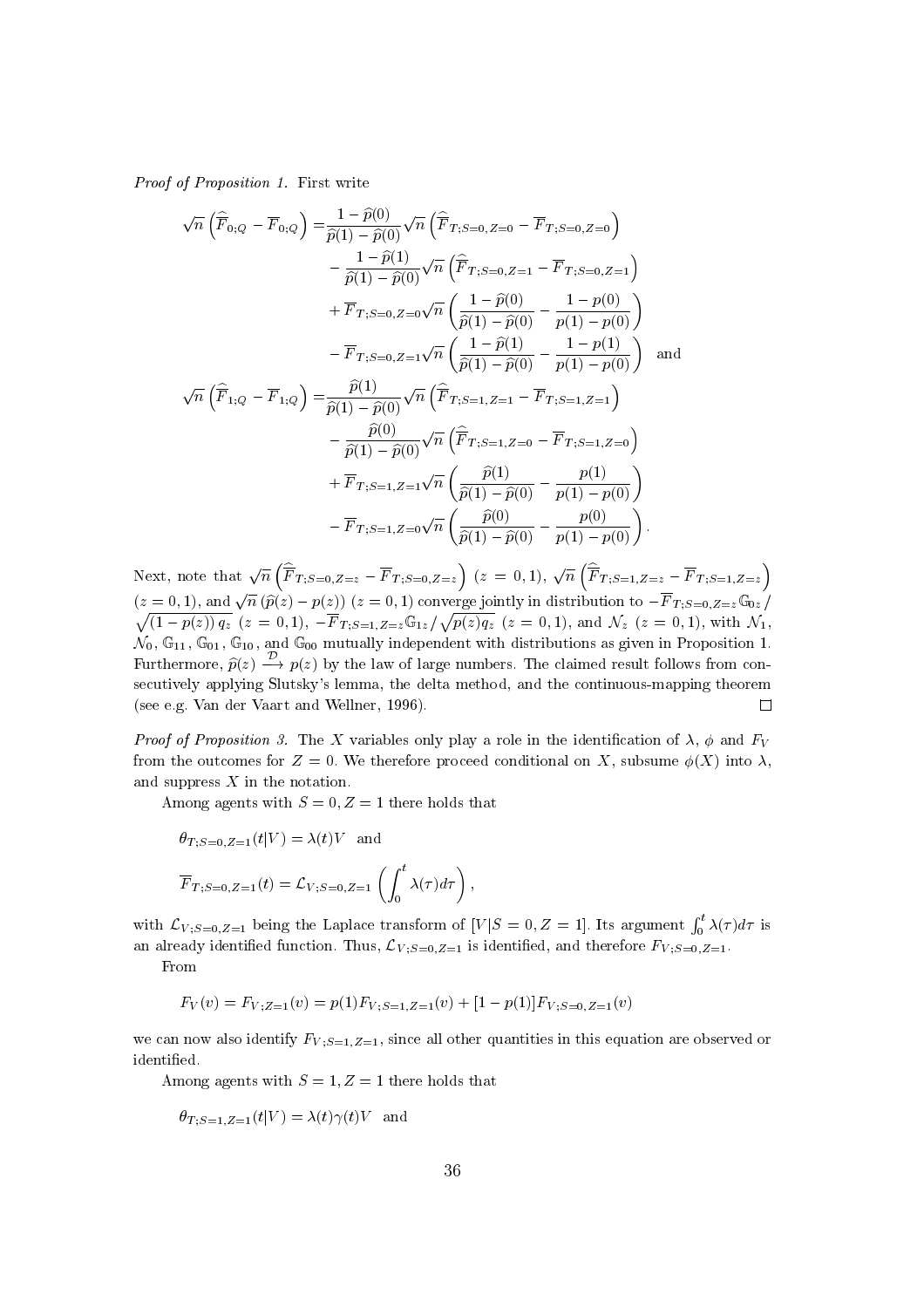$$
\overline{F}_{T; S=1, Z=1}(t) = \mathcal{L}_{V; S=1, Z=1}\left(\int_0^t \lambda(\tau)\gamma(\tau)d\tau\right),
$$

with  $\mathcal{L}_{V;S=1,Z=1}$  being the Laplace transform of  $[V|S=1,Z=1]$ . Because this is already identied, and the left-hand side is observed, we can back out the argument of this Laplace transform. Since  $\lambda$  is also already (almost everywhere) identified, it follows that  $\gamma$  is (almost everywhere) identified.  $\Box$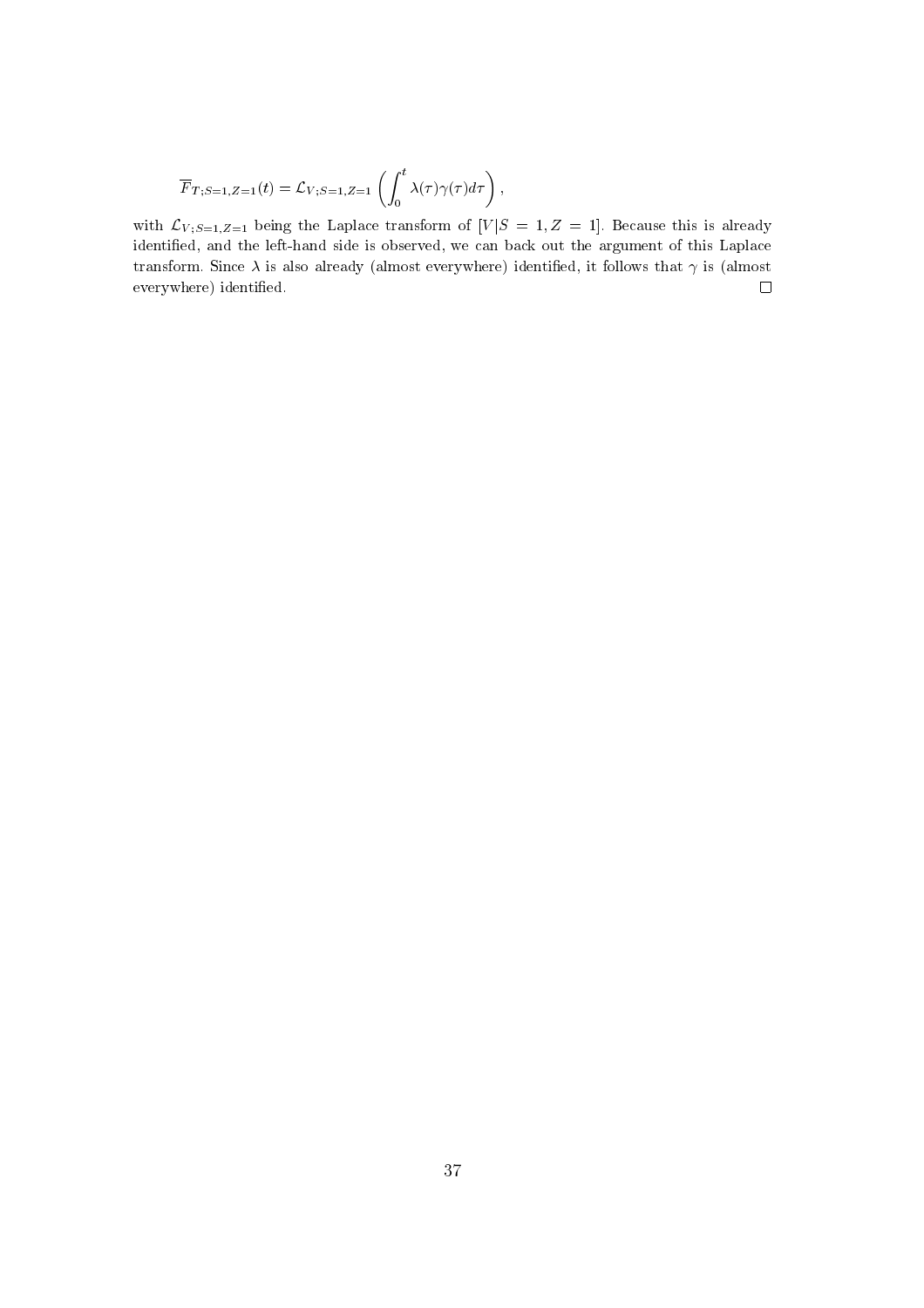# References

- Abadie, A.  $(2002)$ , "Bootstrap tests for distributional treatment effects in instrumental variable models", Journal of the American Statistical Association, 97, 284-292.
- Abadie, A., J. Angrist, and G. Imbens (2002), \Instrumental variables estimates of the effect of subsidized training on the quantiles of trainee earnings",  $Econo$  $metrica, 70, 91-117.$
- Abbring, J.H. (2003), "Dynamic econometric program evaluation", Working paper, Free University, Amsterdam [Paper prepared for the H. Theil Memorial Conference, Amsterdam, 16-18 August 2002].
- Abbring, J.H., P.A. Chiappori, and J. Pinquet (2003), "Moral hazard and dynamic insurance data", Journal of the European Economic Association, 1, 767-820.
- Abbring, J.H. and G.J. van den Berg (2003a), "The identifiability of the mixed proportional hazards competing risks model", Journal of the Royal Statistical Society Series B,  $65, 701-710$ .
- Abbring, J.H. and G.J. van den Berg  $(2003b)$ , "The non-parametric identification of treatment effects in duration models", *Econometrica*, 71, 1491-1517.
- Abbring, J.H., G.J. van den Berg, and J.C. van Ours (1997), "The effect of unemployment insurance sanctions on the transition rate from unemployment to employment", Working paper, Tinbergen Institute, Amsterdam.
- Andersen, P.K.,  $\emptyset$ . Borgan, R.D. Gill, and N. Keiding (1993), *Statistical Models* Based on Counting Processes, Springer-Verlag, New York.
- Bijwaard, G. (2003), "Instrumental variable estimation for duration data", Working paper, Erasmus University, Rotterdam.
- Bijwaard, G. and G. Ridder (2003), "Correcting for selective compliance in a re-employment bonus experiment", Journal of Econometrics, forthcoming.
- Black, D.A., J.A. Smith, M.C. Berger, and B.J. Noel (2003), "Is the threat of reemployment services more effective than the services themselves? Evidence from random assignment in the UI system", American Economic Review, 93, 1313{1327.
- Chesher, A. (2003), "Semiparametric identification in duration models", Working paper, UCL, London.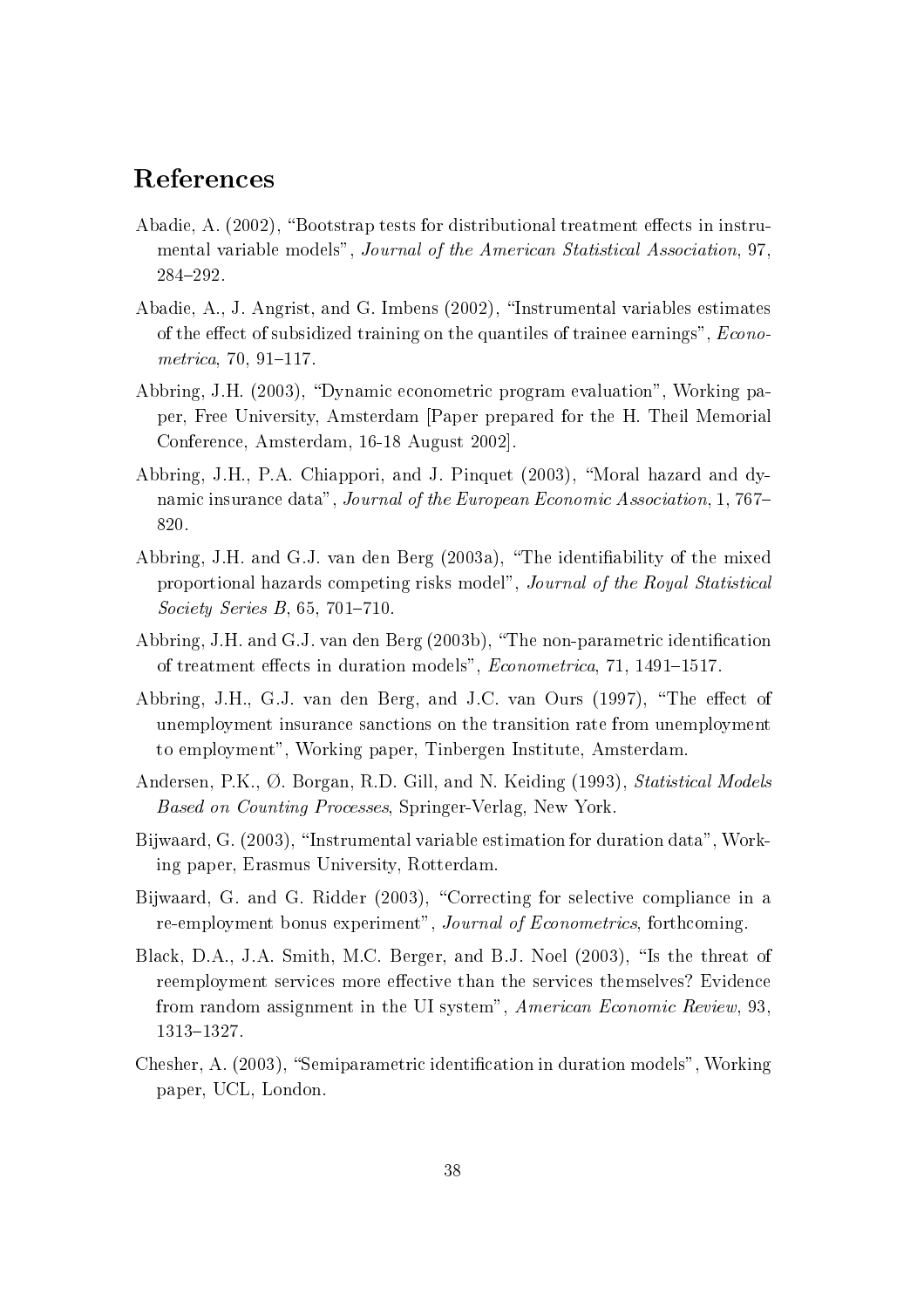- Cox, D.R.  $(1959)$ , "The analysis of exponentially distributed life-times with two types of failure", Journal of the Royal Statistical Society Series  $B$ , 21, 411-421.
- Cox, D.R. (1962), Renewal Theory, Methuen, London.
- Cox, D.R. (1972), "Regression models and life tables (with discussion)",  $Journal$ of the Royal Statistical Society Series  $B$ , 34, 187-220.
- Dabrowska, D.M. (1987), "Non-parametric regression with censored survival time data", Scandinavian Journal of Statistics, 14, 181-197.
- Eberwein, C., J.C. Ham, and R.J. LaLonde (1997), "The impact of being offered and receiving classroom training on the employment histories of disadvantaged women: Evidence from experimental data", Review of Economic Studies, 64. 655-682.
- Elbers, C. and G. Ridder (1982), \True and spurious duration dependence: The identifiability of the proportional hazard model", Review of Economic Studies.  $49, 403 - 410.$
- Ferrall, C. (2002), "Estimation and inference in social experiments", Working paper, Queen's University, Kingston.
- Fleming, T.R. and D.P. Harrington (1991), Counting Processes and Survival Analysis, Wiley, New York.
- Ham, J.C. and R.J. LaLonde (1996), "The effect of sample selection and initial conditions in duration models: Evidence from experimental data on training",  $Econometrica, 64, 175-205.$
- Heckman, J.J. (1997), "Instrumental variables: A study of implicit behavioral assumptions used in making program evaluations", Journal of Human Resources, 32, 441-462.
- Heckman, J.J. and B.E. Honoré (1989), "The identifiability of the competing risks model",  $Biometrika$ , 76, 325–330.
- Heckman, J.J., R.J. LaLonde, and J.A. Smith (1999), "The economics and econometrics of active labor market programs", in O. Ashenfelter and D. Card, editors, Handbook of Labor Economics, Volume III, North-Holland, Amsterdam.
- Heckman, J.J. and C.R. Taber (1994), "Econometric mixture models and more general models for unobservables in duration analysis", Statistical Methods in  $Median$  Research, 3, 279-302.
- Horowitz, J.L. (1999), "Semiparametric estimation of a proportional hazard model with unobserved heterogeneity",  $Econometrica$ , 67, 1001-1029.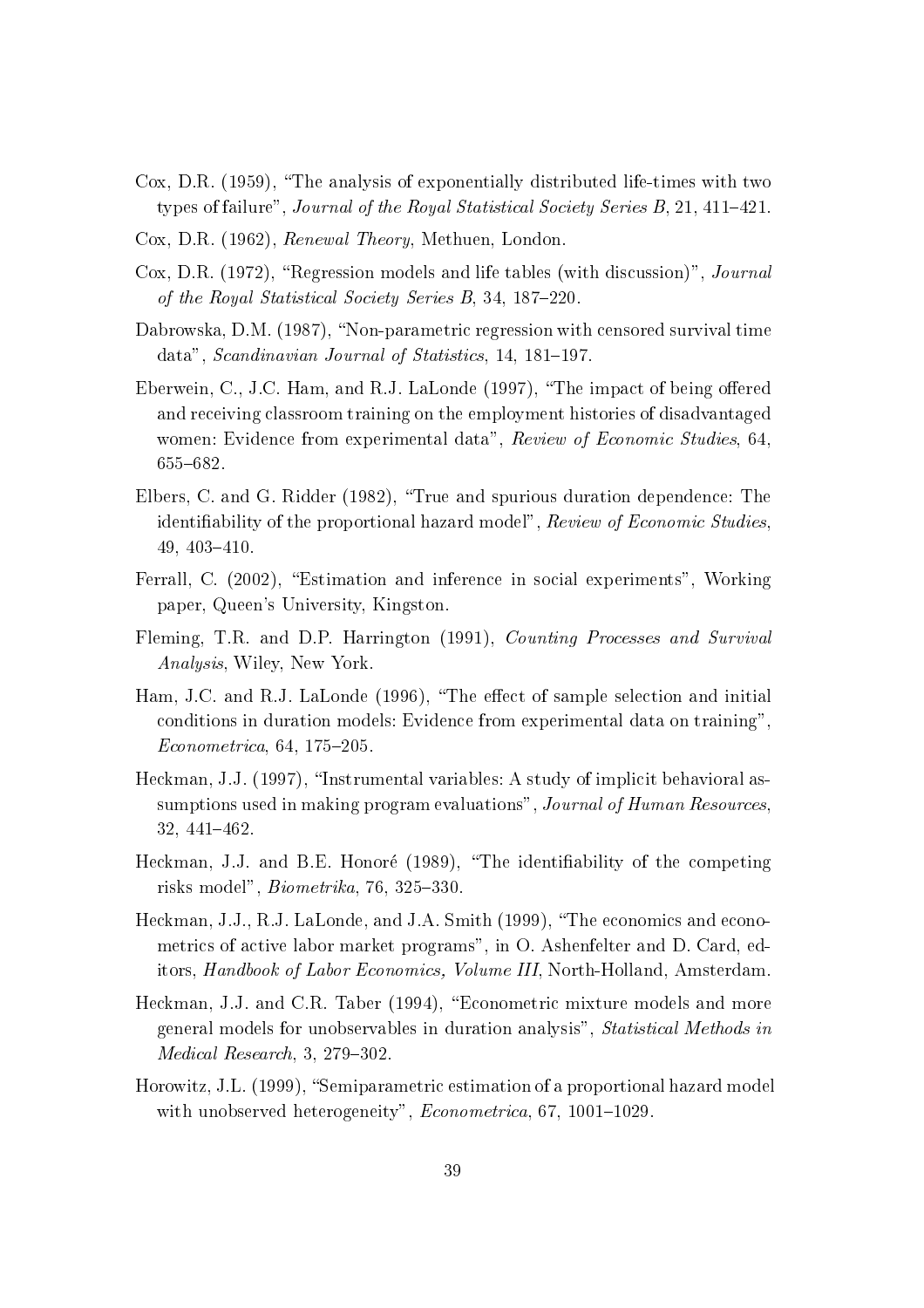- Imbens, G.W. and J.D. Angrist (1994), "Identification and estimation of local average treatment effects",  $Econometrica$ , 62, 467-475.
- Imbens, G.W. and D.B. Rubin (1997), "Estimating outcome distributions for compliers in instrumental variables models", Review of Economic Studies, 64, 555-574.
- Kortram, R.A., A.J. Lenstra, G. Ridder, and A.C.M. van Rooij (1995), "Constructive identification of the mixed proportional hazards model", Statistica  $Neerlandica$ , 49, 269-281.
- Lancaster, T. (1990), The Econometric Analysis of Transition Data, Cambridge University Press, Cambridge.
- Lenstra, A.J. and A.C.M. van Rooij (1998), "Nonparametric estimation of the mixed proportional hazards model", Working paper, Free University, Amsterdam.
- Lindeboom, M., F. Portrait, and G.J. van den Berg (2003), "Individual mortality and macro-economic conditions from birth to death", Working paper, Tinbergen Institute, Amsterdam.
- Manski, C.F. (1997), "Monotone treatment response", Econometrica, 65, 1311-1334.
- Neyman, J.  $(1923)$ , "On the application of probability theory to agricultural experiments. Essay on principles", Roczniki Nauk Rolniczych, 10, 1–51 [in Polish; edited and translated version of Section 9 by D.M. Dabrowska and T.P Speed  $(1990)$ , *Statistical Science*, **5**, 465-472].
- Peterson, A.V.  $(1976)$ , "Bounds for a joint distribution function with fixed subdistribution functions: Application to competing risks", *Proceedings of the Na*tional Academy of Sciences, 73, 11-13.
- Ridder, G. (1990), "The non-parametric identification of generalized accelerated failure-time models",  $Review\ of\ Economic\ Studies, 57, 167–182.$
- Robins, J.M. and A.A. Tsiatis (1991), "Correcting for non-compliance in randomized trials using rank preserving structural failure time models", Communications in Statistics-Theory and Methods, 20, 2609-2631.
- Rosenzweig, M.R. and K.I. Wolpin  $(2000)$ , "Natural "natural experiments" in economics", Journal of Economic Literature, 38, 827-874.
- Van den Berg, G.J. (2001), "Duration models: Specification, identification, and multiple durations", in J.J. Heckman and E. Leamer, editors, Handbook of Econometrics, Volume V, North Holland, Amsterdam.